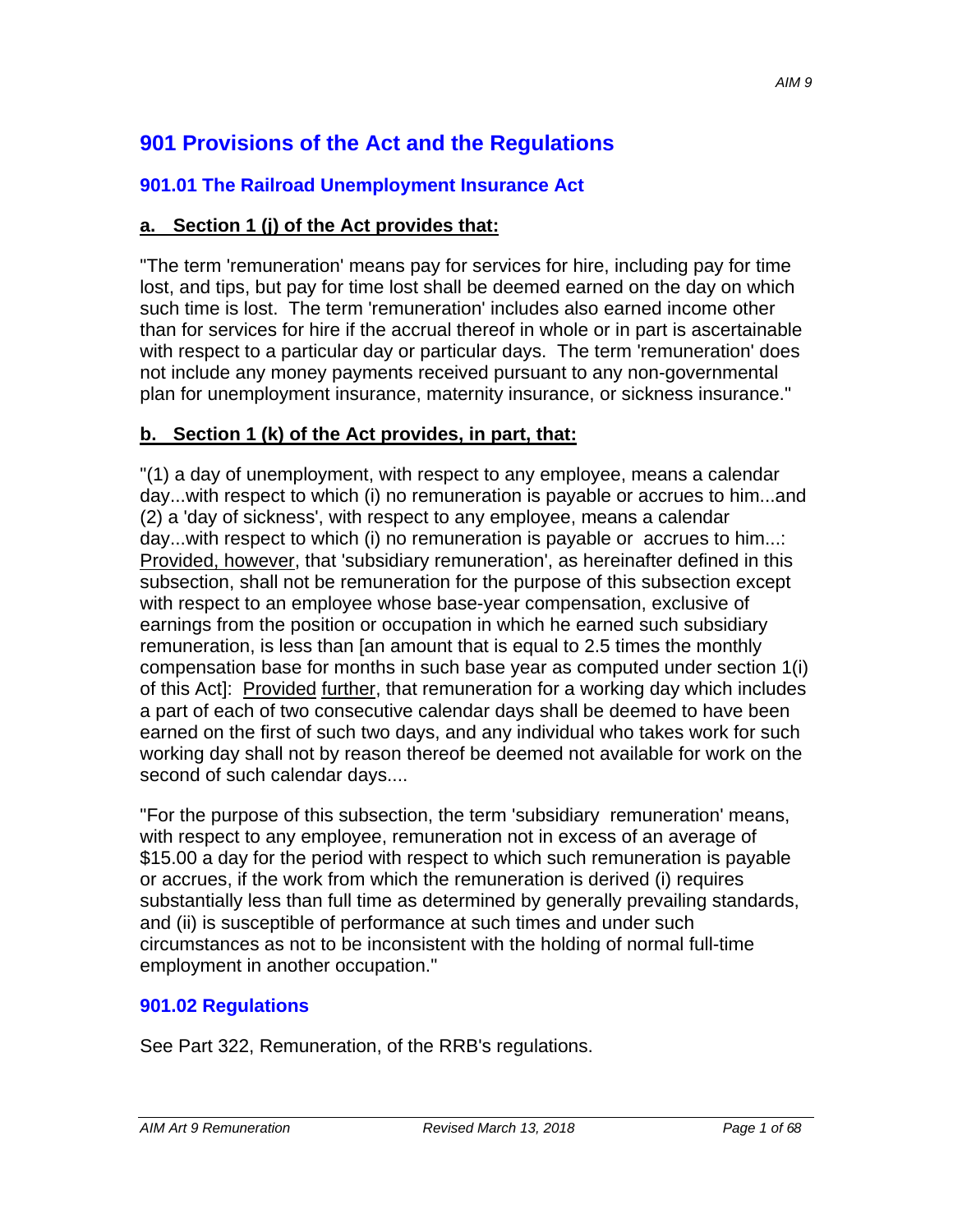## **902 Elements of the Provisions of the Act**

#### **902.01 Payable**

Remuneration is payable if there is a legal obligation to pay either presently or at a future date.

#### **902.02 Accrues**

Remuneration accrues if it is derived from and related to the performance of work or service.

#### **902.03 Days with respect to which remuneration is payable or accrues**

are days on which it is earned or deemed to be earned. Remuneration for a working day which includes a part of two consecutive calendar days is deemed to have been earned on the calendar day on which the working day begins.

#### **902.04 Remuneration is earned income**

Each kind of income included in the definition of the term "remuneration" in the Act is a form of earned income. Income which is not earned is not remuneration.

#### **902.05 Specified forms of earned income are remuneration**

Earned income is remuneration if:

- a. It is pay for services for hire, or
- b. The accrual of the earned income is ascertainable with respect to a particular day or particular days.

#### **902.06 Pay for time lost and tips**

Pay for time lost is a form of pay for services for hire. Tips are remuneration only if they are earned income.

#### **902.07 Payments excluded by definition**

The Act specifically excludes from the definition of remuneration voluntary payments of payroll taxes, and contributions and payments under private or nongovernmental plans for unemployment, maternity, or sickness insurance.

## **903 Subsidiary Remuneration**

Subsidiary remuneration does not prevent a day from being considered a day of unemployment or sickness, unless the employee who earns the subsidiary remuneration did not have base year compensation equal to 2.5 times the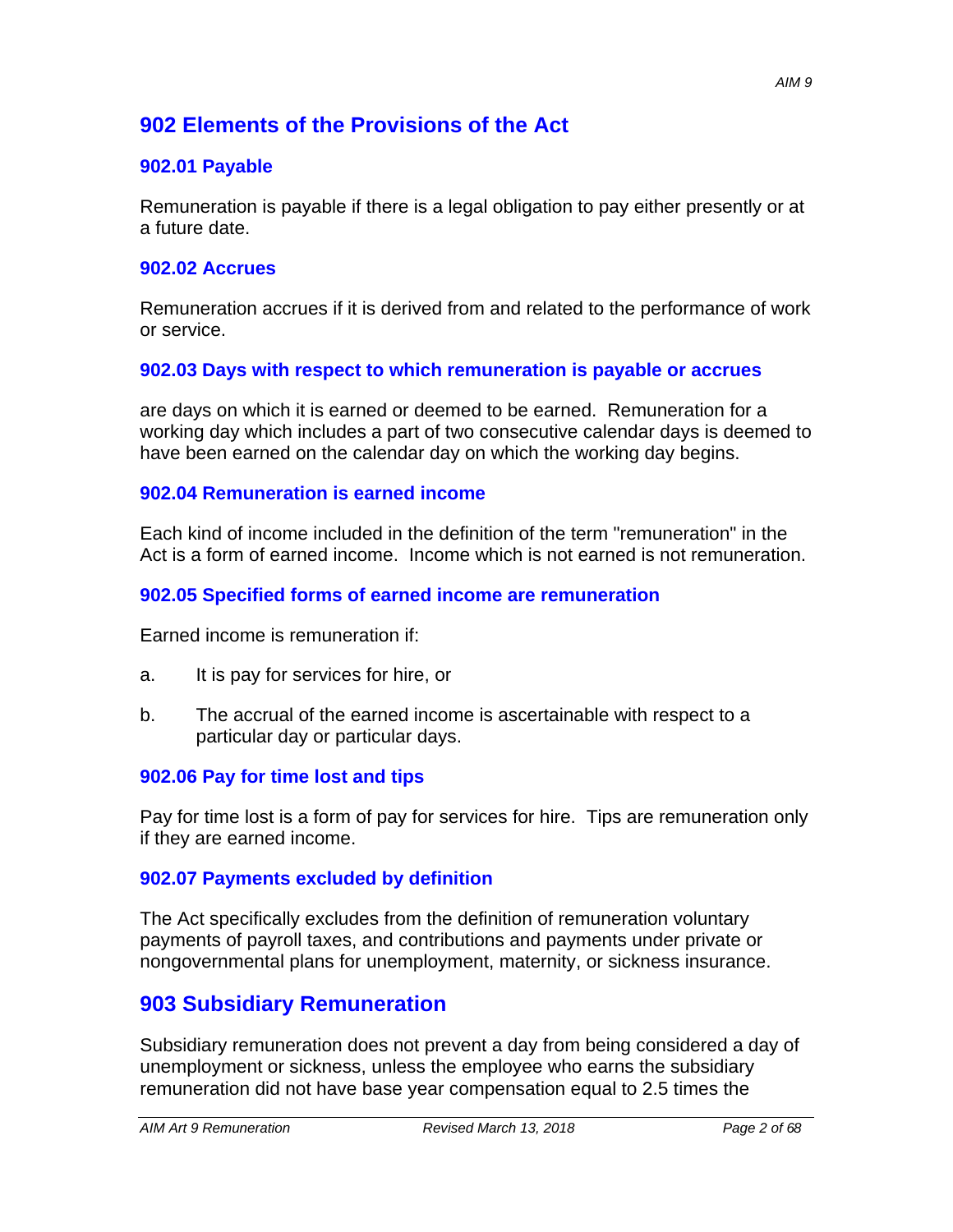monthly compensation base for months in the base year, which was paid for work in another position or occupation. Remuneration is subsidiary if all these conditions are met:

- a. The payment is not in excess of an average of \$15.00 a day for the period for which it is paid. The average applies to the "period" for which the remuneration is paid under the terms under which the work is performed. For instance, if the employee is customarily paid by the week, the average applies to the week. If the employee works by the month, the average applies to the month. If he or she is hired and paid by the hour or by the day, the period is a day.
- b. The work which produced the remuneration requires substantially less than full time as determined by generally prevailing standards.
- c. The work which produced the remuneration can be performed at such times and under such circumstances as not to be inconsistent with the holding of normal full-time employment in another occupation.

In circumstances in which the question of subsidiary remuneration arises, that question should be considered first. If the evidence does not support a determination that the payments are subsidiary remuneration, then the question whether the payments are remuneration attributable to particular days should be considered.

# **904 Supplemental Benefit Plans**

Payments made under a nongovernmental plan for unemployment or sickness insurance are not compensation or remuneration. Therefore, such payments are not subject to tier II railroad retirement tax, although sickness payments may be subject to tier I tax. The determination whether a particular labor-management agreement or other arrangement constitutes such a nongovernmental plan for unemployment or sickness insurance is made by the Director of Policy and Systems, after study of the provisions of the plan. Listings of plans, usually referred to as "supplemental unemployment (or sickness) benefit plans," that affect railroad employees appear in Appendices F and G. The standards for nongovernmental plans are in Part 323 of the RRB's regulations.

## **905 Earned Income**

## **905.01 Income**

For the purposes of the Act, income is expressed in terms of money. Income, therefore, is money, or commodities, services or privileges which have an agreed money value. Commodities, services or privileges have an agreed money value if: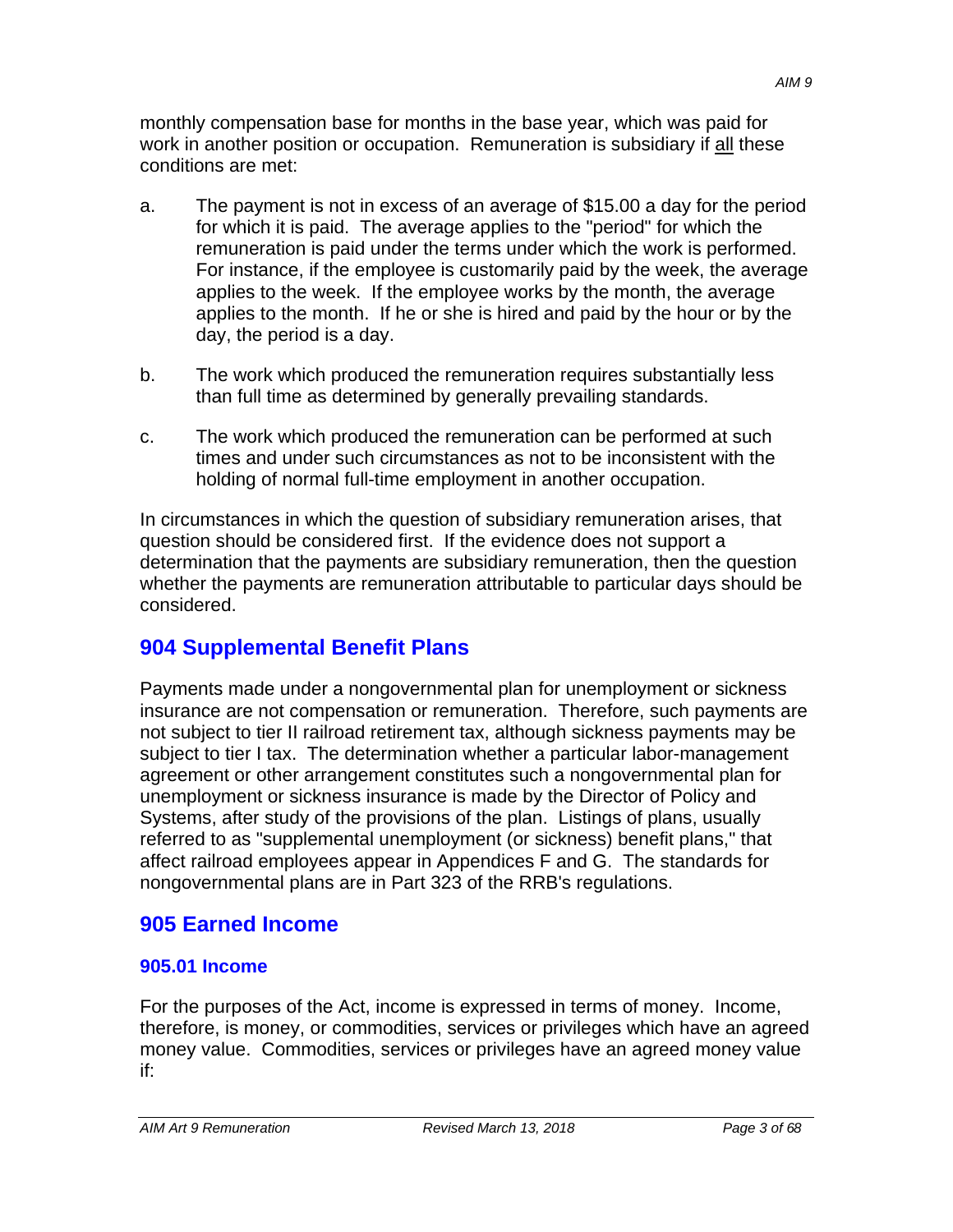- a. Income is payable or accrues in the form of money and it is agreed that the whole or a specified part of the income accrued or payable may be paid in the form of commodities, services or privileges; or
- b. There is an agreement before the income accrues or becomes payable that:
	- 1. the commodities, services, or privileges in the form of which it is payable have a specified money value, and
	- 2. income to the extent of the specified money value is to accrue or be payable in the form of such commodities, services, or privileges.

#### **905.02 Earned**

Income is earned if it is payable or accrues in consideration of work or services performed in consideration of the income.

- a. Work is physical or mental activity.
- b. Service is the rendering of any labor, office or duty to another. The term describes obligation in relation to the person to whom the service is rendered rather than activity. Service may consist of readiness for activity or of a promise or arrangement to engage in activity.
- c. Income is in consideration of work or service if:
	- 1. the performance of work or service is contingent upon the accrual or income; or
	- 2. there is an expressed agreement that work or service should be performed in return for which income would be payable or accrue; or
	- 3. the statements or actions made before income was payable indicate that it was the intention of the persons involved that the payment or accrual of the income was related to the performance of work or service.
- d. Work or service is in consideration of income if:
	- 1. there is an agreement made prior to the performance of the work or service that income would be payable or accrue as a result of the work or service; or
	- 2. the statements or actions made prior to the performance of the work or service indicate that it was the intention of the persons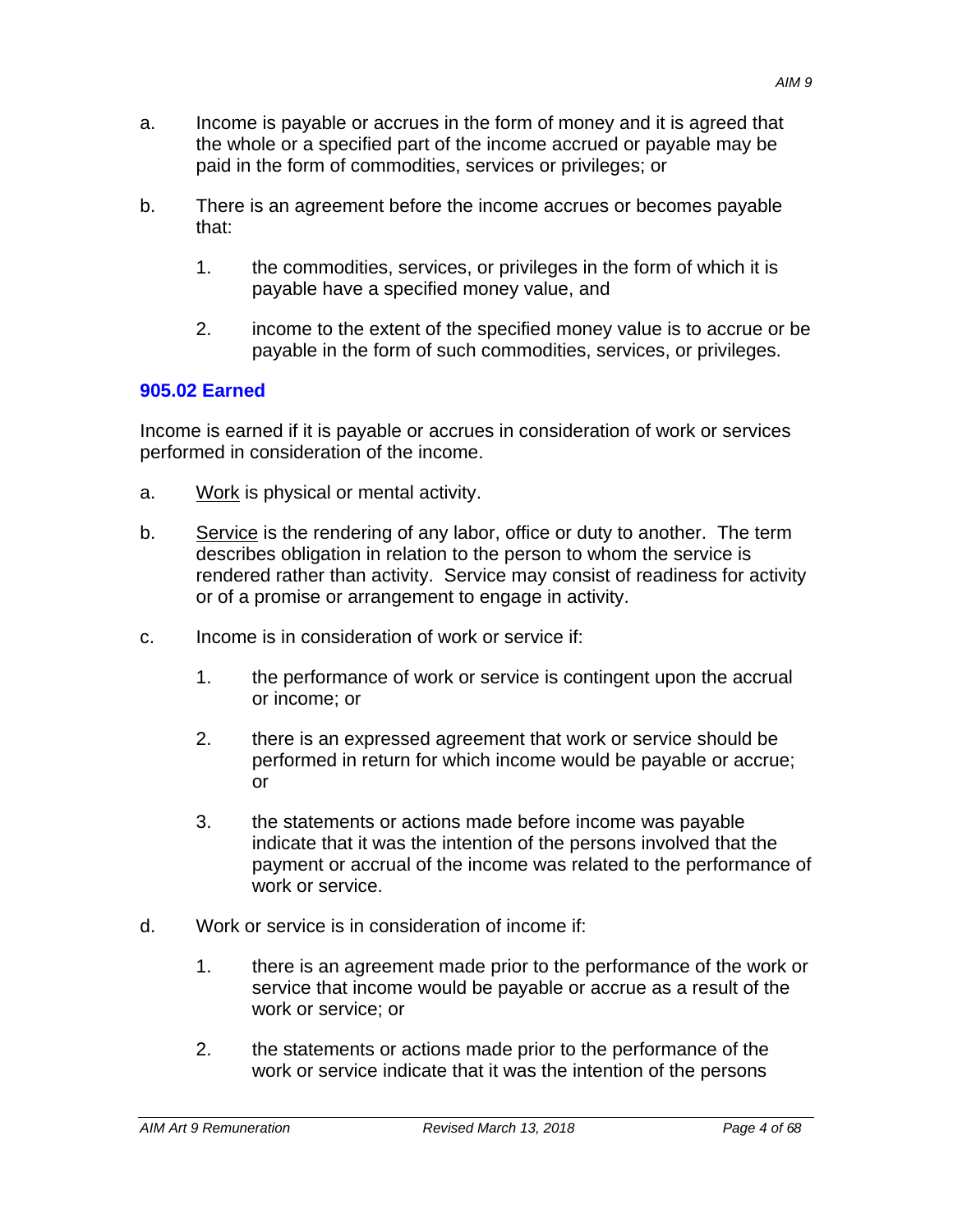involved that income would accrue or be payable as a result of the work or service.

# **906 Pay for Services for Hire**

### **906.01 Pay**

Pay for services for hire is earned income payable or accrued in consideration of the performance of services for hire.

### **906.02 Services for hire**

Services for hire are services performed in consideration of income, subject to continuing authority to supervise and direct the manner of performing the services.

## **906.03 Pay for time lost**

Pay for time lost is a form of pay for services for hire. Time is lost when active service is not performed but the relation which originated in the performance of service for hire continues. Pay for time lost is usually allocated to time prior to the date of the award of pay for time lost. Benefits paid for days to which pay for time lost is allocated may be recoverable under section 2(f) of the Act.

Amounts awarded as pay for time lost may be allocated to time subsequent to the award. Such an amount allocated to a period of time subsequent to an award may be considered as pay for time lost only if, during this period, the employee actually loses time from the employer's service and retains an employment relation. Resignation, death or other termination of the employeremployee relation prevents any time after such termination from being considered as time lost. An amount allocated to time after termination of the employer-employee relation cannot be regarded as pay for time lost.

No day with respect to which pay for time lost is payable may be considered as a day of unemployment or a day of sickness.

Note: A payment for time lost is subject to contribution by the employer under the Unemployment Insurance Act and both the employee and employer are required to pay taxes under the Railroad Retirement Tax Act on the basis of such payment. If a payment is allocated to a period in the future, prescribed compensation and contribution reports are to be made after the end of each quarterly or annual reporting period to which any part of the payment is allocated.

## **906.04 Payments under job protection plans**

Remuneration is sometimes paid to railroad employees in the form of allowances compensating them for wage losses resulting from abandonment or coordination of railroad facilities, merger of two or more railroads, technological changes, etc.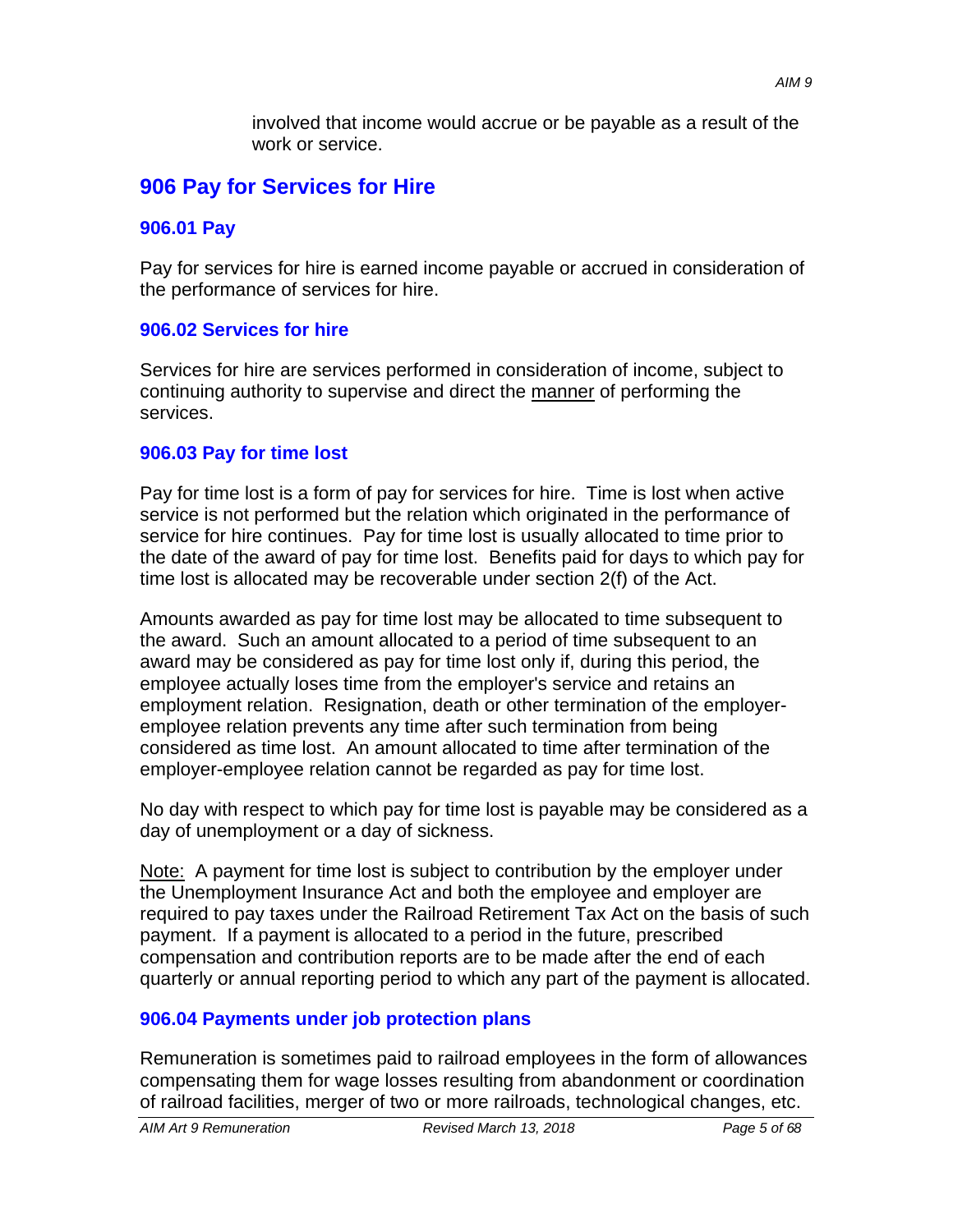An employee who is entitled to receive such a protective payment for a particular period - a monthly allowance, for instance - may claim benefits under the Act pending receipt of the protective payment. In such case the benefits are paid subject to recovery under section 2(f) of the Act. A number of the most important job protection plans and the various types of payments they provide are described in Appendix A. Payments made under two of the plans are discussed below.

## **a. Washington Agreement of 1936**

- 1. Displacement allowances are paid to employees who, as a result of a coordination, are removed from their former positions and required to work in positions compensated at a lower rate of pay. The amount of the displacement allowance is the amount by which the employee's average monthly compensation in the 12 months preceding the coordination exceeds the pay in the position in which he works after the coordination. This amount is paid for service equivalent to the average monthly time worked during the 12 months preceding the coordination. Displacement allowances are remuneration with respect to the days for which they are paid.
- 2. Coordination allowances are paid to employees who are unemployed as a result of a coordination, but who do not sever their relationship with the carrier and who remain subject to call. The monthly amount of the coordination allowance is equal to 60% of an employee's average monthly compensation during the 12 months preceding the coordination. It is payable for a number of months, not exceeding 60, depending upon the number of years of service preceding the coordination. Coordination allowances are remuneration with respect to the days for which they are paid.
- 3. The separation allowance is a lump-sum payment payable to employees eligible for a coordination allowance who may, at their option, elect to sever their relation with the carrier and to receive a lump-sum settlement in lieu of the coordination allowance. A separation allowance is equal to a certain number of months' pay, not exceeding 12 months, depending upon the number of years of service preceding the coordination. Employees who receive such allowances retain no rights as employees and are not subject to call for service. A separation allowance is remuneration, but such remuneration is not attributable to any day after the employment relation was severed.

## **b. National Job Stabilization Agreement of February 7, 1965**

Under this agreement protected employees are retained in service and have their compensation preserved unless or until they retire, are discharged for cause, or are otherwise removed by natural attrition.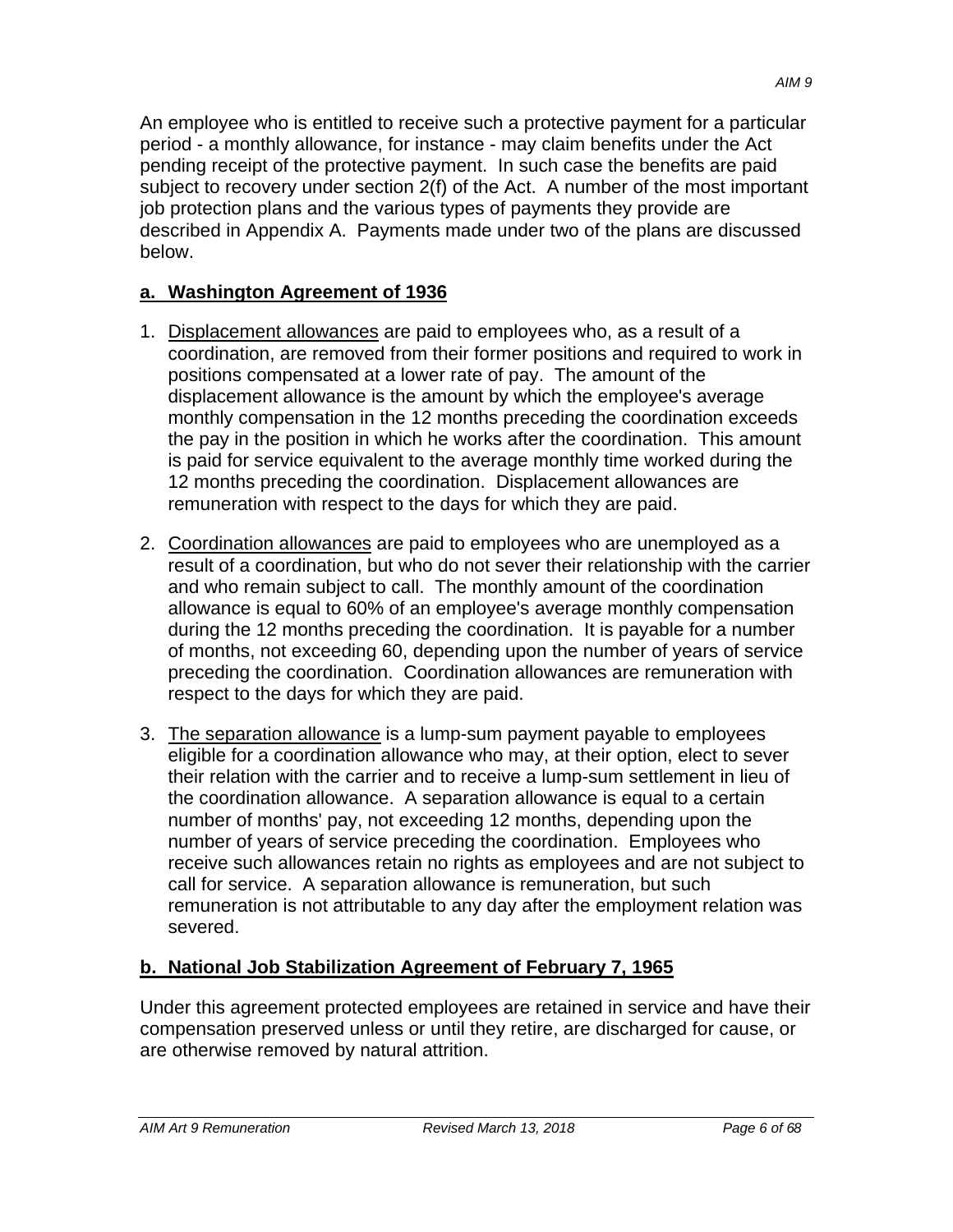- 1. Monthly allowances are paid to employees as necessary to preserve their compensation. In determining the amount of a protective allowance for a particular month, account is taken of the employee's compensation and the amount of time worked in the month and his average monthly time worked in the last 12 months of compensated service before the date of the agreement. This allowance is considered to be remuneration with respect to a number of days in the month determined as follows: the number of hours actually worked in the month is subtracted from the monthly average hours for the base period; the remainder is converted into days and the resulting figure is the number of days for which the protective allowance is considered to be paid. The amount of benefits recovered under Section 2(f) will be the benefits paid for that number of days or the amount of the protective allowance for the month, whichever is less.
- 2. Lump-sum separation allowance Any protected employee who has 15 or more years of employment relationship with the carrier and is requested by the carrier to transfer to a new point that would require him to move his residence, may elect to resign and accept a lump-sum separation allowance instead. The separation allowance is computed in accordance with provisions of the Washington Agreement. The separation allowance is remuneration; the remuneration is not attributable to any day after the date of separation.

#### **906.05 Guaranteed earnings**

A payment under a plan which guarantees an amount of earnings or mileage in a specified period is remuneration with respect to each day in the specified period.

#### **906.06 Tips**

Tips are income in the form of fees or gratuities paid in consideration of service.

- a. Tips are earned income if the services for which they are paid are performed in consideration of the income.
- b. Tips are pay for services for hire if the services are performed in consideration of the income subject to continuing authority to supervise the manner of performing the services.

#### **906.07 Layover days**

Remuneration is not to be regarded as payable or accruing with respect to "layover" days, solely because the days are termed "layover" days.

#### **906.08 Equivalent of full-time work**

An employee who works fewer than five days each week under a compressed work schedule that provides the equivalent of full-time employment does not earn remuneration with respect to his or her additional rest days resulting from such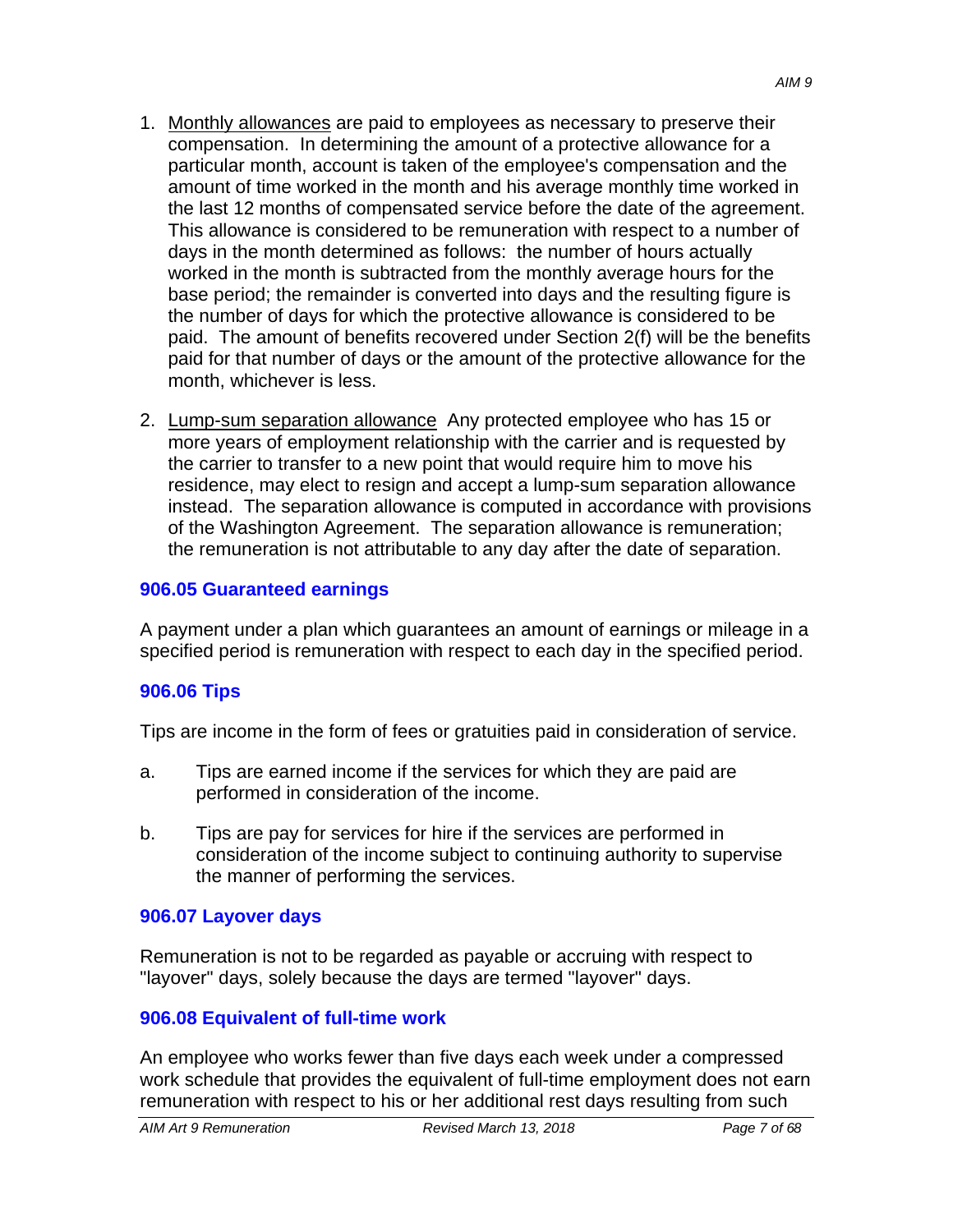work schedule, but such employee will not be considered to be available for work on such rest days.

## **907 Ascertaining Accrual of Income with Respect to Particular Days**

#### **907.01 Income related to work or service**

To be ascertainable with respect to a particular day or particular days, the accrual of income must be related to work or service performed on the particular day or particular days.

#### **907.02 Relation of accrual to work or service**

- a. The accrual of income is ascertainable with respect to days on which work is performed if the amount of income is proportionate to the estimated length of time needed to perform the work.
- b. The accrual of income is ascertainable with respect to days on which the performance of work or service is required.
- c. The accrual of income is ascertainable with respect to a day upon which a result is accomplished, if the accrual of a specified amount of income is contingent upon the accomplishment of such result.

#### **907.03 Earned income which is not remuneration**

Earned income other than pay for services for hire is not remuneration if it not related to work or service on a particular day or particular days.

#### **907.04 Work day overlapping two calendar days**

Income for a working day which includes a part of two consecutive calendar days is considered to have been earned on the calendar day on which the working day begins.

#### **907.05 Commission on sales**

Commissions on sales are to be regarded as remuneration with respect to the day or days on which sales are made.

#### **907.06 Pay not attributable to holiday**

Under some agreements, the daily rate of compensation of an extra employee is the weekly rate divided by the number of working days in the week. Most weeks contain five working days, so the daily rate is one-fifth the weekly rate, but in a week that includes a holiday, the daily rate is one-fourth the weekly rate. Regardless of such variations in daily rates, the pay the employee receives for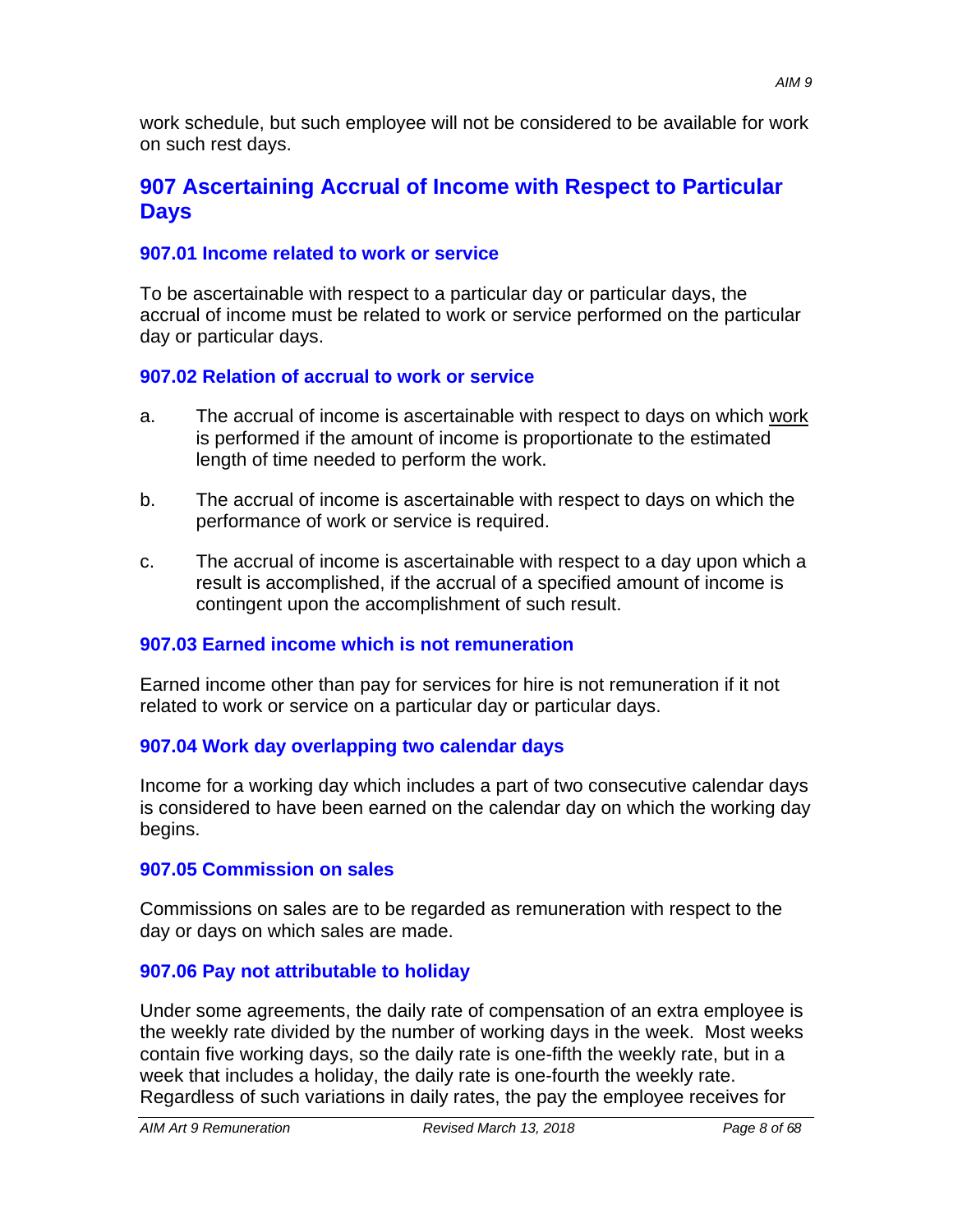working in a holiday week is attributable only to the days on which he or she works. None of the pay is attributable to the holiday, unless, of course, he works on the holiday.

# **908 Consideration of Evidence**

#### **908.01 Claimant's certification acceptable in absence of conflicting evidence**

The claimant's certification on Form UI-3 that he or she did not work on any claimed day and will not receive income, such as vacation pay or pay for time lost, constitutes sufficient evidence that no remuneration is payable or has accrued to the claimant with respect to any day for which he or she has registered on Form UI-3, unless conflicting evidence is presented. Likewise acceptable is the claimant's statement on Form SI-3 that he or she has not received wages for any claimed days in the claim period.

### **908.02 Conflicting evidence**

Conflicting evidence is any information that the claimant has performed, on one or more days for which he or she registered, work from which earned income may be derived; or that the claimant has received or is entitled to receive payments which may be earned income, payable or accrued with respect to days for which the claimant has registered.

## **908.03 Information which is not conflicting evidence**

Experience has shown that remuneration is usually not derived from certain kinds of work and that certain types of payments are not remuneration. Accordingly, the claimant's certification is not considered to be in conflict with the performance of work or the receipt of payments of the kinds set forth below.

## **a. Work**

- 1. Farming Work performed by a claimant on a farm which he or she owns or rents ordinarily does not produce remuneration since the accrual of income is not ascertainable with respect to a particular day or days. (See instructions on availability of self-employed persons and farmers.)
- 2. Picketing A claimant does not earn income serving as a picket for a union of which he or she is a member, since the union can usually require that its members picket without pay and the picketing is performed to discharge the duties of membership. Picketing has no effect upon availability.
- 3. Public relief Work performed under the immediate supervision of a state, county, or local relief agency as a requirement for the continued receipt of relief payments does not produce earned income since public relief payments are made on consideration of individual need and public policy.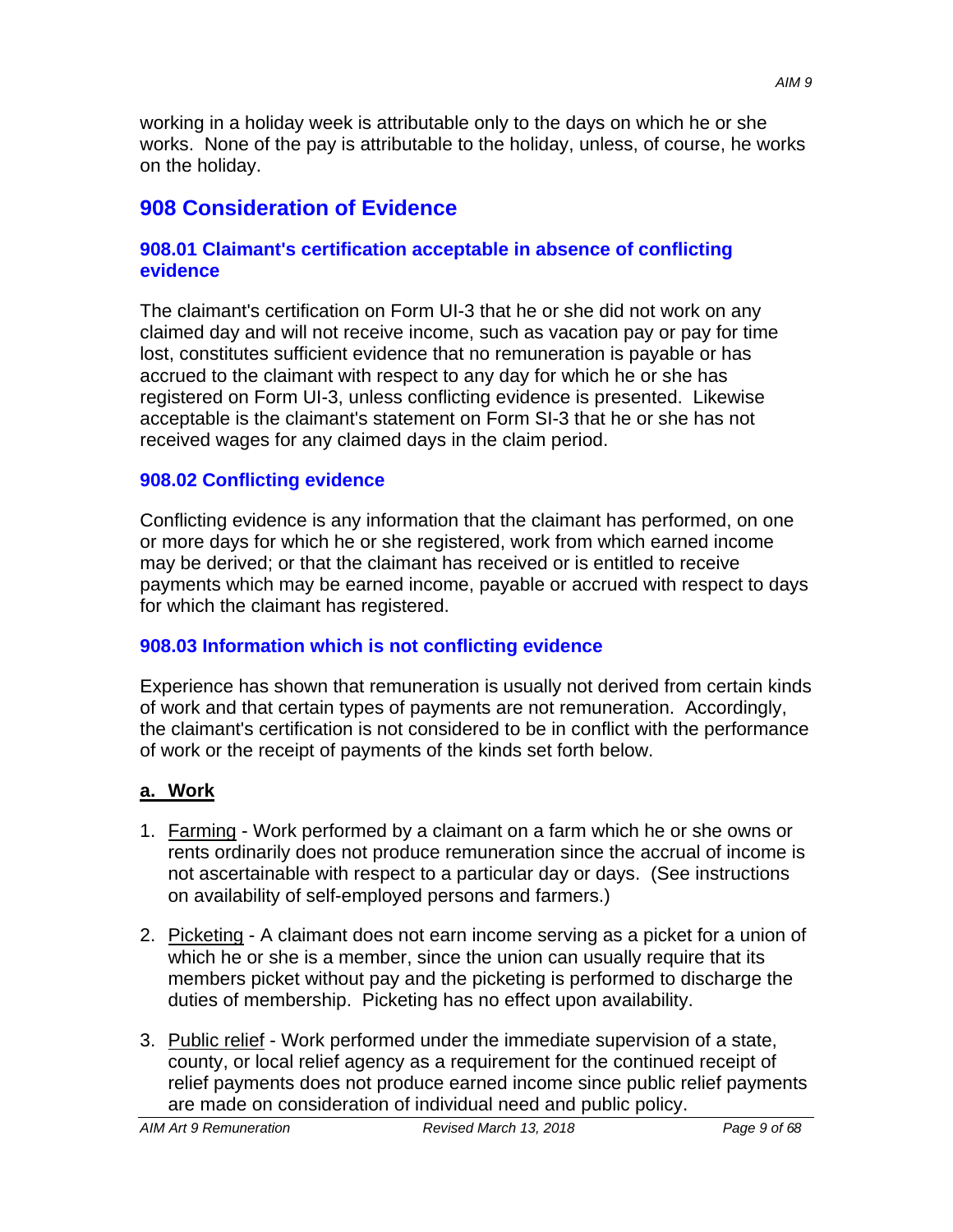- 1. Interest, dividends, and other returns on invested capital- Payments of interest, dividends and other returns on invested capital not coupled with the rendition of personal service are not earned income because they are not paid in consideration of service.
- 2. Nongovernmental insurance payments- Money payments received pursuant to any nongovernmental plan for unemployment, maternity, or sickness insurance are specifically excluded from the definition of remuneration in section 1(j) of the Act.
- 3. Pension- Although a pension paid to an individual by a person who previously employed him or her may be pay for services for hire, it is not payable with respect to days subsequent to the last day on which active service was performed since no return to active service is contemplated.
- 4. Relief- Payments of relief on the basis of need and without a work requirement by either public relief agencies or private charities are not earned income, since the payments are made in consideration of need. Payments of relief on the basis of need by a state, county or local public relief agency with a requirement that work be performed under the direct supervision of the agency are not earned income, since the payments are made on the basis of need and public policy and the work requirement is for the recipient's welfare.
- 5. Rent- Payments for the rental of property are not earned income unless the individual who receives such payments performs service in connection with the rental of property.
- 6. Strike benefits- Strike benefits paid by a union to its members are not earned income even though the recipients may be required to picket, since the payments are made in consideration of loss of income and union membership and since the requirement to picket is an obligation of union membership.

## **908.04 Effect of conflicting evidence**

The claimant's certification on Form UI-3 or Form SI-3 does not constitute sufficient evidence that no remuneration is payable or has accrued to the claimant with respect to any day for which he or she has registered when there is evidence to the contrary in file. An investigation is to be conducted to determine whether remuneration is payable or has accrued, unless the information is sufficiently complete that a determination can be made on the basis of such information.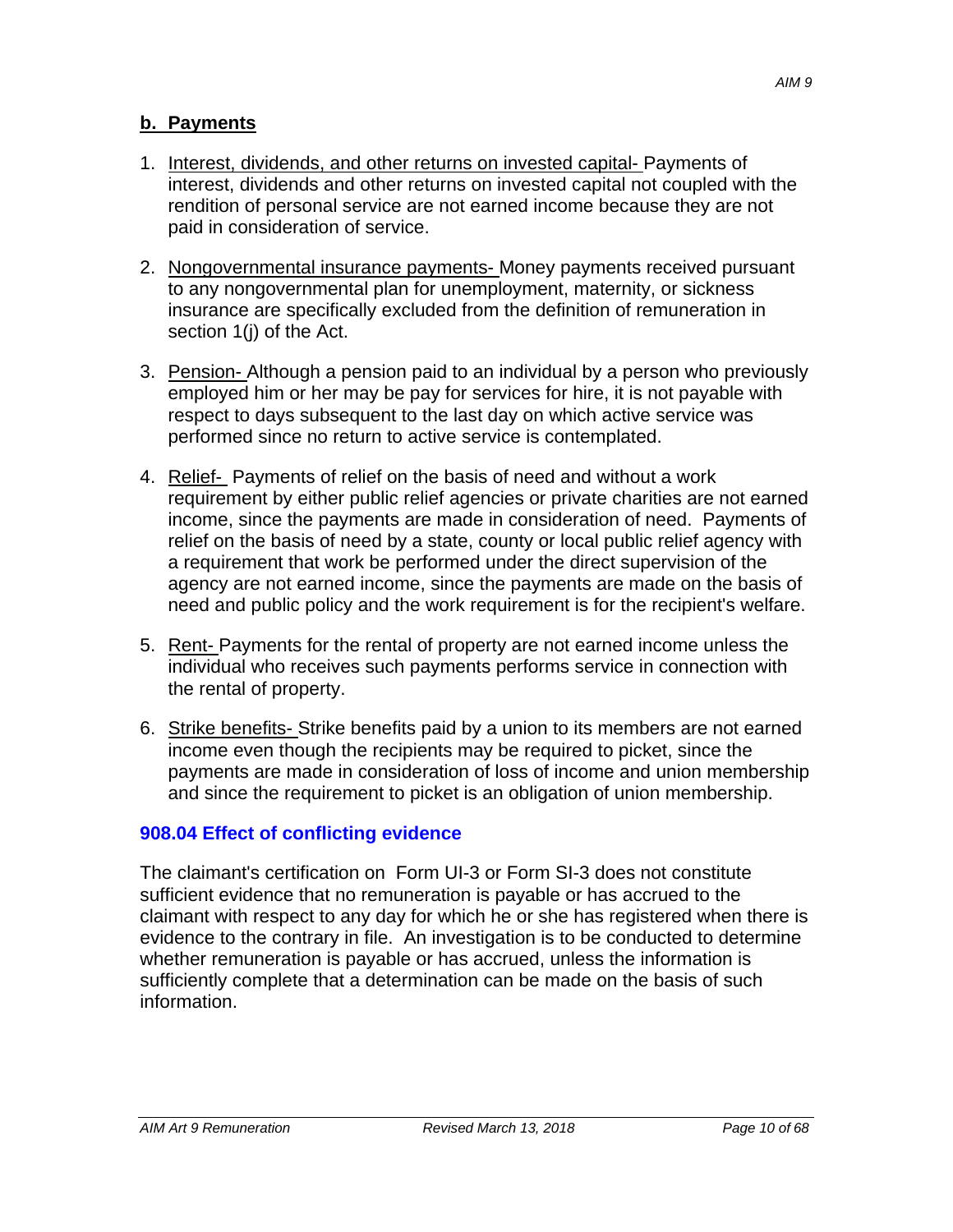## **909 Determinations Based on Limited Information**

#### **909.01 Work for an employer**

If there is information that a claimant has performed work for an employer, as defined in section 1(a) of the Act, other than a railway labor organization, consider that remuneration is payable or has accrued to the claimant with respect to the days on which he or she worked.

#### **909.02 Work for person for whom claimant previously performed service for hire**

If there is information that a claimant has performed work for a person for whom he or she previously performed service for hire, consider that remuneration is payable or has accrued to the claimant with respect to the days on which he or she worked.

#### **909.03 Payments by an employer**

If there is information that an employer as defined in section 1(a) of the Act, other than a railway labor organization, has paid or has acknowledged an obligation to pay a claimant for certain days, consider that remuneration is payable with respect to such days, unless it is alleged that the payments were not in consideration of service or were not payable with respect to such days. For example:

#### **a. Vacation pay**

When a payment under a vacation agreement is assigned to any days, consider that remuneration is payable with respect to such days. (See also section 910.05 .)

#### **b. Wages while sick**

Except as provided in section 910.05, a payment of compensation by an employer to an employee for days in a period during which the employee was absent from work on account of sickness, is to be considered remuneration for such days.

#### **909.04 Payments by person for whom claimant previously performed service for hire**

If there is information that a person for whom a claimant previously performed service for hire has paid or has acknowledged an obligation to pay the claimant for certain days, consider that remuneration is payable with respect to such days, unless the claimant denies that the payment is earned income or that it is payable with respect to such days.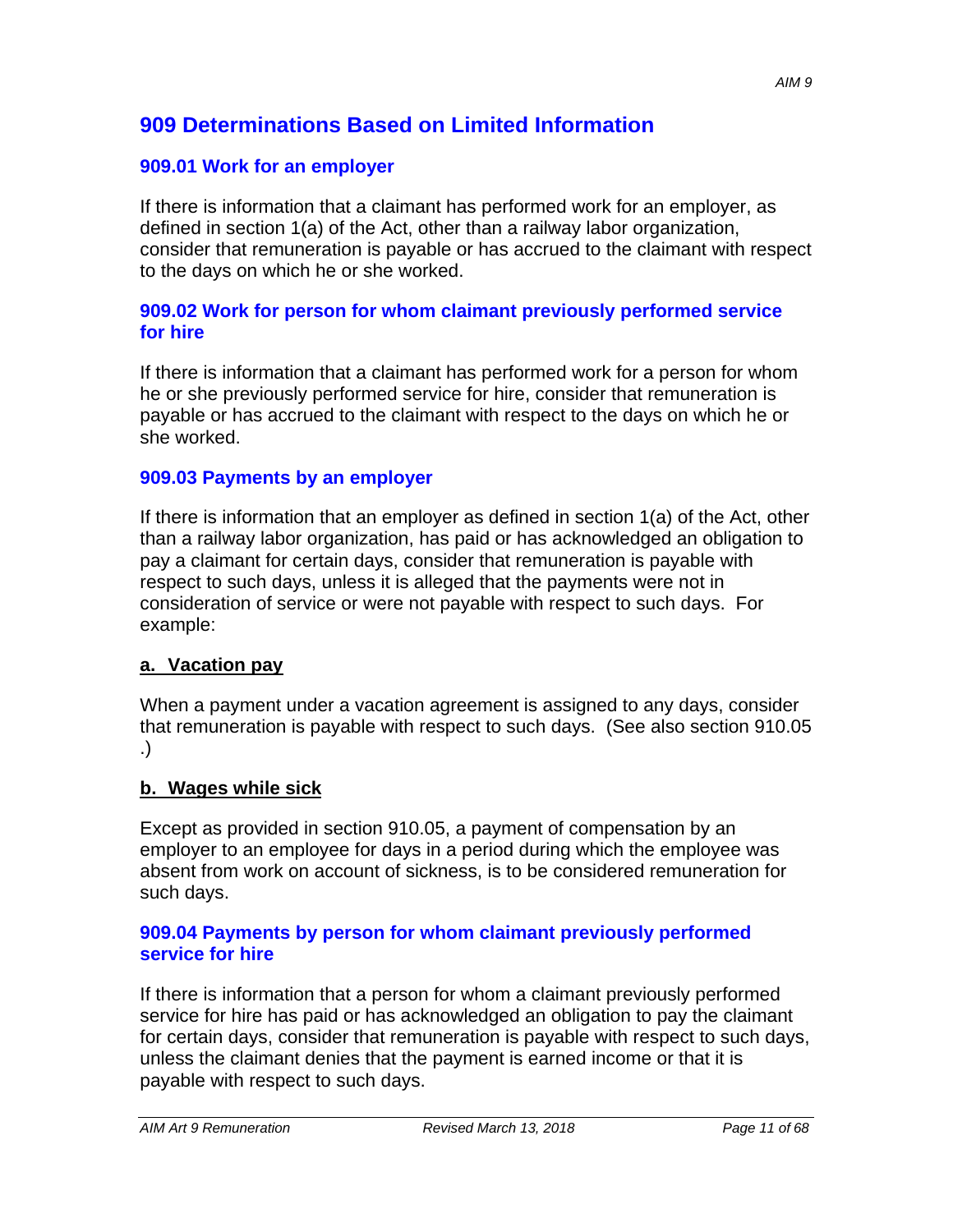#### **909.05 Payments to local lodge officials**

A payment by a local lodge of a labor organization to an employee for services as a local lodge official is to be regarded as subsidiary remuneration if such payment does not exceed an average of \$15.00 a day for the period with respect to which it is payable or accrues, unless there is information that the work from which the payment is derived does not require substantially less than full time as determined by generally prevailing standards, or is not susceptible of performance at such times and under such circumstances as not to be inconsistent with the holding of normal full-time employment in another occupation.

#### **909.06 Claimant states that he or she earned income**

If a claimant states that he/she earned income on certain days, consider that remuneration is payable or accrued to him/her for such days, unless the statement is later denied by the claimant.

#### **909.07 Claimant indicates employment or holiday pay for day claimed**

When a claimant indicates on an application or claim form that he or she worked on or received holiday pay for a day which is claimed as a day of unemployment or sickness, consider that remuneration is payable or has accrued to the claimant for such day.

#### **909.08 Payments for National Guard duty**

Pay for National Guard duty or reserve drills performed on a Saturday or a Sunday is to be considered as remuneration with respect to the days on which the duty is performed, regardless of the amount received by the claimant. Pay for National Guard duty or a reserve drill performed in an evening during the week is to be considered as reimbursement to the claimant for his or her expenses; as such, the payment would not prevent a day from being a day of unemployment or a day of sickness.

#### **909.09 Mercantile establishment**

`A claimant who works in his/her own mercantile establishment is considered to be in receipt of remuneration if income from the work is ascertainable with respect to particular days. Each case in which a claimant works in his/her own mercantile establishment should be investigated. If investigation discloses that the claimant works regularly or does a substantial amount of work at irregular intervals, he/she is to be presumed to be receiving remuneration with respect to each day on which he or she works. If the claimant disagrees with the determination, the case should be referred to Policy and Systems-RIS. In any other case, i.e. where a claimant does not work regularly and does not perform a substantial amount of work, information as to the kind, amount, and frequency of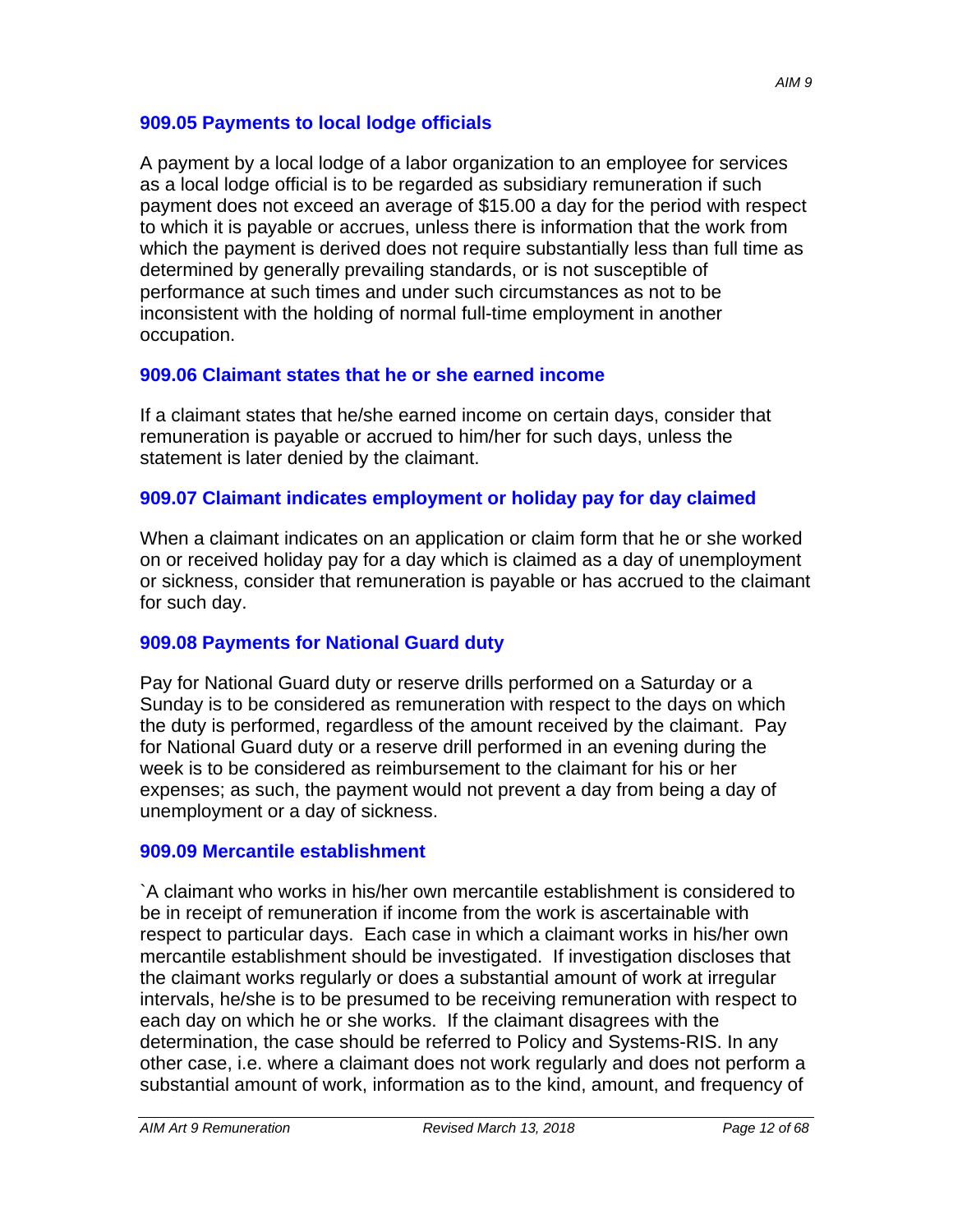the work the claimant performs is to be forwarded to Policy and Systems-RIS for a determination as to whether the work produces income ascertainable with respect to particular days.

# **910 Evidence Required**

## **910.01 Work**

If the information that the claimant is performing work is insufficient for a determination, evidence is required on the following points:

- a. Description of the work performed.
- b. Whether income is payable or has accrued in consideration of the work.
- c. Whether the accrual of income is ascertainable with respect to a particular day or days.

## **910.02 Payments**

If the information that a claimant has received or is entitled to receive payments is insufficient for a determination, evidence is required on the following points:

- a. Terms and conditions of payments.
- b. Whether the payment is in consideration of service.
- c. Whether the accrual of income is ascertainable with respect to a particular day or days.

## **910.03 Work or service in consideration of income**

Consider that work or service is performed in consideration of income unless there is information that the work or service may be performed in consideration of something other than income. It will be necessary to determine on the basis of positive evidence, whether work or service was performed in consideration of income, if there is information that the work or service may have been performed for one of the following considerations.

## **a. Anticipation of future employment**

An individual may perform service with the expectation that if his or her service is satisfactory, he or she will be employed to perform service for hire; or an individual may perform service for an enterprise which cannot pay for the service in the expectation that when the enterprise can afford to pay, the individual will be engaged to perform service for hire.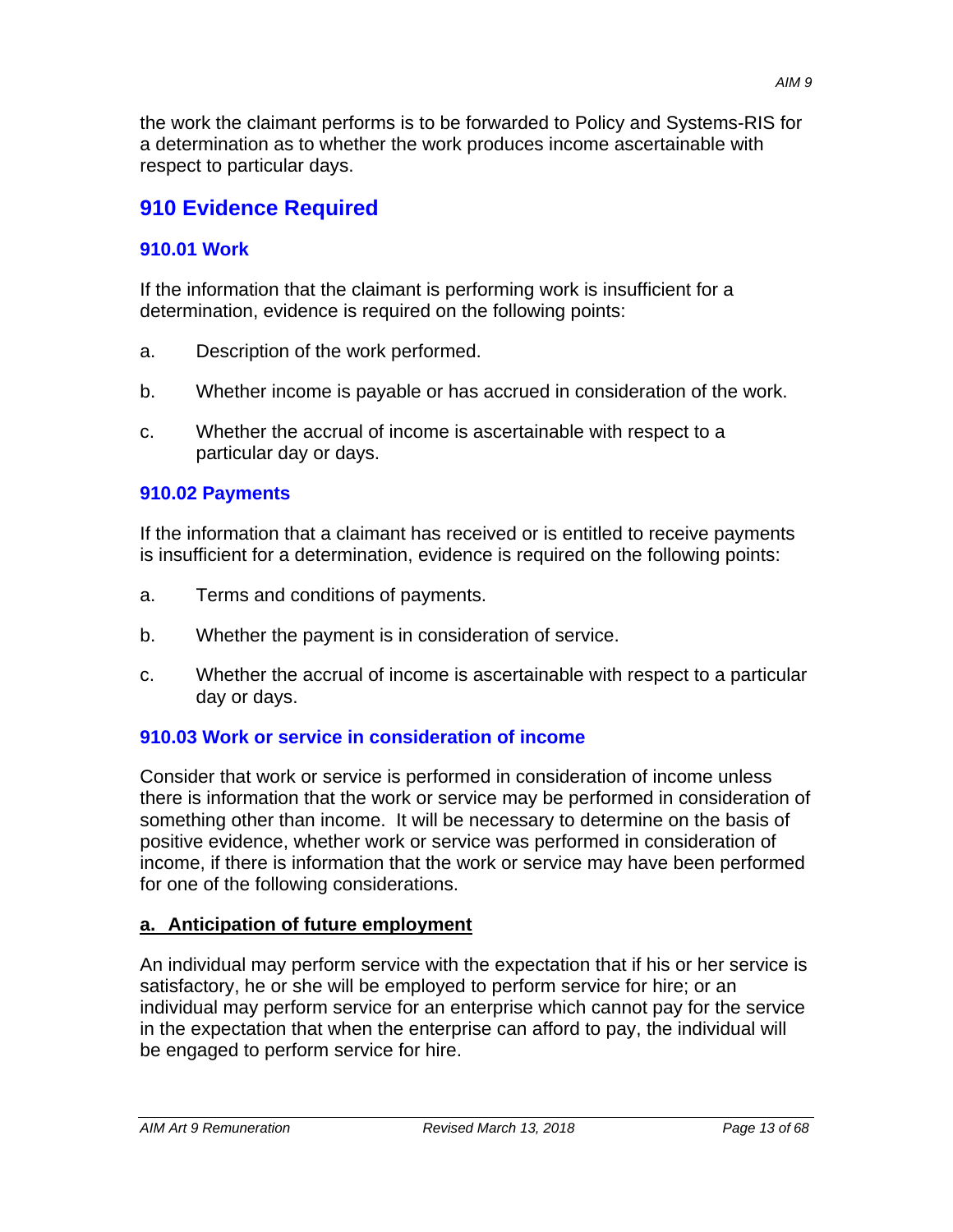#### **b. Board**

An individual may perform work or service in consideration of board upon which there is no agreed monetary value.

### **c. Charity**

An individual may perform work or service in consideration of sympathy, friendship, or compassion for another without expectation of income.

### **d. Companionship**

An individual may perform work or service in consideration of companionship so that he or she may continue to frequent another's property.

#### **e. Family ties**

An individual may perform work or service in consideration of family relationship or in consideration of ties created by living in a household.

#### **f. Payments in kind**

An individual may perform work or service in consideration of commodities, service, or privileges upon which there is no agreed money value.

#### **g. Reciprocal service**

An individual may perform work or service in consideration of reciprocal promises of work or service upon which there is no agreed money value.

#### **h. Shelter**

An individual may perform work or service in consideration of living in a house or room upon which there is no agreed money value.

#### **i. Training**

An individual may perform work or service in consideration of training in the work or of maintaining his or her skills by performing work.

#### **910.04 Pay for time lost**

If there is information that income which may be in consideration of service was not payable upon performance of all or part of the service, but became payable upon the existence of other circumstances, an investigation should be conducted to determine whether such income is pay for service for hire and whether it is pay for time lost.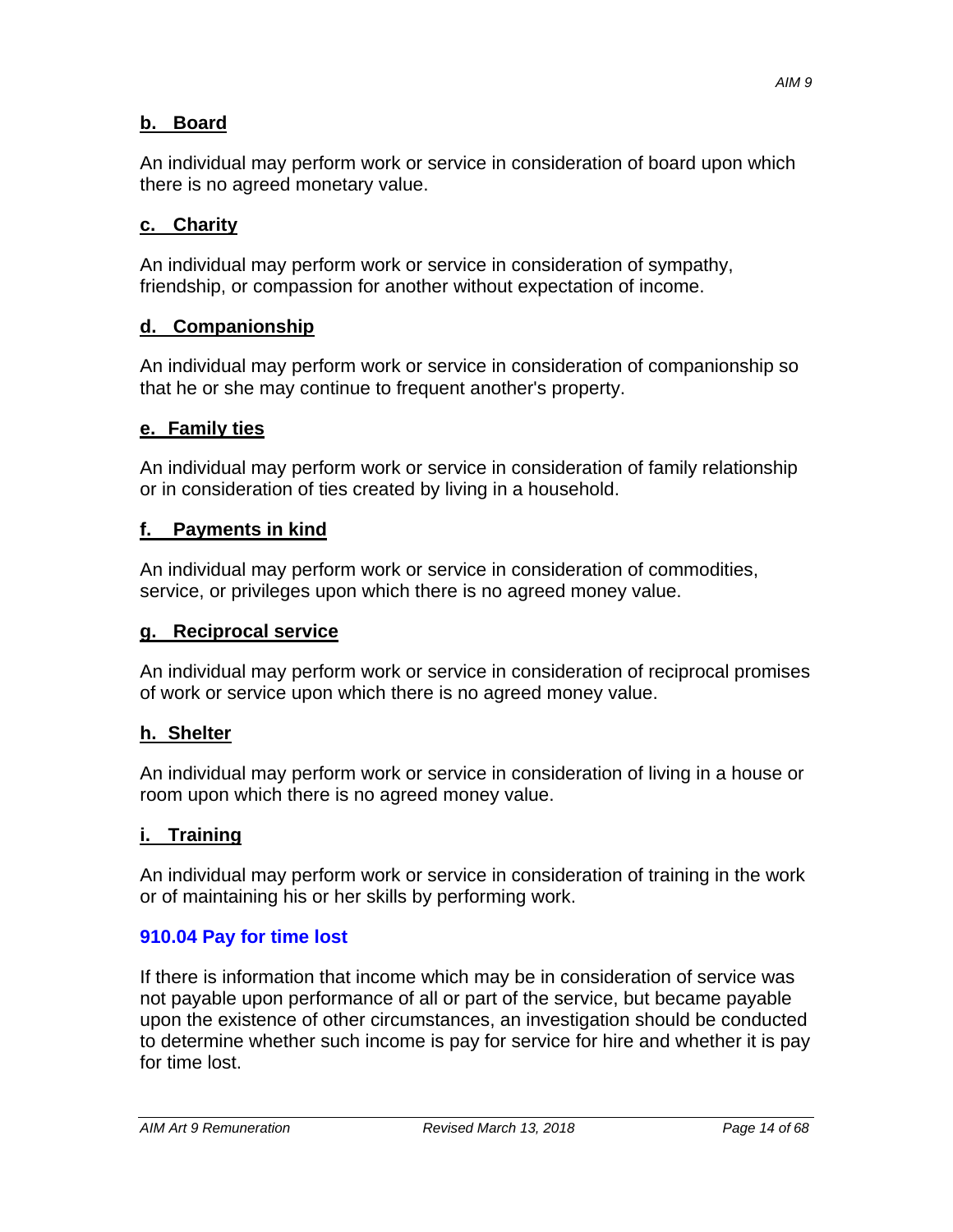#### **910.05 Vacation pay and allowances**

Vacation pay and allowances are remuneration. Vacation pay is attributable to the days in a vacation period. An allowance in lieu of vacation is not attributable to any day for the purposes of section 1(k). The accrual and payment of vacation pay and allowances are governed ordinarily by vacation agreements and practices. The days, if any to which a payment under a vacation agreement are attributable depend upon the circumstances of payment.

#### **a. Vacation agreement**

In general, vacation agreements in the railroad industry provide for the accumulation of a right to a paid vacation. This right is to be exercised during a vacation year defined in the agreements. There is a method set forth of determining a vacation period for each employee. In the event that an employer cannot grant an employee his or her vacation, the employer is obligated at the end of the vacation year, if the employee is still in the employer's service, to pay an allowance in lieu of vacation. There is a special provision for the granting of vacation pay or allowances in lieu of vacation to employees who retire. Otherwise, the employer's obligation to make a payment ceases upon the death of the employee or upon the severance of his or her employment relation.

Accordingly, in any case where there is a question whether an employee has taken a vacation in accordance with a vacation agreement or whether any payment made pursuant to a vacation agreement is remuneration payable or accrued with respect to any day, it will be necessary to have information concerning the provisions of the agreement and an account of any local practices said to exist under the agreement. Where any payment in connection with a vacation agreement is not clearly within the provisions of the agreement, such as a payment on account of a deceased employee, the character of the payment may be determined on the basis of the intent of the parties.

#### **b. Vacation Pay**

- 1. If an employee takes a vacation in accordance with a vacation agreement, remuneration is payable or accrues to him or her with respect to the days in the vacation period, irrespective when payment is made. An employee is considered as taking a vacation when he or she is absent from work during a scheduled or assigned vacation period.
- 2. If an employee receives a payment for a vacation period scheduled or assigned in accordance with a vacation agreement, remuneration is payable to him or her with respect to the days in the vacation period.
- 3. If, in accordance with a vacation agreement, an employee is required to take his or her vacation on certain days (for example, days immediately following a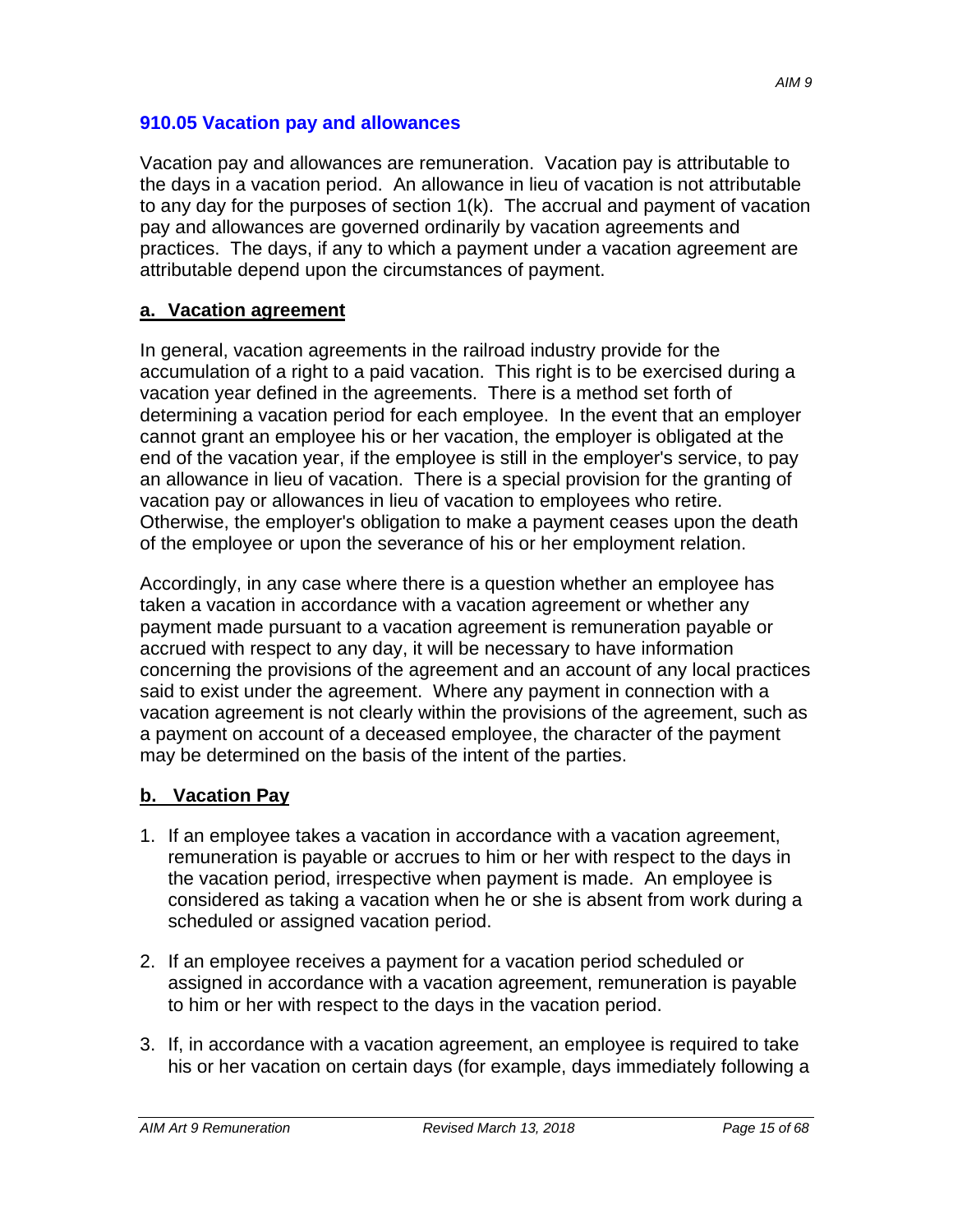furlough), remuneration is payable with respect to such days, subject to the exception in item 5 below.

- 4. If an employee requests payment of any amount provided under a vacation agreement and such payment is made for any days when the employee is sick or unemployed, remuneration is payable with respect to such days.
- 5. If an employee elects in accordance with the provisions of the applicable agreement to waive payment of unused vacation allowance during a period of illness or unemployment, no remuneration is payable or accrues to him or her with respect to days in such period.
- 6. The vacation pay of operating (T&E) employees subject to the national agreement is attributable to all seven days of the vacation week. Conversely, the vacation pay of non-operating employees subject to the national agreement is attributable to the days that would otherwise be workdays, generally to non-rest days. The vacation pay of employees working a compressed schedule is attributable as shown on the payroll record, generally to four or five days per week. If the payroll record is inconsistent with the vacation agreement, submit information on the agreement and local practices through channels for an opinion.

## **c. Allowance in lieu of vacation**

An allowance which is paid to an employee in lieu of vacation and which, for accounting purposes only, is carried on a payroll cannot be regarded as made with respect to the days in the particular pay period. An allowance in lieu of vacation may be found payable to an employee who dies, or ceases service for the purpose of receiving an annuity, or has not at the end of a vacation period had a vacation in accordance with the applicable vacation agreement, or has his or her vacation otherwise set aside in accordance with the provisions of the applicable agreement and practices.

If a claimant states that he or she received "pay in lieu of vacation" and there is no evidence to the contrary, initially consider that the pay is not attributable to any particular day or days and allow the payment of benefits accordingly. Send Form Letter ID-9g to the employer in such a case. If the employer then advises that the payment is attributable to a particular day or days, necessary adjustments should be made. In the case of an employee who dies or cease service to receive an annuity, the RRB may, in the interest of the employee, allocate the payments to a period equivalent to the entire vacation period. In such cases, the payment is considered as vacation pay, and remuneration with respect to the days in the period to which allocated. In any case where vacation pay is reported as paid for days after the beginning date of a claimant's annuity, the payment is to be considered in lieu of vacation.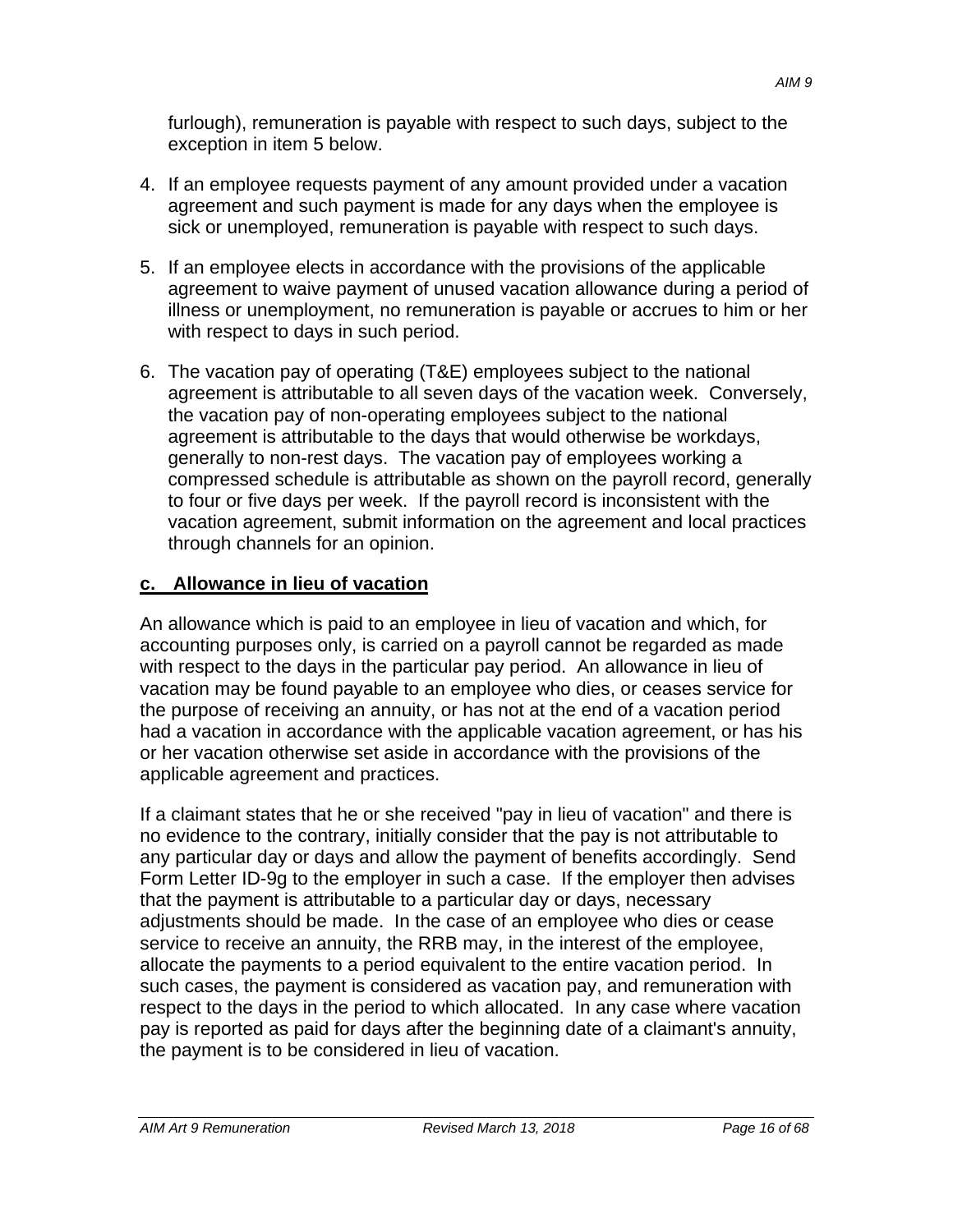## **Appendices**

### **Appendix A - Job Protection Plans**

#### **A. Introduction**

Job Protection plans originate in a variety of ways - by agreement between management and labor, by order of the Interstate Commerce Commission, etc. The provisions of these plans that are of particular importance in connection with unemployment and sickness benefits are those calling for payments to protect employees. The major types of payments are listed below.

#### **B. Effect of Protective Payments on Benefits**

- 1. Monthly allowance to employee who is removed from his former position and placed in a lower-paid position. The allowance is remuneration. Usually it has no effect on benefits because the individual is not unemployed.
- 2. Monthly allowance to employee who retains his right to work and is available for service but does not have regular work. The allowance is remuneration. An employee entitled to this type of protection may receive unemployment benefits subject to recovery under Section 2(f) in case an allowance is later paid for the month in question. The method of determining the amount recoverable depends upon the protective agreement. If the agreement indicates that the allowance should be considered as paid for each day in the month all benefits paid for days in the month are recoverable (unless the allowance is less than the benefits). If the agreement indicates that the allowance should be considered not as remuneration for a lesser time not worked, the amount recoverable will ordinarily be the benefits for the number of days represented by the payment for time not worked.
- 3. Payment under guaranteed earnings provision (such as a guaranteed extra board). This is a payment made to an employee who is not provided with enough work to make his guarantee. The payment is remuneration with respect to days for which it is paid. If the guarantee is for full-time work (40 hours per week on a guaranteed extra board, for instance) unemployment benefits are not payable. If the guarantee is for less than full-time work, benefits may be paid, subject to recovery under Section 2(f).
- 4. Supplemental unemployment and sickness benefits. Payment made by an employer (sometimes through an insurance company) under a plan designed to supplement benefits provided by law. Payment is not remuneration and does not affect an employee's rights to benefits under the Railroad Unemployment Insurance Act.
- 5. Lump-sum severance allowance. Payment to employee whose employment relationship is severed. Payment is remuneration but is not attributable to any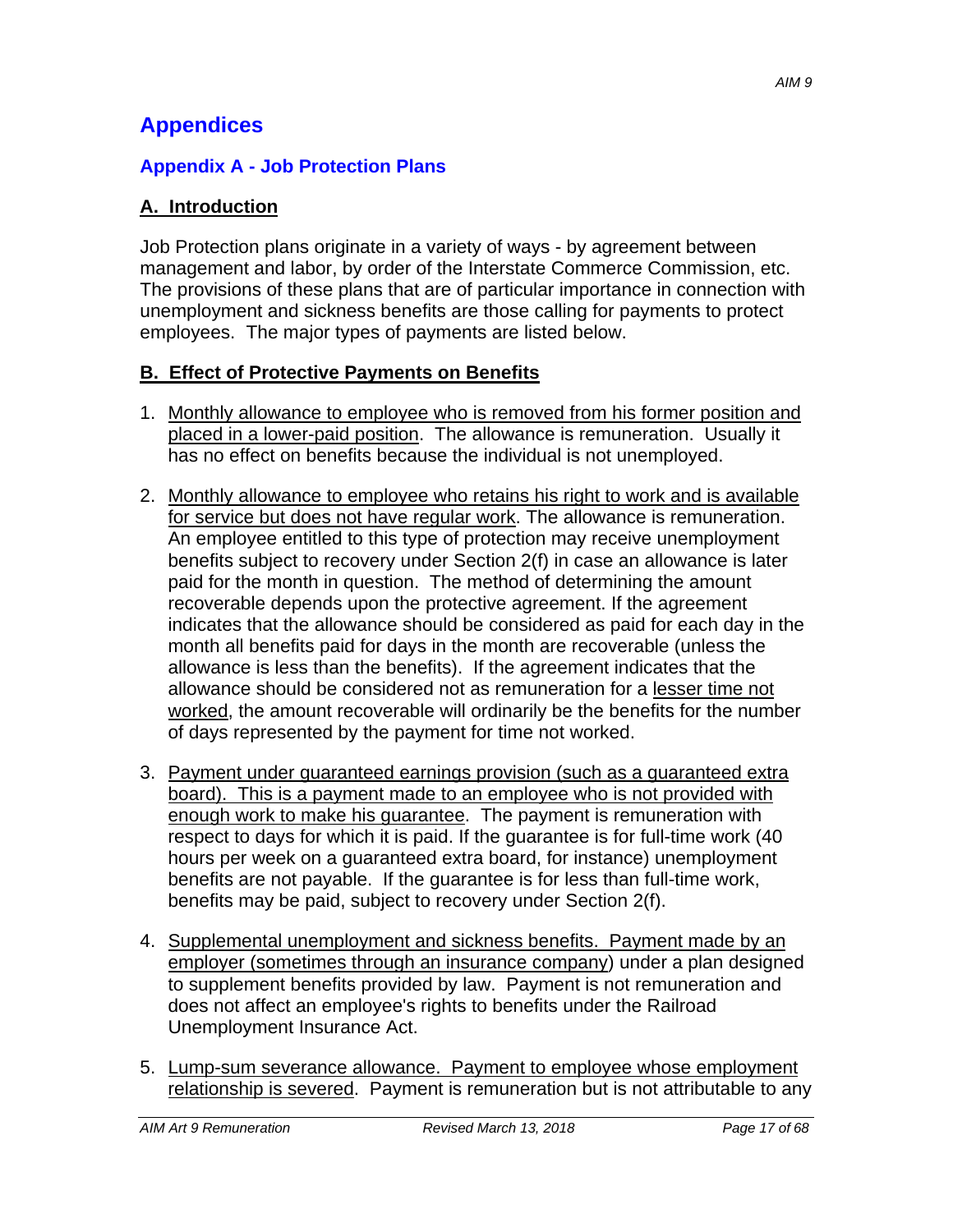day after the separation. The employee is disqualified for benefits for a period following the separation.

## **C. Examples of Plans**

### 1. Washington Agreement of May 1936

- a. Parties to the agreement 21 railroad brotherhoods and most railroads.
- b. Covers changes in employment solely due to and resulting from coordination, that is joint action by two or more carriers whereby they consolidate facilities, operations or services
- c. Payments provided:
	- (1) Displacement allowances are paid to employees who, as a result of a coordination, are removed from their former positions and placed in positions compensated at a lower rate of pay. The amount of the displacement allowances is the amount by which the employee's average monthly compensation is the 12 months preceding the coordination exceeds the pay in the position in which he works after the coordination.
	- (2) Coordination allowances are paid to employees who are unemployed as a result of a coordination, but who do not sever their relationship with the carrier and who remain subject to call. The monthly amount of the coordination allowance is equal to 60% of an employee's average monthly compensation during the 12 months preceding the coordination. It is payable for a number of months, not exceeding 60, depending upon the number of years of service preceding the coordination.
	- (3) The separation allowance is a lump-sum payment payable to employees eligible for a coordination allowance who elect to sever their relation with the carrier and receive a lump-sum settlement in lieu of the coordination allowance. A separation allowance is equal to a certain number of months' pay, not exceeding 12 months, depending upon the number of years of service preceding the coordination. Employees who receive such allowances retain no rights as employees and are not subject to call for service.

## 2. Oklahoma Conditions

- a. Prescribed by ICC, May 17, 1944, in connection with the abandonment of operations and purchases authorized in the transactions involving the Oklahoma Railway, The Santa Fe and the Rock Island.
- b. Coverage: Employees of above railroads.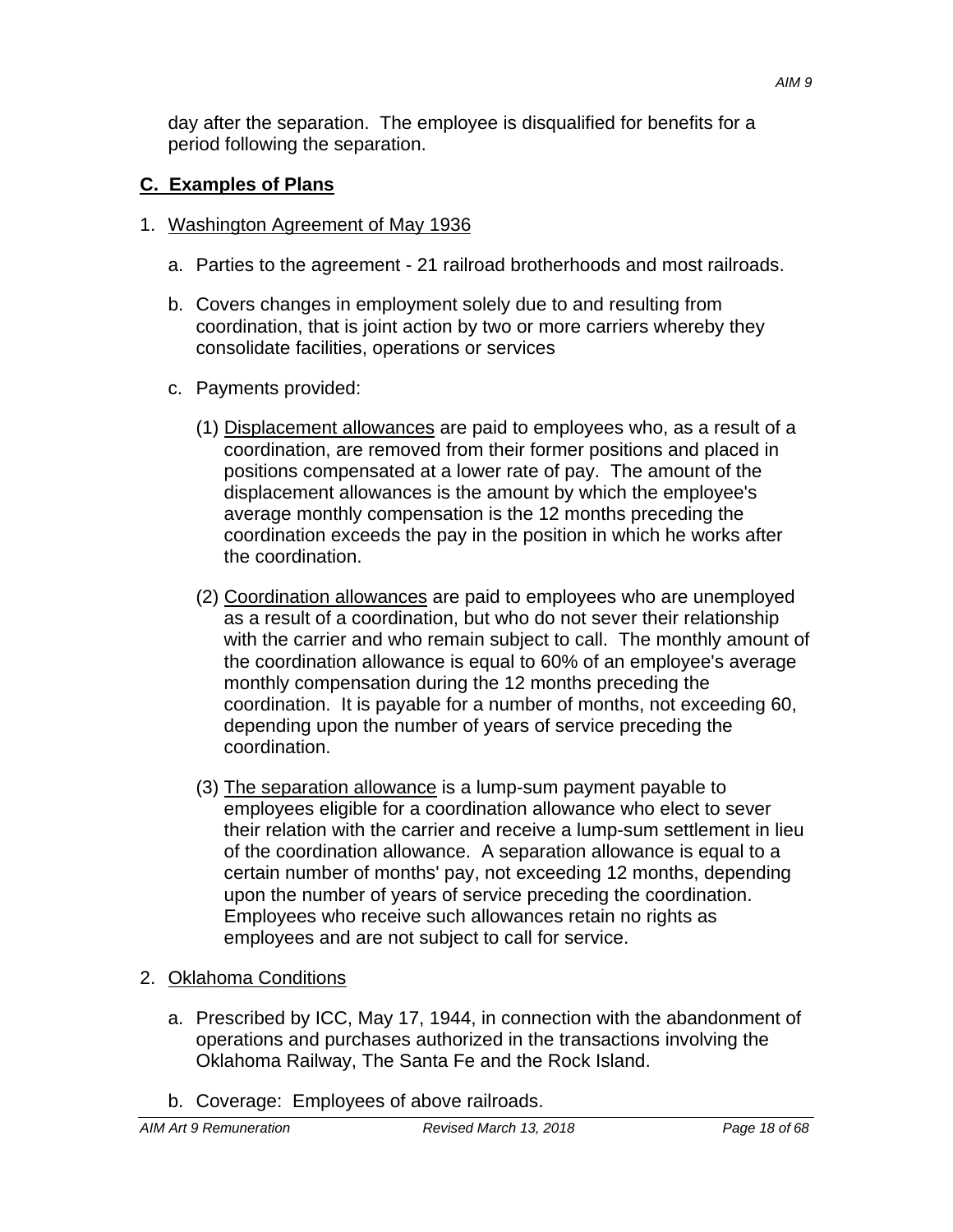- c. Payments provided:
	- (1) Monthly displacement allowances (Similar to those under the Washington Agreement).
	- (2) Monthly dismissal allowances (Similar to the "coordination allowances" of the Washington Agreement).

### 3. Award of Arbitration Board No. 282

- a. Prescribed by National Mediation Board (Arbitration Board No. 282).
- b. Coverage: Use of locomotive firemen; crew consist (other than engine service).
- c. Payments provided:
	- (1) Lump-sum separation allowances provides for varying lump-sum separation allowances, depending on amount of service, etc. Employees in one group may be separated, with allowance, if they choose not to accept comparable jobs offered. (Firemen with 10 or more years of seniority generally removed by natural attrition, such as retirement, death, etc.)
	- (2) Guaranteed earnings provided for firemen who accept comparable jobs offered.
- 4. Shop Crafts Agreement of September 25, 1964
	- a. Parties to agreement the nation's major railroads and six labor organizations representing shop craft employees.
	- b. Coverage: Employees who are displaced or deprived of employment as a result of certain operational changes, including transfer of work, abandonment or consolidation of facilities, contracting out of work, and technological changes.
	- c. Payments provided:
		- (1) Monthly displacement allowances (Similar to Washington Agreement)
		- (2) Dismissal allowances (Similar to "coordination allowances" of Washington Agreement)
- 5. National Job Stabilization Agreement of February 7, 1965
	- a. Parties to agreement the nation's major railroads and five labor organizations representing (1) clerks, freight handlers, express and station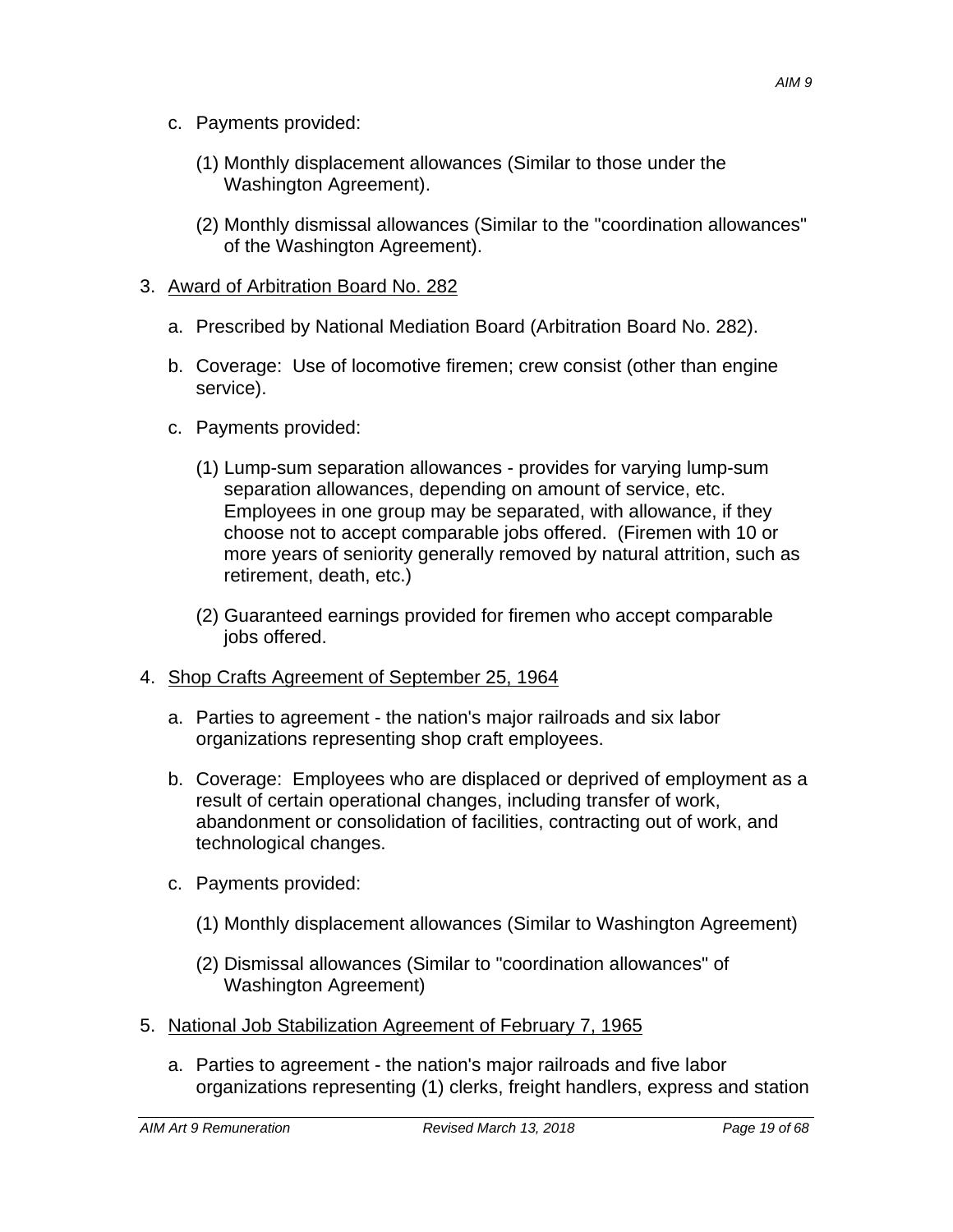employees; (2) telegraphers; (3) M of W employees; (4) signalmen; and (5) dining car employees.

b. Coverage: An employee, other than a seasonal employee, is protected if he was in "active service" as of October 1, 1964 (or was restored to active service between October 1, 1964 and February 7, 1965); had two years or more of employment relationship as of October 1, 1964; and had 15 or more days of compensated service during 1964. The "active service" group includes not only regularly assigned employees but also extra board employees and furloughed employees who are active in extra work.

Seasonal employees who had compensated service during each of the years 1962, 1963, and 1964 will be offered employment in future years at least equivalent to what they performed in 1964.

- c. Payments provided:
	- (1) Periodic payments: A protected employee entitled to preservation of employment, who held a regularly assigned position on October 1, 1964 shall not be placed in a worse position with respect to compensation than the normal rate of compensation for such position on October 1, 1964. That is he gets, in effect, full-time work or pay for full-time work. All other protected employees are not to be placed in a worse position with respect to compensation than that earned during a 12-month base period, specified in the agreement. In determining the amount of a protective allowance due under this provision, account is taken of the average monthly compensation and the average monthly time paid for in the base period. The protection to these employees is effective with the month of March 1965.
	- (2) Lump-sum separation allowances: Any protected employee who has 15 or more years of employment relationship with the carrier and who is requested by the carrier to transfer to a new point that would require him to move his residence, may elect to resign and accept a lump-sum separation allowance instead.

## **Appendix - Agreement OF May 1936, Washington, D.C.**

## Sec. 6.

(a) No employee of any of the carriers involved in a particular coordination who is continued in service shall, for a period not exceeding five years following the effective date of such coordination, be placed, as a result of such coordination, in a worse position with respect to compensation and rules governing working conditions than he occupied at the time of such coordination so long as he is unable in the normal exercise of his seniority rights under existing agreements, rules, and practices to obtain a position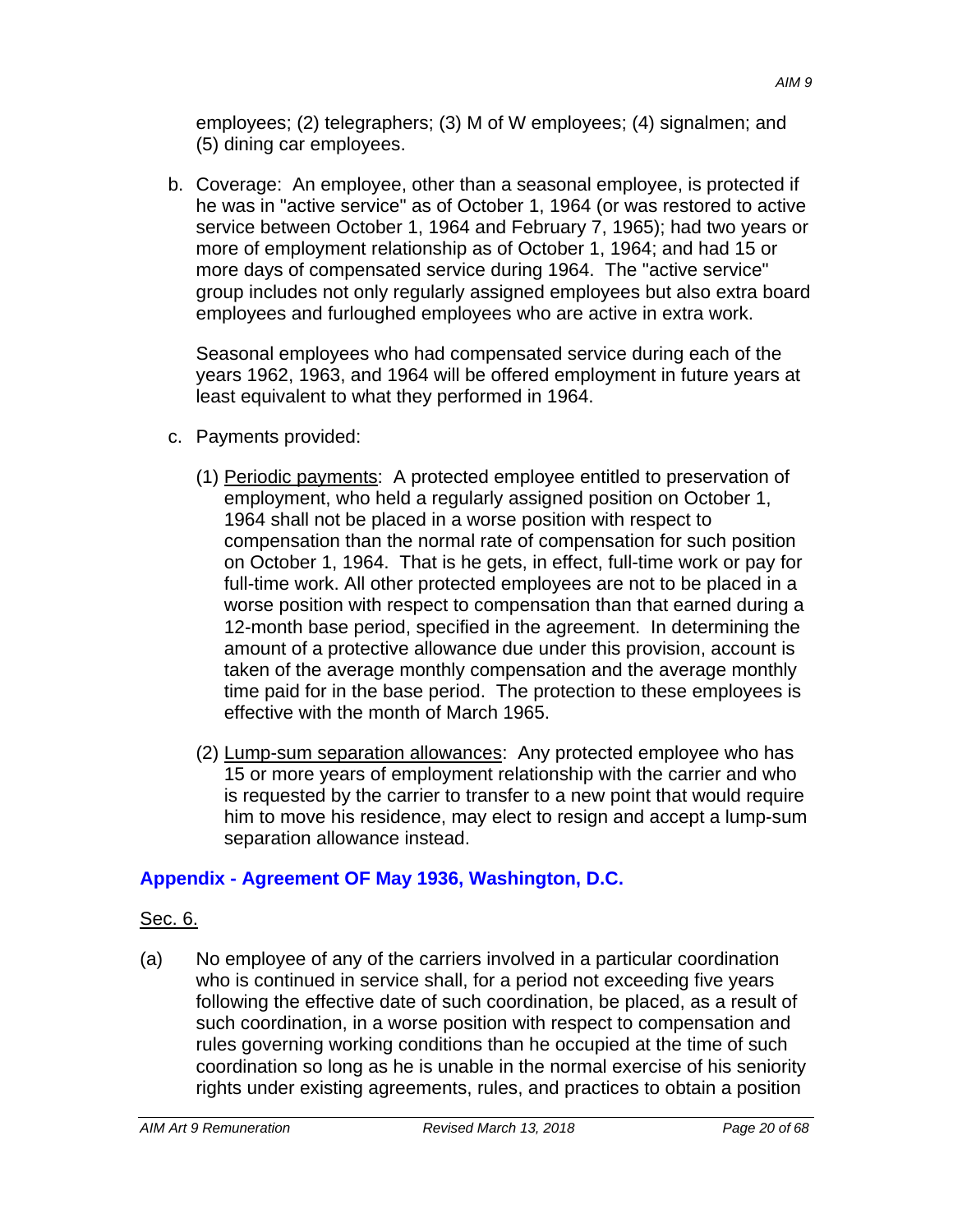producing compensation equal to or exceeding the compensation of the position held by him at the time of the particular coordination, except, however, that if he fails to exercise his seniority rights to secure another available position, which does not require a change of residence, to which he is entitled under the working agreement and which carries a rate of pay and compensation exceeding those of the position which he elects to retain, he shall thereafter be treated for the purposes of this section as occupying the position which he elects to decline.

- (b) The protection afforded by the foregoing paragraph shall be made effective whenever appropriate through what is hereby designated as a "displacement allowance" which shall be determined in each instance in the manner hereinafter described. An employee entitled to such an allowance is hereinafter referred to as a "displaced" employee.
- (c) Each displacement allowance shall be a monthly allowance determined by computing the total compensation received by the employee and his total time paid for during the last 12 months in which he performed service immediately preceding the date of his displacement (such 12 months being hereinafter referred to as the "test period") and by dividing separately the total compensation and the total time paid for by 12, thereby producing the average monthly compensation and average monthly time paid for, which shall be the minimum amounts used to guarantee the displaced employee, and if his compensation in his current position is less in any month in which he performs work than the aforesaid average compensation he shall be paid the difference, less compensation for any time lost on account of voluntary absences to the extent that he is not available for service equivalent to his average monthly time during the test period, but he shall be compensated in addition thereto at the rate of the position filled for any time worked in excess of the average monthly time paid for during the test period.

#### Sec. 7.

(a) Any employee of any of the carriers participating in a particular coordination who is deprived of employment as a result of said coordination shall be accorded an allowance (hereinafter termed a "coordination allowance" based on length of service which (except in the case of an employee with less than one year of service) shall be a monthly allowance equivalent in each instance to 60 percent of the average monthly compensation of the employee in question during the last 12 months of his employment in which he earned compensation prior to the date he is first deprived of employment as a result of the coordination. This coordination allowances will be made to each eligible employee while unemployed by his home road or in the coordinated operation during a period beginning at the date he is first deprived of employment as a result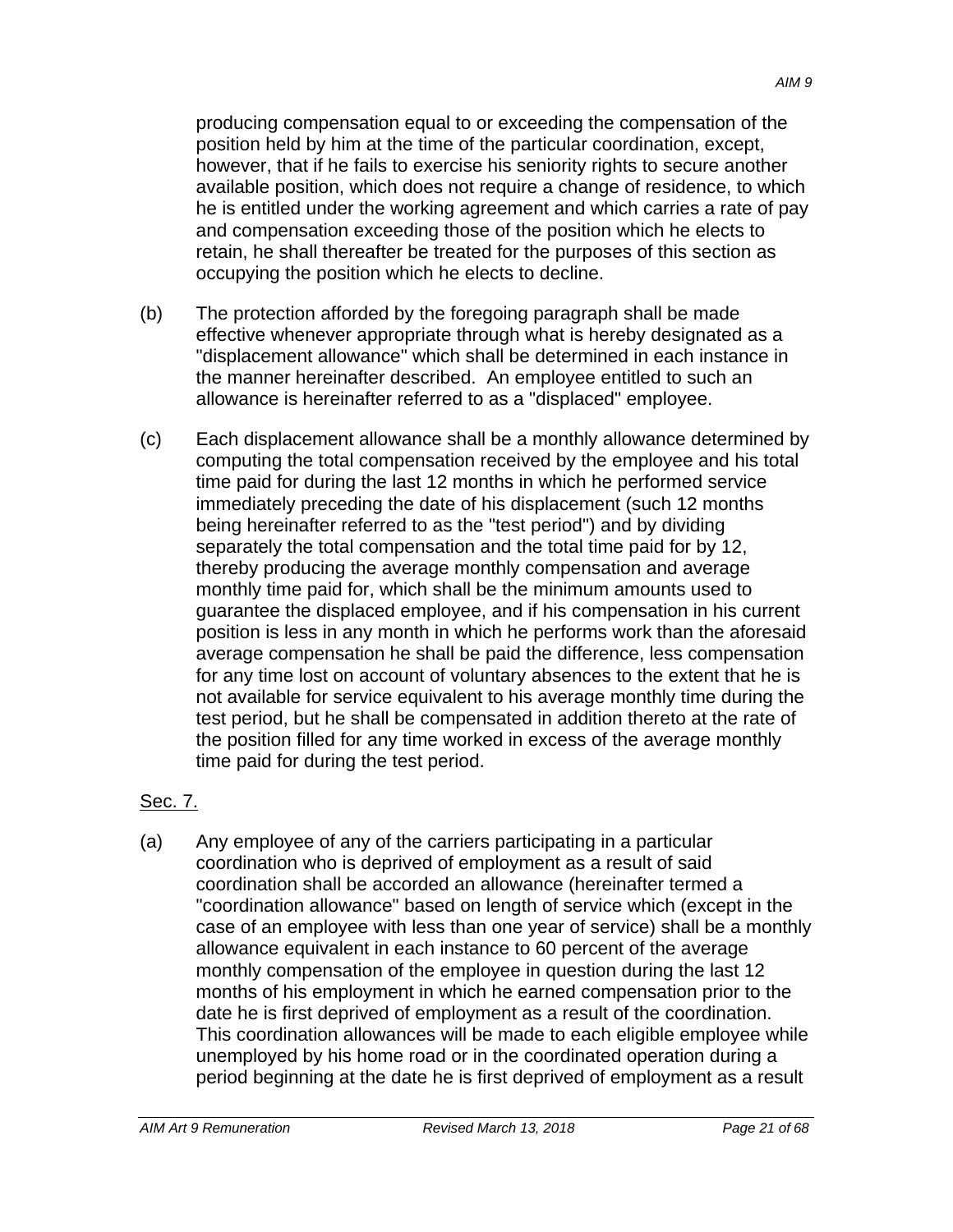of the coordination and extending in each instance for a length of time determined and limited by the following schedule:

| Length of service               | Period of payment<br>(months) |
|---------------------------------|-------------------------------|
| 1 years and less than 2 years   | 6                             |
| 2 years and less than 3 years   | 12                            |
| 3 years and less than 5 years   | 18                            |
| 5 years and less than 10 years  | 36                            |
| 10 years and less than 15 years | 48                            |
| 15 years and over               | 60                            |

In the case of an employee with less than 1 year of service, the total coordination allowance shall be a lump-sum payment in an amount equivalent to 60 days' pay at the straight-time daily rate of the last position held by him at the time he is deprived of employment as a result of the coordination.

- (b) For the purposes of this agreement the length of service of the employee shall be determined from the date he last acquired an employment status with the employing carrier, and he shall be given credit for 1 month's service for each month in which he performed any service (in any capacity whatsoever) and 12 such months shall be credited as 1 year's service. The employment status of an employee shall not be interrupted by furlough in instances where the employee has a right to and does return to service when called. In determining length of service of an employee acting as an officer or other official representative of an employee organization he will be given credit for performing service while so engaged on leave of absence from the service of a carrier.
- (c) An employee shall be regarded as deprived of his employment and entitled to a coordination allowance in the following cases:
	- 1. When the position which he holds on his home road is abolished as a result of coordination and he is unable to obtain by the exercise of his seniority rights another position on his home road or a position in the coordinated operation, or
	- 2. When the position he holds on his home road is not abolished but he loses that position as a result of the exercise of seniority rights by an employee whose position is abolished as a result of said coordination, or by other employees, brought about as a proximate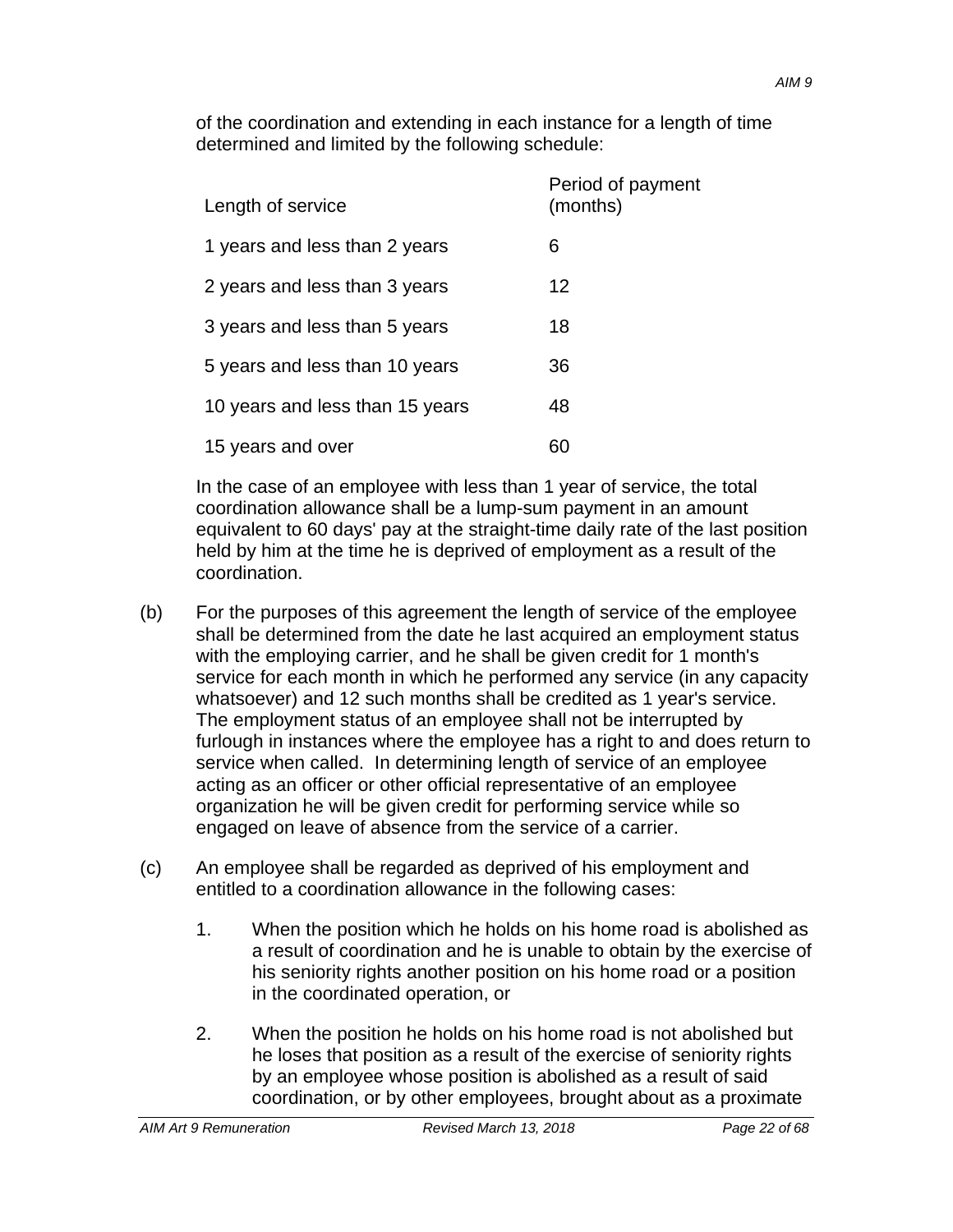consequence of the coordination, and if he is unable by the exercise of his seniority rights to secure another position on his home road or a position in the coordinated operation.

- (d) An employee shall not be regarded as deprived of employment in case of his resignation, death, retirement on pension or on account of age or disability in accordance with the current rules and practices applicable to employees generally, dismissal for justifiable cause in accordance with the rules, or furloughed because of reduction in forces due to seasonal requirements of the service; nor shall any employee be regarded as deprived of employment as the result of a particular coordination who is not deprived of his employment within 3 years from the effective date of said coordination.
- (e) Each employee receiving a coordination allowance shall keep the employer informed of his address and the name and address of any other person by whom he may be regularly employed.
- (f) The coordination allowance shall be paid to the regularly assigned incumbent of the position abolished. If the position of an employee is abolished while he is absent from service, he will be entitled to the coordination allowance when he is available for service. The employee temporarily filling said position at the time it was abolished will be given a coordination allowance on the basis of said position until the regular employee is available for service and thereafter shall revert to his previous status and will be given a coordination allowance accordingly if any is due.
- (g) An employee receiving a coordination allowance shall be subject to call to return to service after being notified in accordance with the working agreement, and such employee may be required to return to the service of the employing carrier for other reasonably comparable employment for which he is physically and mentally qualified and which does not require a change in his place of residence, if his return does not infringe upon the employment rights of other employees under the working agreement.
- (h) If an employee who is receiving a coordination allowance returns to service the coordination allowance shall cease while he is so reemployed and the period of time during which he is so reemployed shall be deducted from the total period for which he is entitled to receive a coordination allowance. During the time of such reemployment however he shall be entitled to protection in accordance with the provision of section 6.
- (i) If an employee who is receiving a coordination allowance obtains railroad employment (other than with his home road or in the coordinated operation) his coordination allowance shall be reduced to the extent that the sum total of his earnings in such employment and his allowance exceed the amount upon which his coordination allowance is based;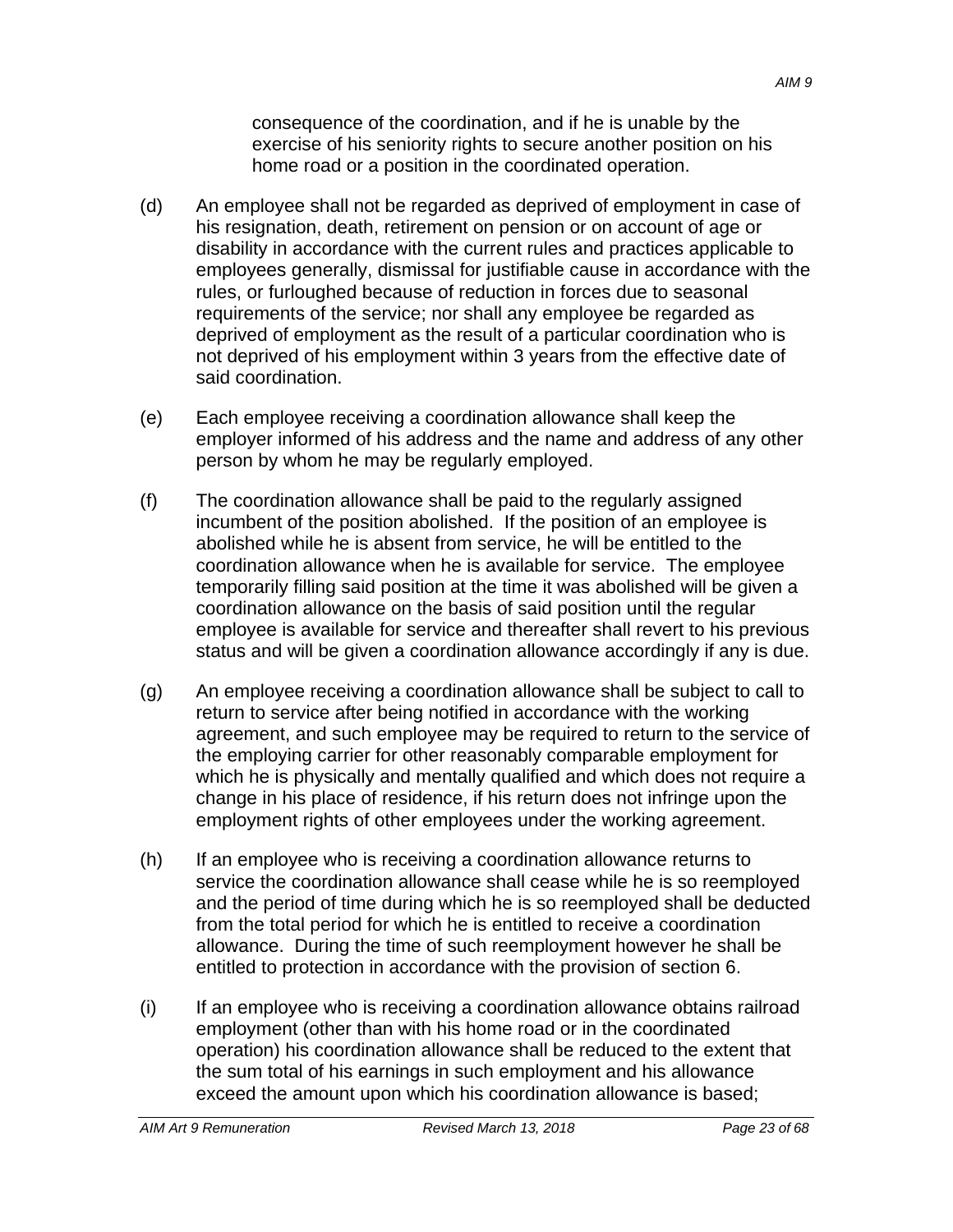provided that this shall not apply to employees with less than 1 year's service.

- (j) A coordination allowance shall cease prior to the expiration of its prescribed period in the event of---
	- 1. Failure without good cause to return to service in accordance with working agreement after being notified of position for which he is eligible and as provided in paragraphs (g) and (h).
	- 2. Resignation
	- 3. Death
	- 4. Retirement on pension or on account of age or disability in accordance with the current rules and practices applicable to employees generally.
	- 5. Dismissal for justifiable cause.

#### Sec. 8.

An employee affected by a particular coordination shall not be deprived of benefits attaching to his previous employment, such as free transportation, pensions, hospitalization, relief, etc., under the same conditions and so long as such benefits continue to be accorded to other employees on his home road, in active service, or on furlough, as the case may be, to the extent that such benefits can be so maintained under present authority of law or corporate action or through future authorization which may be obtained.

#### Sec. 9.

Any employee eligible to receive a coordination allowance under section 7 hereof may, at his option at the time of coordination, resign and (in lieu of all other benefits and protections provided in this agreement) accept in a lump sum a separation allowance determined in accordance with following schedule:

| Length of service:            | Separation allowance,<br>months' pay |
|-------------------------------|--------------------------------------|
| 1 year and less than 2 years  | 3                                    |
| 2 years and less than 3 years | 6                                    |
| 3 years and less than 5 years |                                      |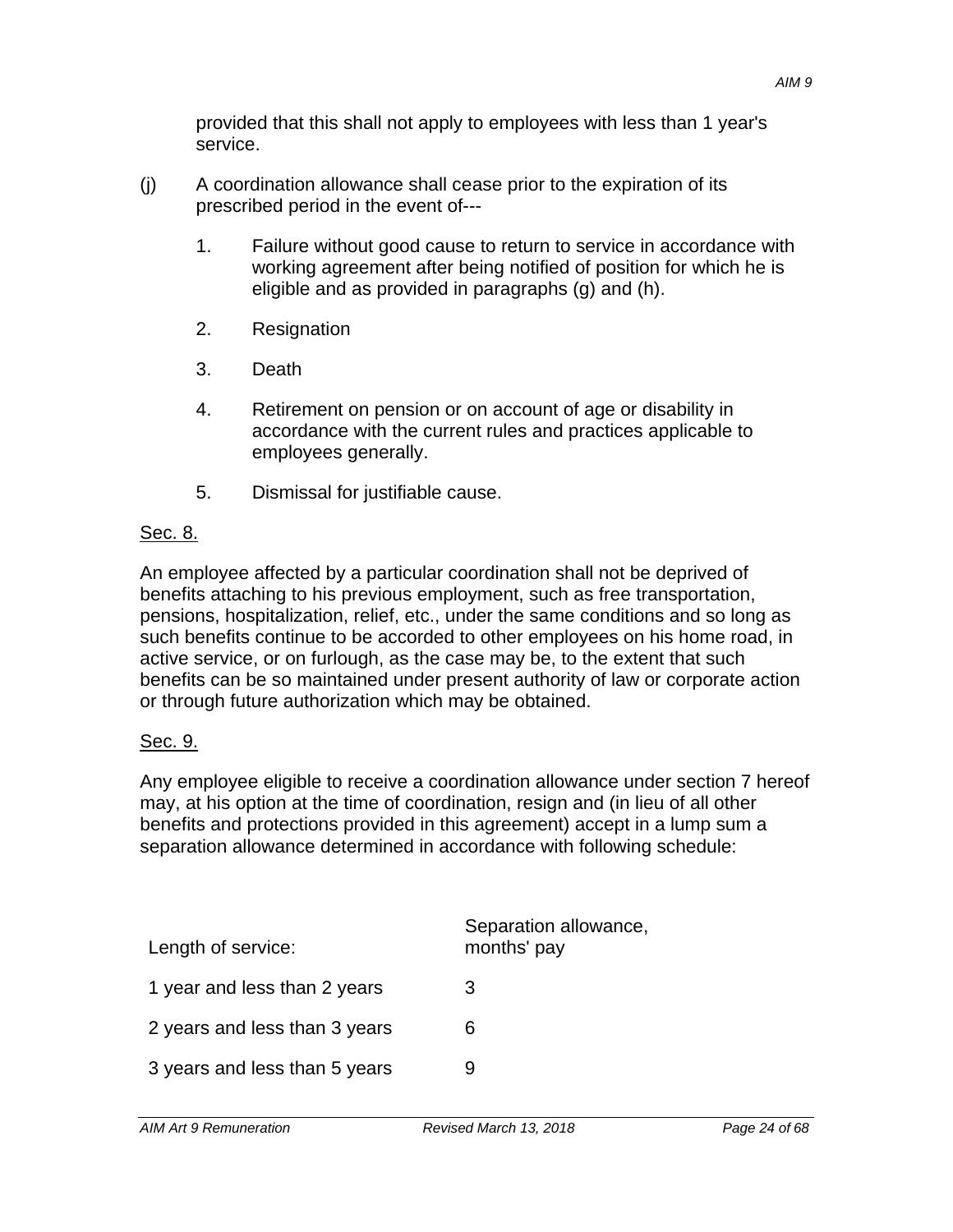| 5 years and less than 10 years  | 12 |
|---------------------------------|----|
| 10 years and less than 15 years | 12 |
| 15 years and over               | 12 |

In the case of employees with less than 1 year's service, 5 days' pay, at the rate of the position last occupied, for each month in which they performed service, will be paid as the lump sum.

- (a) Length of service shall be computed as provided in section 7.
- (b) One month's pay shall be computed by multiplying by 30 the daily rate of pay received by the employee in the position last occupied prior to time of coordination.

#### Sec. 10.

(a) Any employee who is retained in the service of any carrier involved in a particular coordination (or who is later restored to service from the group of employees entitled to receive a coordination allowance) who is required to change the point of his employment as result of such coordination and is therefore required to move his place of residence, shall be reimbursed for all expenses of moving his household and other personal effects, and for the traveling expenses of himself and members of his family, including living expenses for himself and his family, and his own actual wage loss during the time necessary for such transfer, and for a reasonable time thereafter (not to exceed 2 working days), used in securing a place of residence in his new location. The exact extent of the responsibility of the carrier under the provision and the ways and means of transportation shall be agreed upon in advance between the carrier responsible and the organization of the employee affected. No claim for expenses under this section shall be allowed unless they are incurred within 3 years from the date of coordination, and the claim must be submitted within 90 days after the expenses are incurred.

#### **+ Appendix F - Supplemental Sickness Benefit Plans**

#### **A through B**

| <b>Employer</b>        | <b>Class of Employees</b> | <b>Effective Date</b> |
|------------------------|---------------------------|-----------------------|
| Alabama Great Southern | TCIU                      | 01/01/1975            |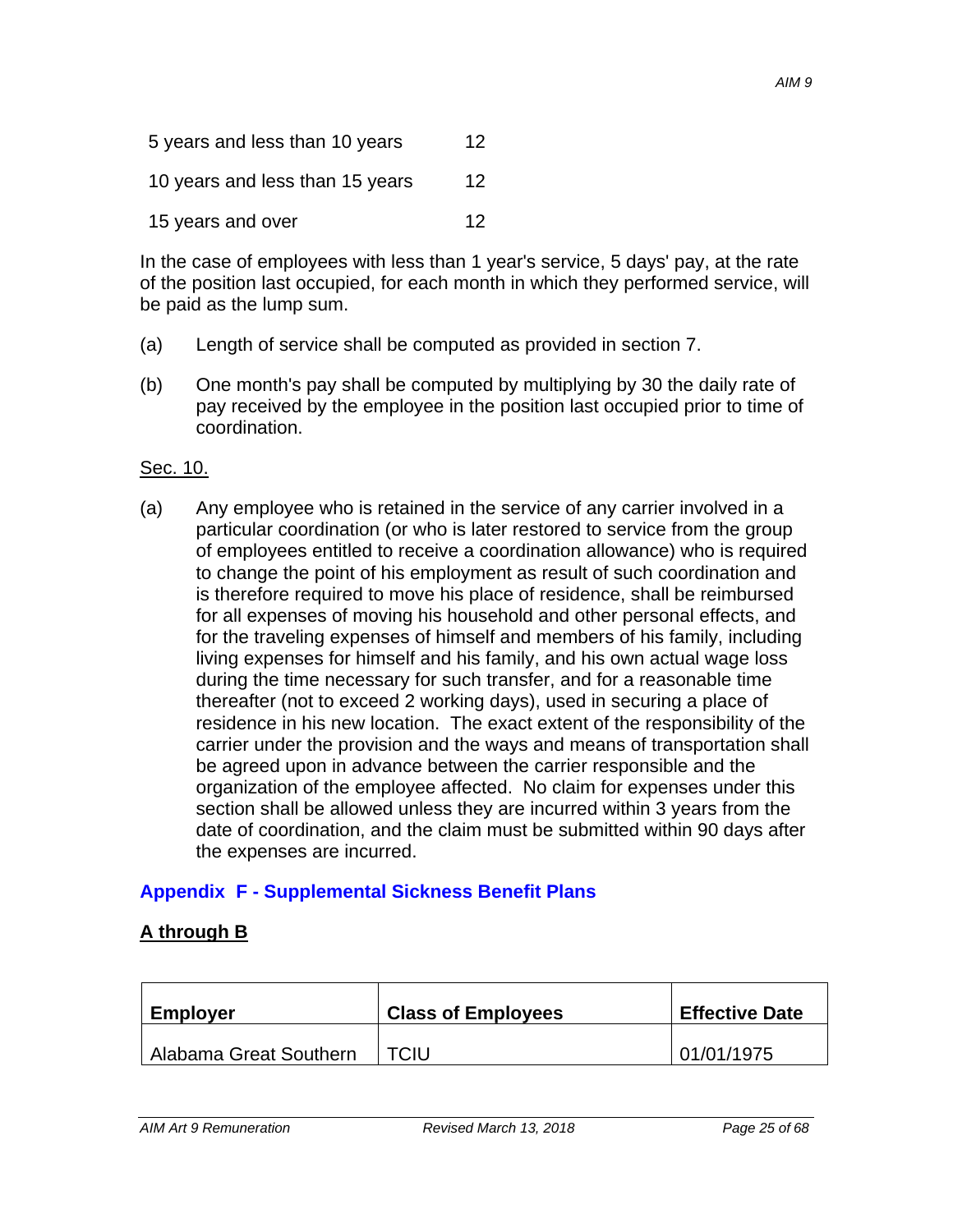| Alabama Great Southern                  | <b>IBEW</b> (Communication and<br><b>Signal Department)</b>                                                                                                                                                                                                | 07/01/1974               |
|-----------------------------------------|------------------------------------------------------------------------------------------------------------------------------------------------------------------------------------------------------------------------------------------------------------|--------------------------|
| Alameda Belt Line                       | UTU                                                                                                                                                                                                                                                        | 07/01/1976               |
| Alton & Southern                        | <b>TCIU (Allied Services)</b>                                                                                                                                                                                                                              | 04/06/1976               |
| Alton & Southern                        | <b>TCIU</b>                                                                                                                                                                                                                                                | 01/01/1976               |
| Alton & Southern                        | <b>All Salaried Employees</b>                                                                                                                                                                                                                              | 05/01/1965               |
| American Refrigerator<br><b>Transit</b> | <b>TCIU</b>                                                                                                                                                                                                                                                | 09/01/1975               |
| Anacostia Rail Holdings                 | All active full-time employees<br>working in the United States who<br>are actively at work for the<br>employer who have completed<br>the waiting period (min of 30<br>hours per week). Part-time,<br>seasonal and temporary<br>employees are not eligible. | 07/01/2011               |
| Ann Arbor                               | <b>TCIU</b>                                                                                                                                                                                                                                                | 01/01/1975               |
| A N Railway L.L.C                       | All full-time employees-<br>*Supplemental on the job injury<br>Benefit Plan or the<br>*Supplemental<br>Sickness/Unemployment Benefit<br>Plan                                                                                                               | 12/01/2007<br>06/01/2010 |
| Arkansas, Louisiana,<br>Mississippi     | All full-time employees-<br>*Supplemental on the job injury<br>Benefit Plan or the<br>*Supplemental<br>Sickness/Unemployment Benefit<br>Plan                                                                                                               | 12/01/2007<br>06/01/2010 |
| Arkansas & Memphis<br>Railway Bridge    | <b>TCIU</b>                                                                                                                                                                                                                                                | 09/01/1975               |
| Atchison, Topeka & Santa<br>Fe          | <b>Railroad Yardmasters of America</b>                                                                                                                                                                                                                     | 01/01/1979               |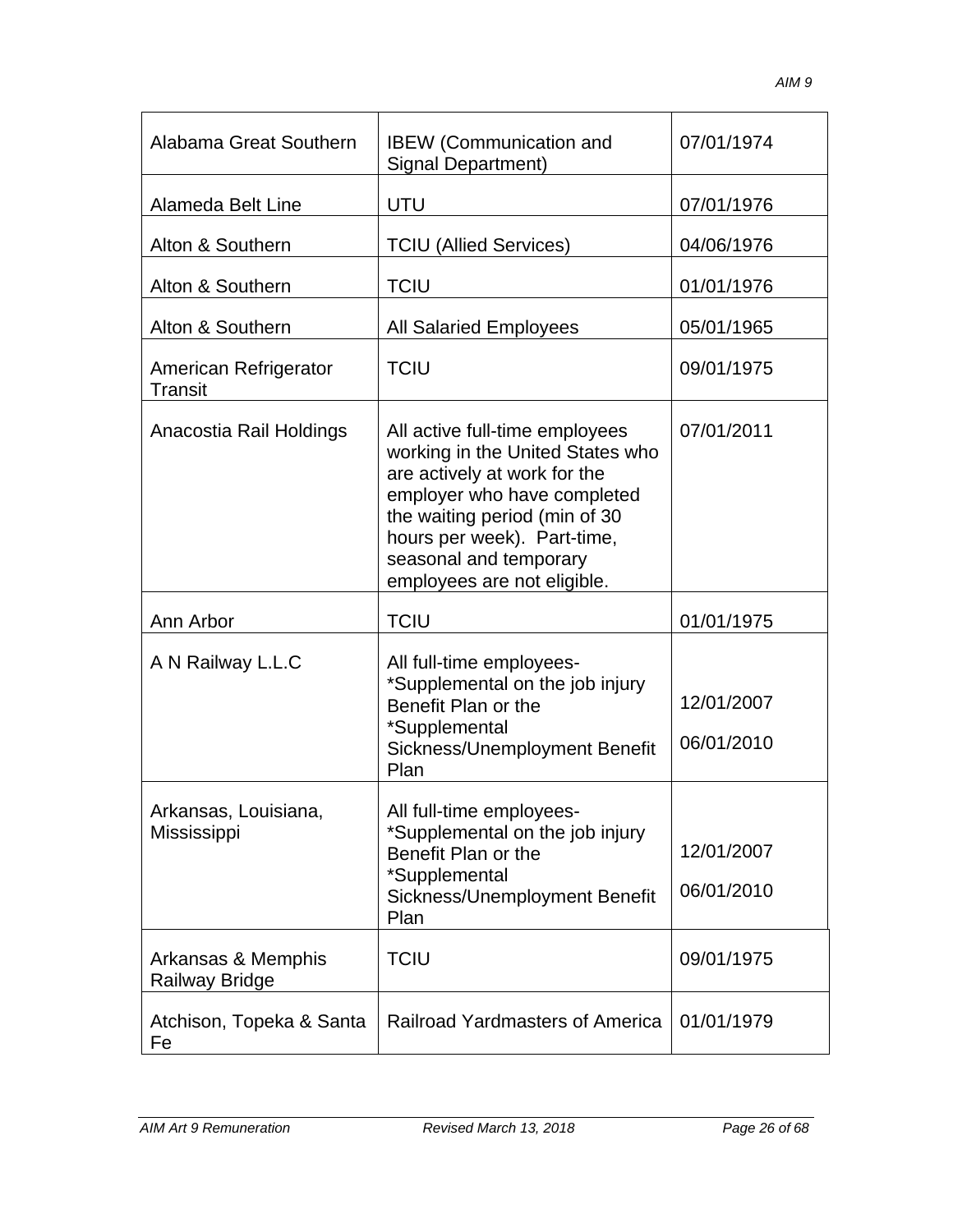| Atchison, Topeka & Santa<br>Fe                          | All full-time employees not<br>covered by a collective<br>bargaining agreement                                                               | 06/01/1977               |
|---------------------------------------------------------|----------------------------------------------------------------------------------------------------------------------------------------------|--------------------------|
| Atchison, Topeka & Santa<br>Fe                          | <b>TCIU</b>                                                                                                                                  | 07/01/1976               |
| Atchison, Topeka & Santa<br>Fe System                   | <b>Office Employees</b>                                                                                                                      | 10/09/1968               |
| Federation of<br>Maintenance of Way<br><b>Employees</b> |                                                                                                                                              |                          |
| Atlanta & St. Andrews Bay                               | <b>Salaried Employees</b>                                                                                                                    | 04/01/1972               |
| <b>Atlanta &amp; West Point</b>                         | <b>TCIU</b>                                                                                                                                  | 06/01/1975               |
| (Part of CSX)                                           |                                                                                                                                              |                          |
| <b>Atlantic &amp; Western</b><br>Railway, L. P.         | All full-time employees-<br>*Supplemental on the job injury<br>Benefit Plan or the<br>*Supplemental<br>Sickness/Unemployment Benefit<br>Plan | 12/01/2007<br>06/01/2010 |
| <b>Baltimore &amp; Annapolis</b>                        | <b>Amalgamated Transit Union</b><br>(AFL-CIO) Division 1300                                                                                  | 09/08/1971               |
| Bangor & Aroostook                                      | <b>Amalgamated Transit Union</b>                                                                                                             | 06/17/1974               |
| Bangor & Aroostook                                      | TCIU                                                                                                                                         | 10/20/1972               |
| Bay Line Railroad L.L.C.                                | All full-time employees-<br>*Supplemental on the job injury<br>Benefit Plan or the<br>*Supplemental<br>Sickness/Unemployment Benefit<br>Plan | 12/01/2007<br>06/01/2010 |
| <b>Belt Railway of Chicago</b>                          | <b>TCIU</b>                                                                                                                                  | 07/01/1974               |
| <b>Belt Railway of Chicago</b>                          | <b>American Train Dispatchers</b>                                                                                                            | 05/01/1975               |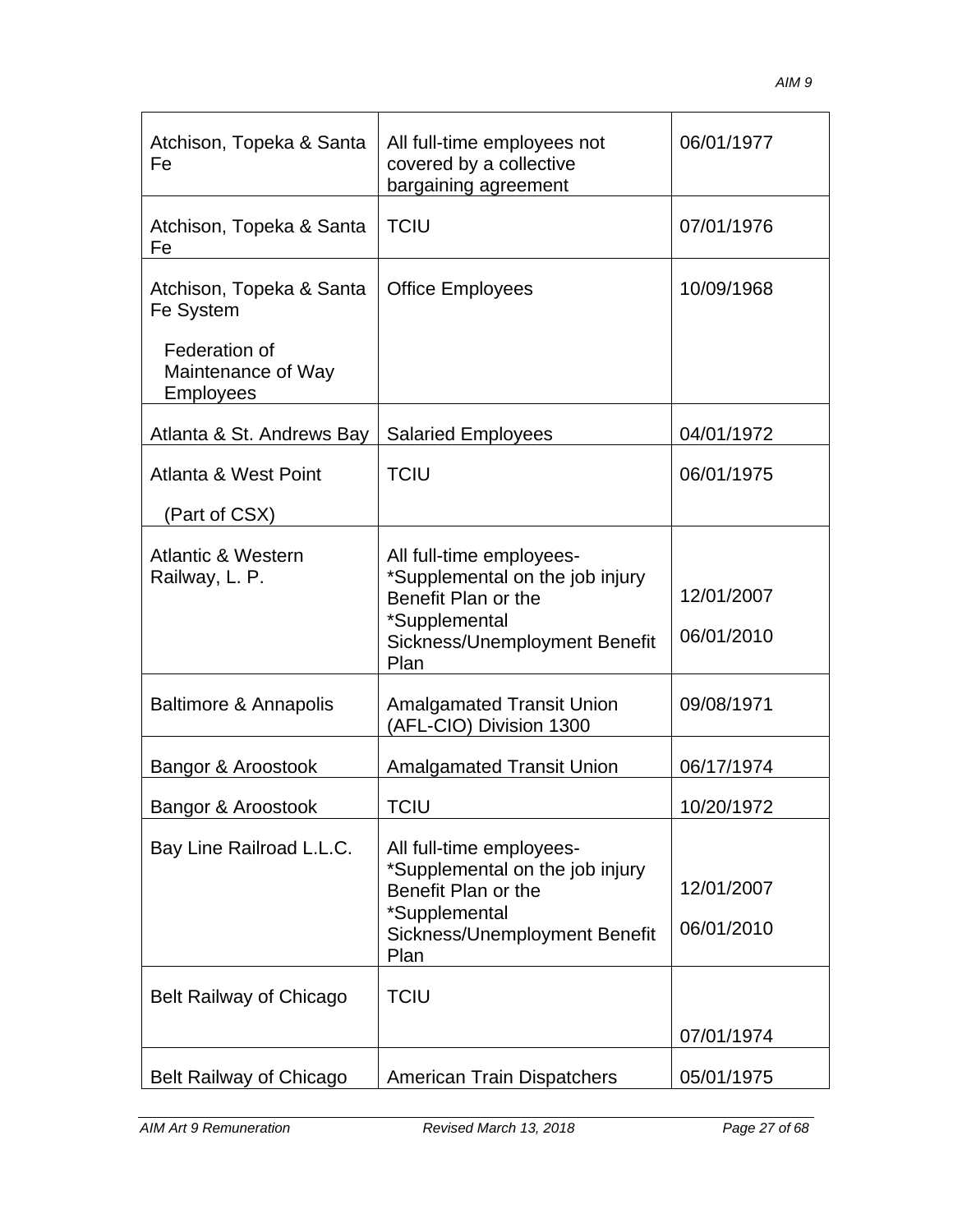| Bessemer & Lake Erie                                | TCIU                                                                                                                                         | 01/01/1980               |
|-----------------------------------------------------|----------------------------------------------------------------------------------------------------------------------------------------------|--------------------------|
| Bethlehem Steel Corp.,                              | <b>All Salaried Employees</b>                                                                                                                | 09/01/1956               |
| Subsidiaries of Cambria &<br>Indiana                | All Full-time Employees                                                                                                                      | 12/27/1991               |
| Conemaugh & Black<br><b>Lick River</b>              |                                                                                                                                              |                          |
| Patapsco & Back Rivers                              |                                                                                                                                              |                          |
| Philadelphia, Bethlehem<br>& New England            |                                                                                                                                              |                          |
| South Buffalo                                       |                                                                                                                                              |                          |
| Steelton & Highspire                                |                                                                                                                                              |                          |
| <b>Black River and Western</b><br>Railroad          |                                                                                                                                              |                          |
| Boston & Maine                                      | <b>TCIU</b>                                                                                                                                  | 05/15/1971               |
| Boston & Maine                                      | Non-agreement employees                                                                                                                      | 08/01/1980               |
| Bro. of Railway & Airline<br><b>Clerks</b>          | (TCIU) Grand Lodge Employees                                                                                                                 | 01/01/1980               |
| <b>Brownsville &amp; Metamoros</b><br><b>Bridge</b> | <b>TCIU</b>                                                                                                                                  | 09/01/1975               |
| Buffalo & Pittsburgh RR<br>Inc.                     | All full-time employees-<br>*Supplemental on the job injury<br>Benefit Plan or the<br>*Supplemental<br>Sickness/Unemployment Benefit<br>Plan | 12/01/2007<br>06/01/2010 |
| <b>Burlington Northern</b>                          | <b>American Railway Supervisors</b><br>Association                                                                                           | 03/01/1970               |
| <b>Burlington Northern</b>                          | <b>American Train Dispatchers</b><br>Association                                                                                             | 07/01/1970               |
| <b>Burlington Northern</b>                          | <b>TCIU</b>                                                                                                                                  | 03/02/1970               |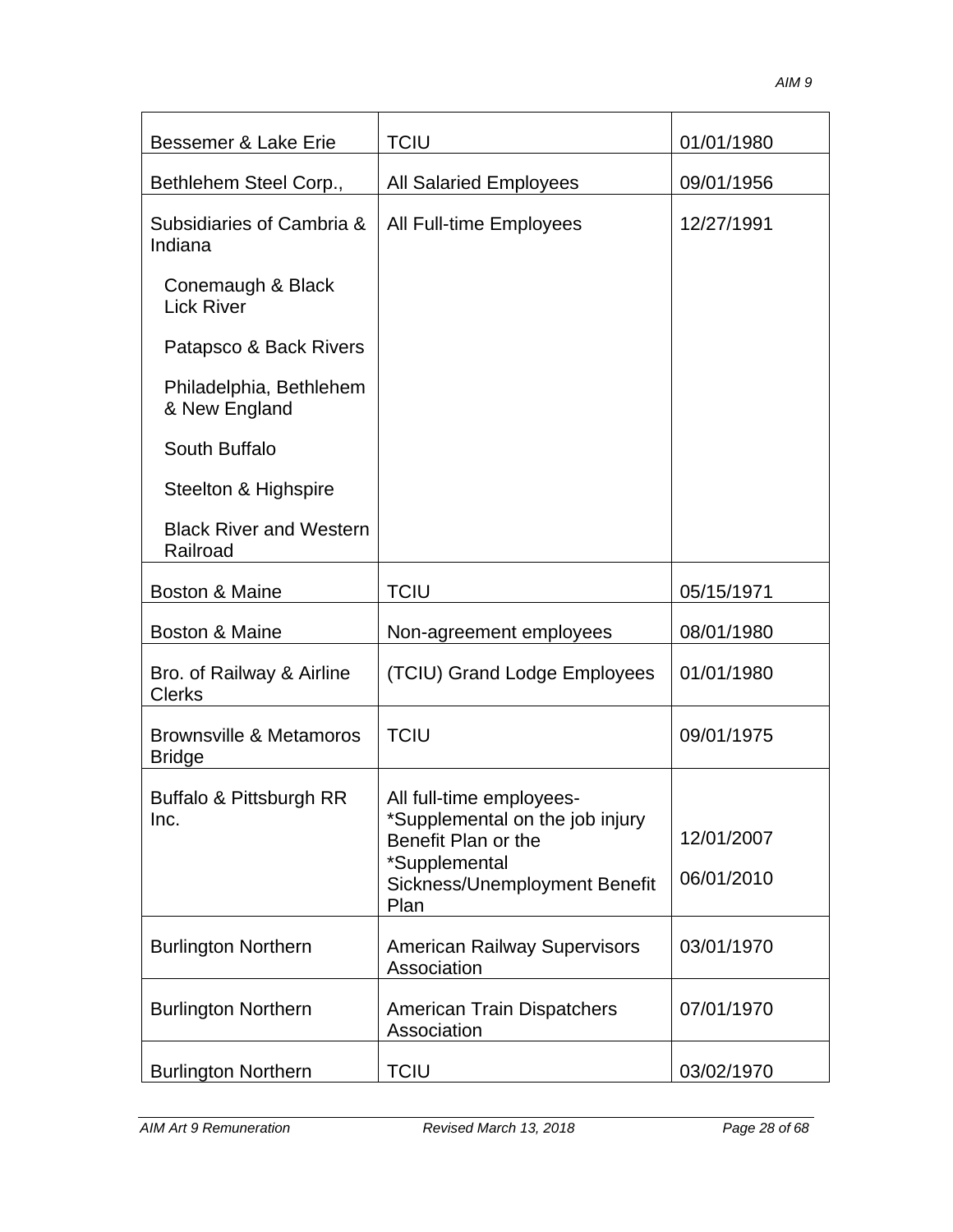| <b>Burlington Northern</b>                               | <b>Officers &amp; Exempt Employees</b>                                                                                                                    | 05/01/1971 |
|----------------------------------------------------------|-----------------------------------------------------------------------------------------------------------------------------------------------------------|------------|
| <b>Burlington Northern</b>                               | <b>Brotherhood of Railroad</b><br>Signalmen                                                                                                               | 09/01/1972 |
| Burlington Northern &<br>Santa Fe Railway Co.<br>(BN/SF) | Long Term Disability Plan is for<br>all active non-union salaried<br>employees over the age of 18<br>regularly working a minimum of<br>32 hours per week. | 01/01/1997 |

| $\overline{c}$                              |                                                      |            |
|---------------------------------------------|------------------------------------------------------|------------|
| <b>Camas Prairie</b>                        | <b>American Train Dispatchers</b><br>Association     | 06/01/1974 |
| <b>Canadian National</b>                    | <b>BLE, BLFE</b>                                     | 03/16/1965 |
| <b>Canadian National</b>                    | Non-operating employees and<br>trainmen              | 03/16/1965 |
| <b>Canadian Pacific Limited</b>             | TCIU (lines in Maine, Vermont,<br>Detroit)           | 01/01/1975 |
| <b>Canadian Pacific</b>                     | BLE, BLFE                                            | 11/01/1964 |
| <b>Canadian Pacific</b>                     | Non-operating employees and<br>trainmen              | 03/16/1992 |
| Canadian Pacific Railway                    | Non-Union Employees (US)                             | 01/01/2003 |
| Cedar American Rail<br>Holding, Inc. (CARH) | Non-Management Full-time<br>employees                | 02/12/2003 |
| <b>Central Montana Rail</b>                 | All Employees                                        | 07/01/1990 |
| <b>Central of Georgia</b>                   | <b>TCIU</b>                                          | 01/01/1990 |
| <b>Central of Georgia</b>                   | <b>IBEW</b> (Communication and<br>Signal Department) | 07/01/1974 |
| <b>Central Vermont</b>                      | <b>TCIU</b>                                          | 01/01/1974 |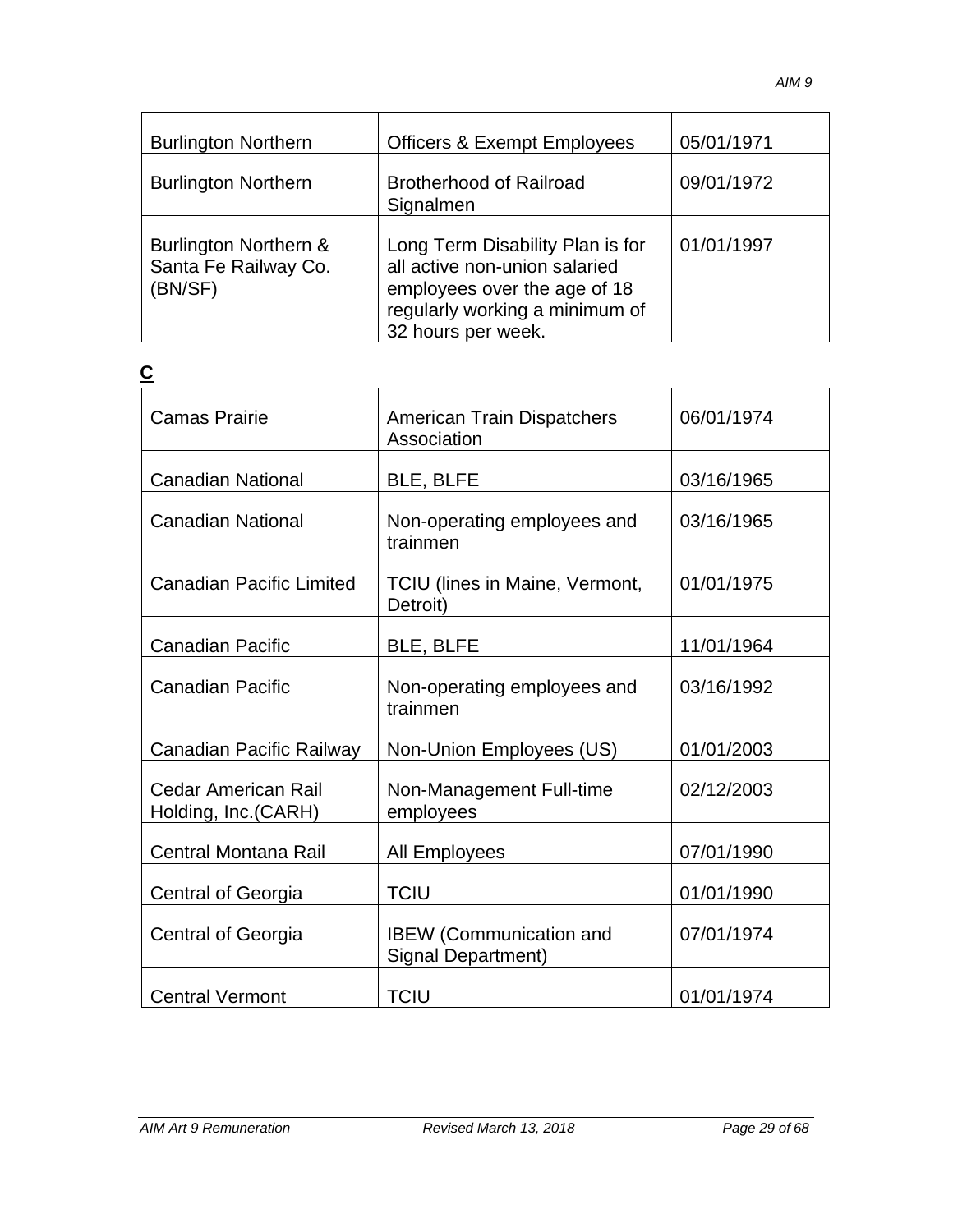| Chattahoochee Bay RR                  | All full-time employees-<br>*Supplemental on the job injury<br>Benefit Plan or the<br>*Supplemental<br>Sickness/Unemployment Benefit<br>Plan | 12/01/2007<br>06/01/2010 |
|---------------------------------------|----------------------------------------------------------------------------------------------------------------------------------------------|--------------------------|
| Chattahoochee Industrial<br><b>RR</b> | All full-time employees-<br>*Supplemental on the job injury<br>Benefit Plan or the<br>*Supplemental<br>Sickness/Unemployment Benefit<br>Plan | 12/01/2007<br>06/01/2010 |
| Chattooga &<br>Chickamauga Railway    | All full-time employees<br>*Supplemental<br>Sickness/Unemployment Benefit<br>Plan                                                            | 06/01/2010               |
| Chicago Central and<br>Pacific        | <b>Full-time Management</b><br><b>Employees</b>                                                                                              | 01/01/1990               |
| Chicago Central and<br>Pacific        | Locomotive Engineers (BLE)                                                                                                                   | 05/01/2000               |
| Chicago Central and<br>Pacific        | Conductors, Brakemen, Yard<br>Foremen, Yard Helpers and<br>(UTU) Trainmen                                                                    | 05/01/2000               |
| Chicago & Illinois Midland            | <b>TCIU</b>                                                                                                                                  | 01/01/1975               |
| Chicago & North Western               | <b>TCIU</b>                                                                                                                                  | 03/01/1969               |
| Chicago & North Western               | <b>Railroad Yardmasters</b>                                                                                                                  | 01/01/1974               |
| Chicago & North Western               | <b>Officers of the Railway</b>                                                                                                               | 01/05/1957               |
| Chicago Pacific<br>Corporation        | <b>All Employees</b>                                                                                                                         | 07/01/1985               |
| <b>Chicago Union Station</b>          | <b>TCIU</b>                                                                                                                                  | 07/01/1974               |
| <b>Chicago Union Station</b>          | Patrolmen                                                                                                                                    | 02/18/1972               |
| Chicago & Western<br>Indiana          | <b>American Train Dispatchers</b>                                                                                                            | 01/01/1975               |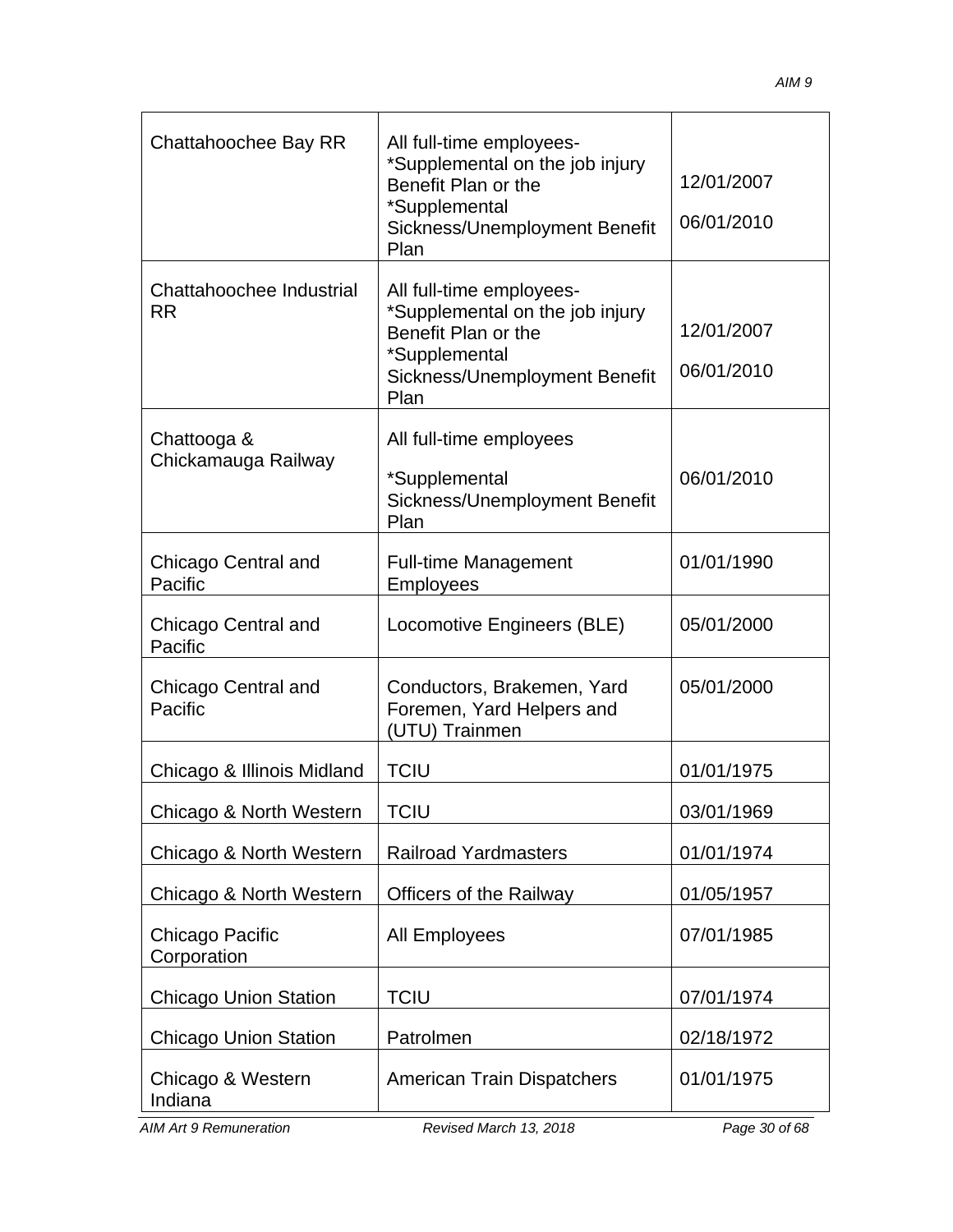| Chicago & Western<br>Indiana                      | <b>TCIU</b>                                                                                                                                                                               | 07/01/1974                          |
|---------------------------------------------------|-------------------------------------------------------------------------------------------------------------------------------------------------------------------------------------------|-------------------------------------|
| Chicago, West Pullman &<br>Southern               | <b>TCIU</b>                                                                                                                                                                               | 01/01/1974                          |
| Cincinnati, New Orleans &<br><b>Texas Pacific</b> | <b>IBEW</b> (Communication and<br><b>Signal Department)</b>                                                                                                                               | 07/01/1974                          |
| Colorado & Wyoming<br>(PLAN TERMINATED)           | Operating employees                                                                                                                                                                       | 08/01/1975<br>through<br>01/26/1993 |
| Columbus & Greenville<br><b>Railway Company</b>   | All full-time employees<br>*Supplemental<br>Sickness/Unemployment Benefit<br>Plan                                                                                                         | 06/01/2010                          |
| <b>Commonwealth Railway</b>                       | All full-time employees-<br>*Supplemental on the job injury<br>Benefit Plan or the<br>*Supplemental<br>Sickness/Unemployment Benefit<br>Plan                                              | 12/01/2007<br>06/01/2010            |
| Connex Railroad, LLC                              | Connex is honoring the<br>supplemental sick contract for all<br>former Amtrak employees that<br>were under the supplemental<br>sick plan agreement for Amtrak<br>non-agreement employees. | 01/01/1994                          |
| <b>Consolidated Rail Corp.</b>                    | <b>American Railway Supervisors</b><br>Association                                                                                                                                        | 05/01/1978                          |
| Consolidated Rail Corp.                           | <b>American Train Dispatchers</b><br>(BLE)                                                                                                                                                | 12/03/1998                          |
| Consolidated Rail Corp.                           | <b>Inspectors in Quality Control</b><br>Dept.                                                                                                                                             | 03/01/1979                          |
| <b>Consolidated Rail Corp.</b>                    | <b>Railroad Yardmasters</b>                                                                                                                                                               | 07/01/1979                          |
| <b>Consolidated Rail Corp.</b>                    | <b>TCIU</b>                                                                                                                                                                               | 05/01/1979                          |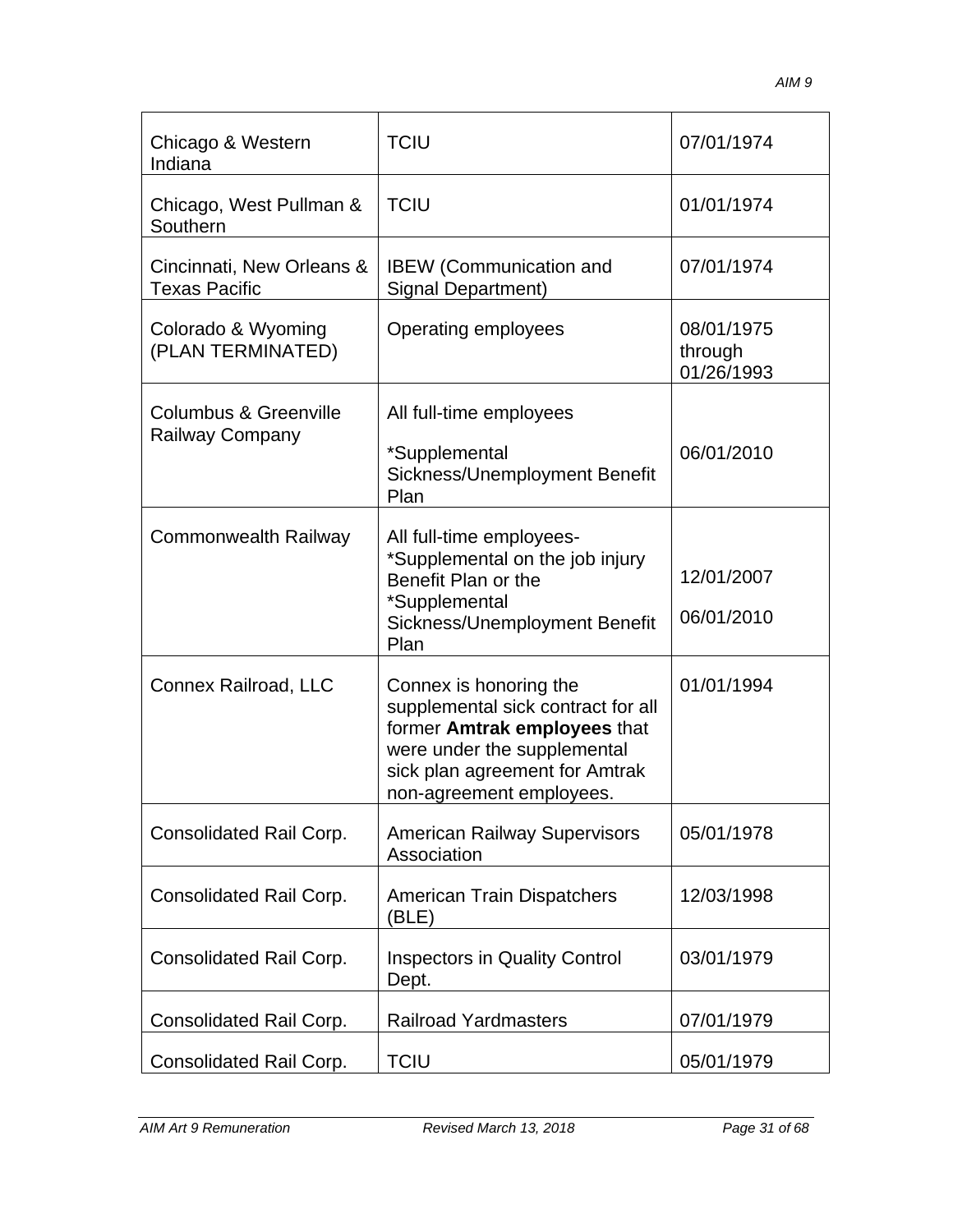| <b>Corpus Christi Terminal</b> | All full-time employees--<br>*Supplemental on the job injury<br>Benefit Plan or the<br>*Supplemental<br>Sickness/Unemployment Benefit<br>Plan | 12/01/2007<br>06/01/2010 |
|--------------------------------|-----------------------------------------------------------------------------------------------------------------------------------------------|--------------------------|
| <b>CSX Transportation</b>      | <b>Full-time Non-contract</b><br><b>Employees of former Chessie</b><br>Roads:                                                                 | 01/01/1977               |
|                                | Chesapeake and Ohio Railroad                                                                                                                  |                          |
|                                | <b>Baltimore and Ohio Railroad</b>                                                                                                            |                          |
|                                | Western Maryland Railway                                                                                                                      |                          |
|                                | Baltimore and Ohio Chicago<br><b>Terminal Railroad</b>                                                                                        |                          |
|                                | Staten Island Railroad Corp.                                                                                                                  |                          |
|                                | Toledo, Lorain and Fairport Co.                                                                                                               |                          |
| <b>CSX Transportation</b>      | TCIU (Clerks) - former C&O                                                                                                                    | 07/01/1980               |
| <b>CSX Transportation</b>      | TCIU (Clerks) - former B&O                                                                                                                    | 01/01/1981               |
| <b>CSX Transportation</b>      | <b>TCIU (Clerks) - former SCL</b>                                                                                                             | 05/07/1981               |
| <b>CSX Transportation</b>      | <b>Train Dispatchers of former</b><br><b>Chessie Roads</b>                                                                                    | 10/01/1981               |
| <b>CSX Transportation</b>      | TCIU (Clerks) - former L&N                                                                                                                    | 11/01/1982               |
| <b>CSX Transportation</b>      | Train Dispatchers - 1st 10, 20, or<br>30 days full pay not<br>supplemental                                                                    | 01/09/1988               |
| <b>CSX Transportation</b>      | Employees represented by the<br><b>BLE-Train Dispatcher Group</b><br>Policy 9000                                                              | 01/01/2004               |
| <b>CSX Transportation</b>      | Regular full-time dispatchers that<br>includes ATDA Officers that hold<br>a Train Dispatcher position                                         | 05/01/2004               |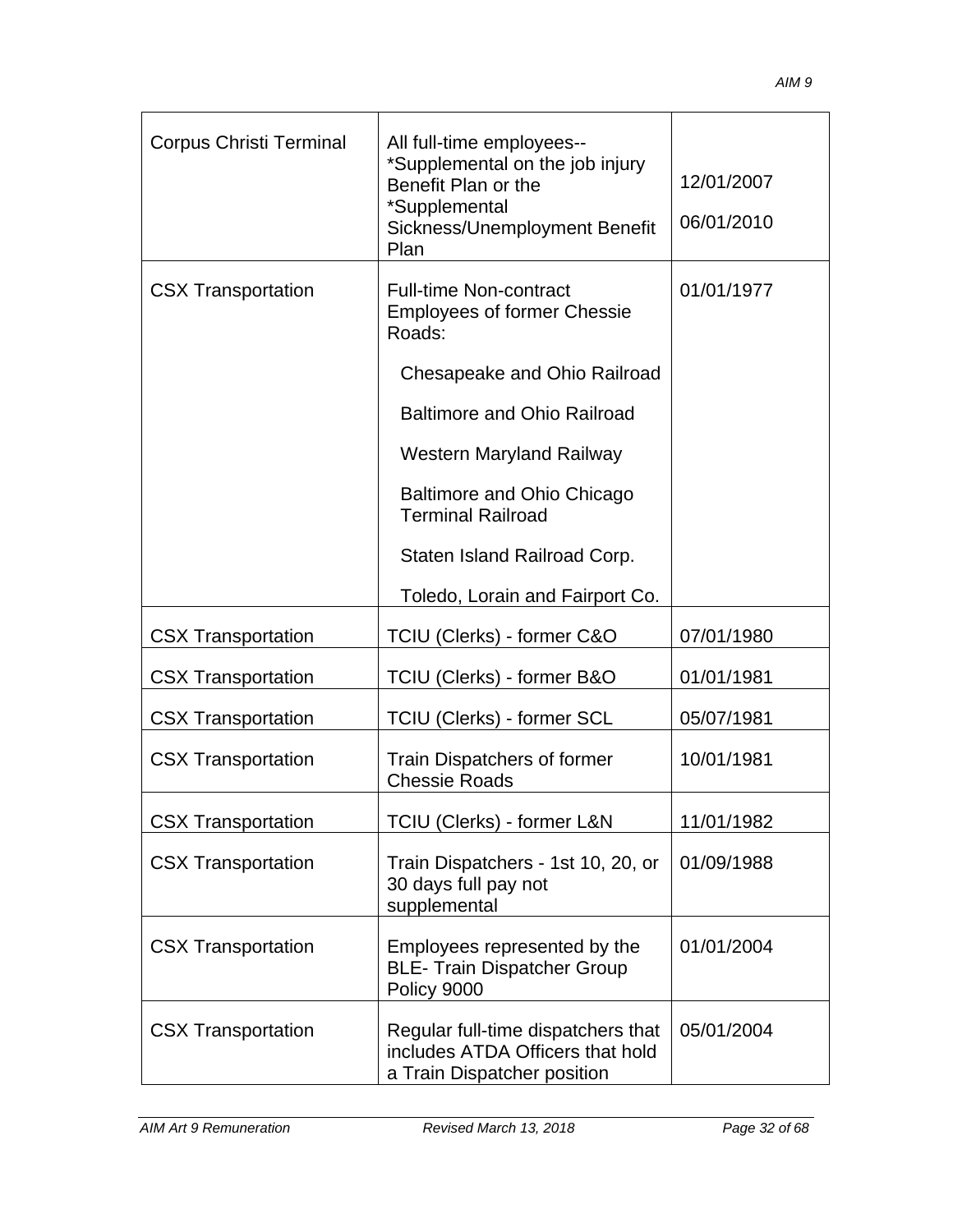## **D through I**

| Dakota, Minnesota &<br>Eastern Rail Corp. | Non-management Full-time<br>employees                                                                                                        | 01/01/1996               |
|-------------------------------------------|----------------------------------------------------------------------------------------------------------------------------------------------|--------------------------|
| Delaware & Hudson RY<br>Co Inc.           | <b>BLE</b>                                                                                                                                   | 01/01/2001               |
| Denver & Rio Grande<br>Western            | <b>American Train Dispatchers</b>                                                                                                            | 06/01/1974               |
| Denver & Rio Grande<br>Western            | <b>TCIU</b>                                                                                                                                  | 01/01/1974               |
| Denver & Rio Grande<br>Western            | Clerical-Telephone and<br>Telegraph, Maintenance and<br><b>Construction Employees</b>                                                        | 01/01/1979               |
| DeQueen & Eastern                         | <b>Teamsters</b>                                                                                                                             | 11/22/1976               |
| Detroit & Toledo Shore<br>Line            | <b>TCIU</b>                                                                                                                                  | 01/01/1976               |
| Detroit, Toledo & Ironton                 | <b>TCIU</b>                                                                                                                                  | 01/01/1971               |
| Duluth, Winnipeg &<br>Pacific             | <b>TCIU</b>                                                                                                                                  | 01/01/1974               |
| Duluth, Winnipeg &<br>Pacific             | Former active Locomotive<br>Engineers, Conductors, Utility<br><b>Employees and Brakemen</b><br>represented by the UTU.                       | 09/01/2003               |
| East Camden & Highland                    | All                                                                                                                                          | 01/01/1977               |
| <b>East Erie Commercial</b>               | <b>Salaried Employees</b>                                                                                                                    | 09/01/1987               |
| East Jersey Railroad &<br><b>Terminal</b> | Engineers, Brakemen,<br>Conductors & Maintenance of<br>way employees                                                                         | 09/14/1970               |
| East Tennessee Railway<br><b>LLP</b>      | All full-time employees-<br>*Supplemental on the job injury<br>Benefit Plan or the<br>*Supplemental<br>Sickness/Unemployment Benefit<br>Plan | 12/01/2007<br>06/01/2010 |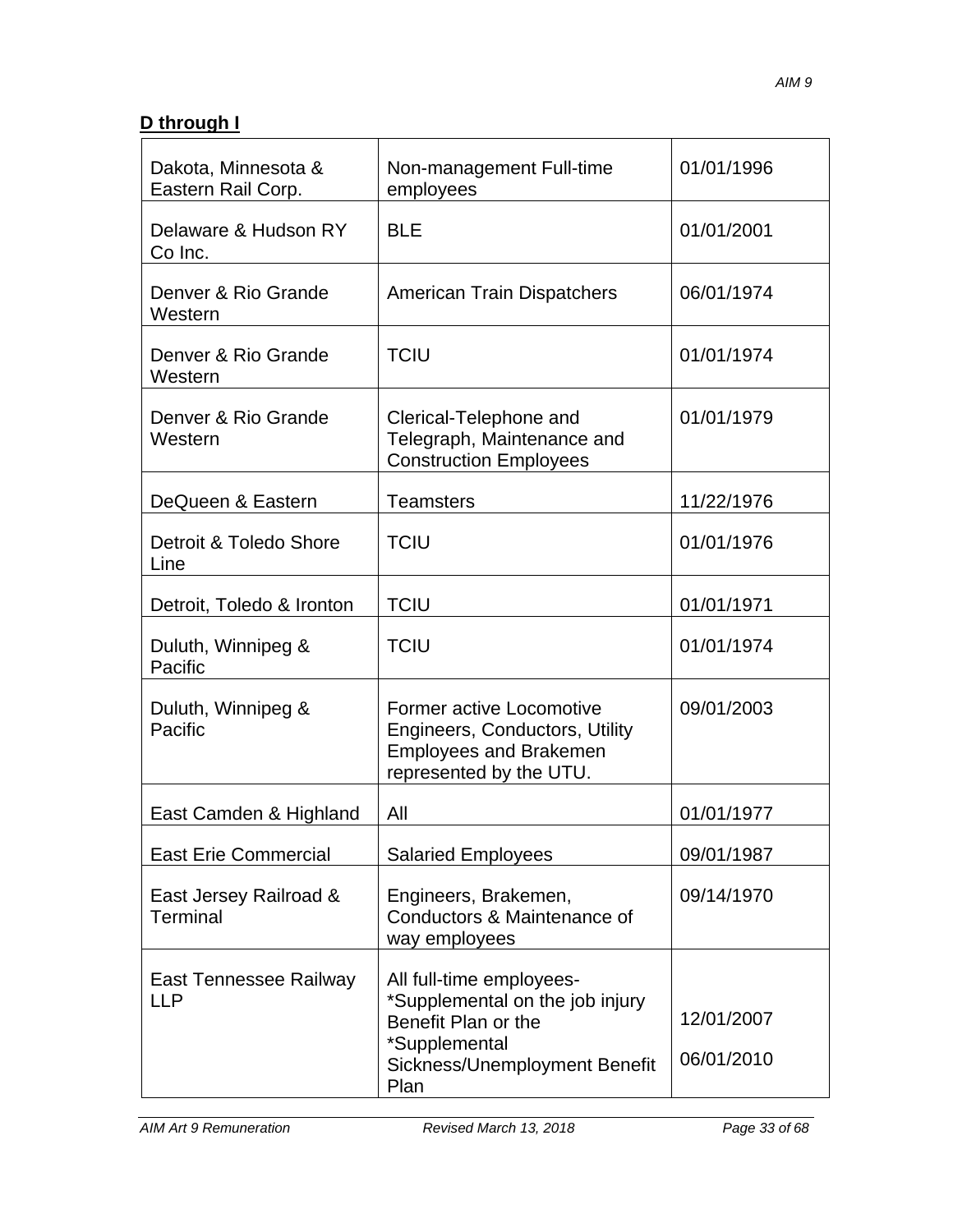| <b>Emons Railroad Group</b>                  | For full-time non bargaining Unit<br>employees                                                                                                | 09/01/2000               |
|----------------------------------------------|-----------------------------------------------------------------------------------------------------------------------------------------------|--------------------------|
| First Coast Railroad, Inc.                   | All full-time employees-<br>*Supplemental on the job injury<br>Benefit Plan or the<br>*Supplemental<br>Sickness/Unemployment Benefit<br>Plan  | 12/01/2007<br>06/01/2010 |
| Fordyce & Princeton RR<br>Co                 | All full-time employees-<br>*Supplemental on the job injury<br>Benefit Plan or the<br>*Supplemental<br>Sickness/Unemployment Benefit<br>Plan  | 12/01/2007<br>06/01/2010 |
| <b>Fruit Growers Express</b>                 | Officers and excepted<br>employees                                                                                                            | 03/01/1972               |
| Galveston Railroad L.P.                      | All full-time employees-<br>*Supplemental on the job injury<br>Benefit Plan or the<br>*Supplemental<br>Sickness/Unemployment Benefit<br>Plan  | 12/01/2007<br>06/01/2010 |
| Genesee & Wyoming                            | <b>INT'L Union of District 50, Allied</b><br>& Technical Workers of the U.S.<br>and Canada                                                    | 09/01/1970               |
| Genesee & Wyoming<br>Railroad Services, Inc. | All full-time employees--<br>*Supplemental on the job injury<br>Benefit Plan or the<br>*Supplemental<br>Sickness/Unemployment Benefit<br>Plan | 12/01/2007<br>06/01/2010 |
| Georgia Central Railway<br>L.P.              | All full-time employees-<br>*Supplemental on the job injury<br>Benefit Plan or the<br>*Supplemental<br>Sickness/Unemployment Benefit<br>Plan  | 12/01/2007<br>06/01/2010 |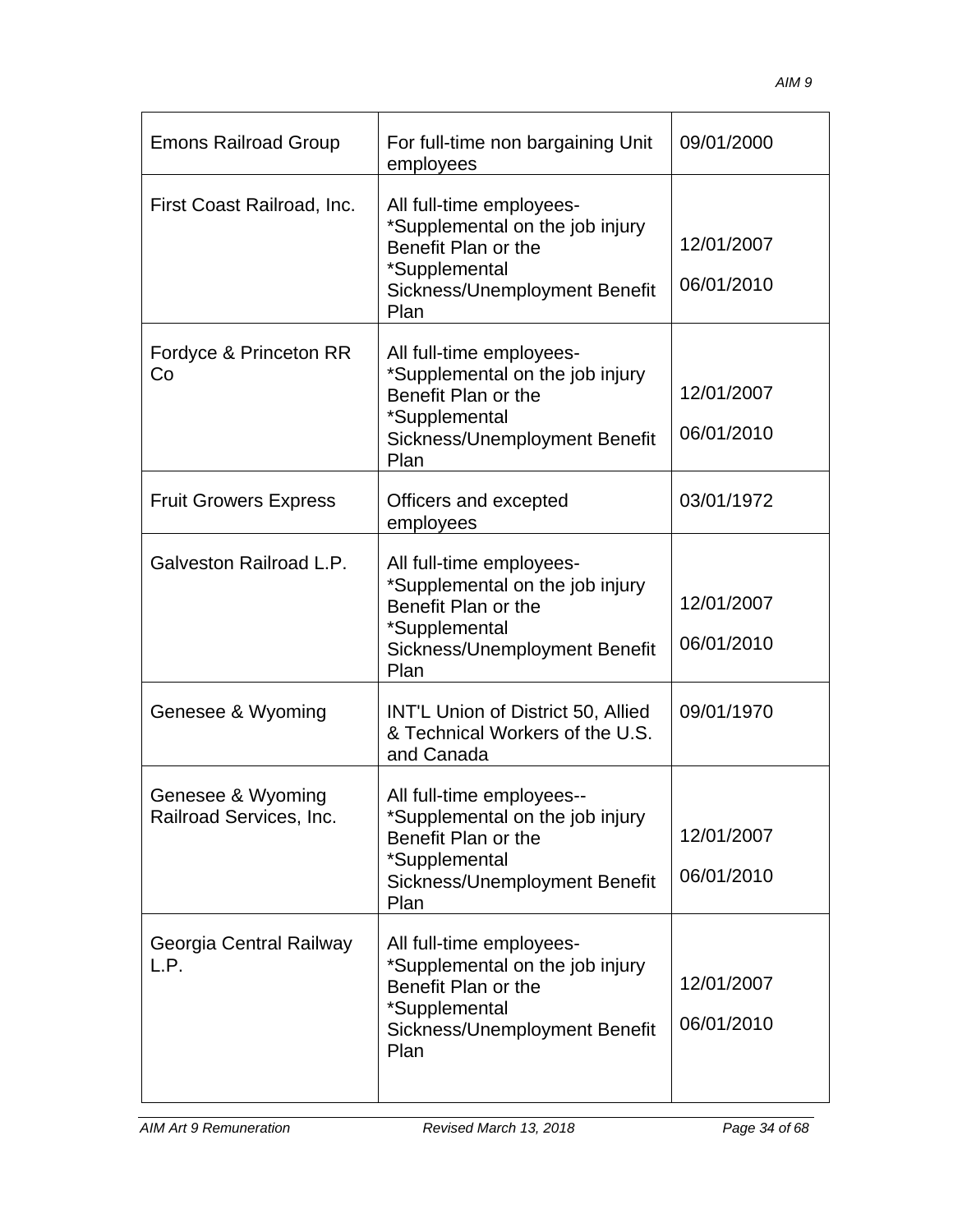| Georgia Railroad                              | <b>TCIU</b>                                                                                                                                  | 06/01/1975               |
|-----------------------------------------------|----------------------------------------------------------------------------------------------------------------------------------------------|--------------------------|
| Georgia Southern &<br>Florida                 | <b>TCIU</b>                                                                                                                                  | 01/01/1975               |
| Georgia Southern &<br>Florida                 | <b>IBEW</b> (Communication and<br><b>Signal Department</b>                                                                                   | 07/01/1974               |
| <b>Golden Isles Terminal</b><br>Railroad Inc. | All full-time employees-<br>*Supplemental on the job injury<br>Benefit Plan or the<br>*Supplemental<br>Sickness/Unemployment Benefit<br>Plan | 12/01/2007<br>06/01/2010 |
| <b>Grand Trunk Western</b>                    | <b>American Train Dispatchers</b><br>Association                                                                                             | 01/01/1976               |
| <b>Grand Trunk Western</b>                    | <b>TCIU</b>                                                                                                                                  | 10/01/1970               |
| <b>Grand Trunk Western</b>                    | <b>Non-Agreement Supervisory</b>                                                                                                             | 01/01/1983               |
| <b>Grand Trunk Western</b>                    | <b>Yard Service Employees</b>                                                                                                                | 07/19/1988               |
| <b>Grand Trunk Western</b>                    | BLE, Conductors, Brakemen,<br><b>Yard Foreman and Yard Helpers</b>                                                                           | 11/13/2000               |
| <b>Great Lakes Central</b>                    | All employees who have<br>completed 5 years of service                                                                                       | 11/01/1991               |
| Green Bay & Western                           | <b>TCIU</b>                                                                                                                                  | 01/01/1982               |
| Harbor Belt Line                              | <b>TCIU</b>                                                                                                                                  | 07/01/1980               |
| <b>Illinois Central Gulf</b>                  | <b>TCIU</b>                                                                                                                                  | 01/01/1973               |
| <b>Illinois Central Gulf</b>                  | <b>Management Personnel</b>                                                                                                                  | 08/01/1967               |
| <b>Illinois Central Gulf</b>                  | <b>BLE</b>                                                                                                                                   | 11/13/2000               |
| <b>Illinois Central</b>                       | Trainmen, (represented by the<br>UTU)                                                                                                        | 09/01/2003               |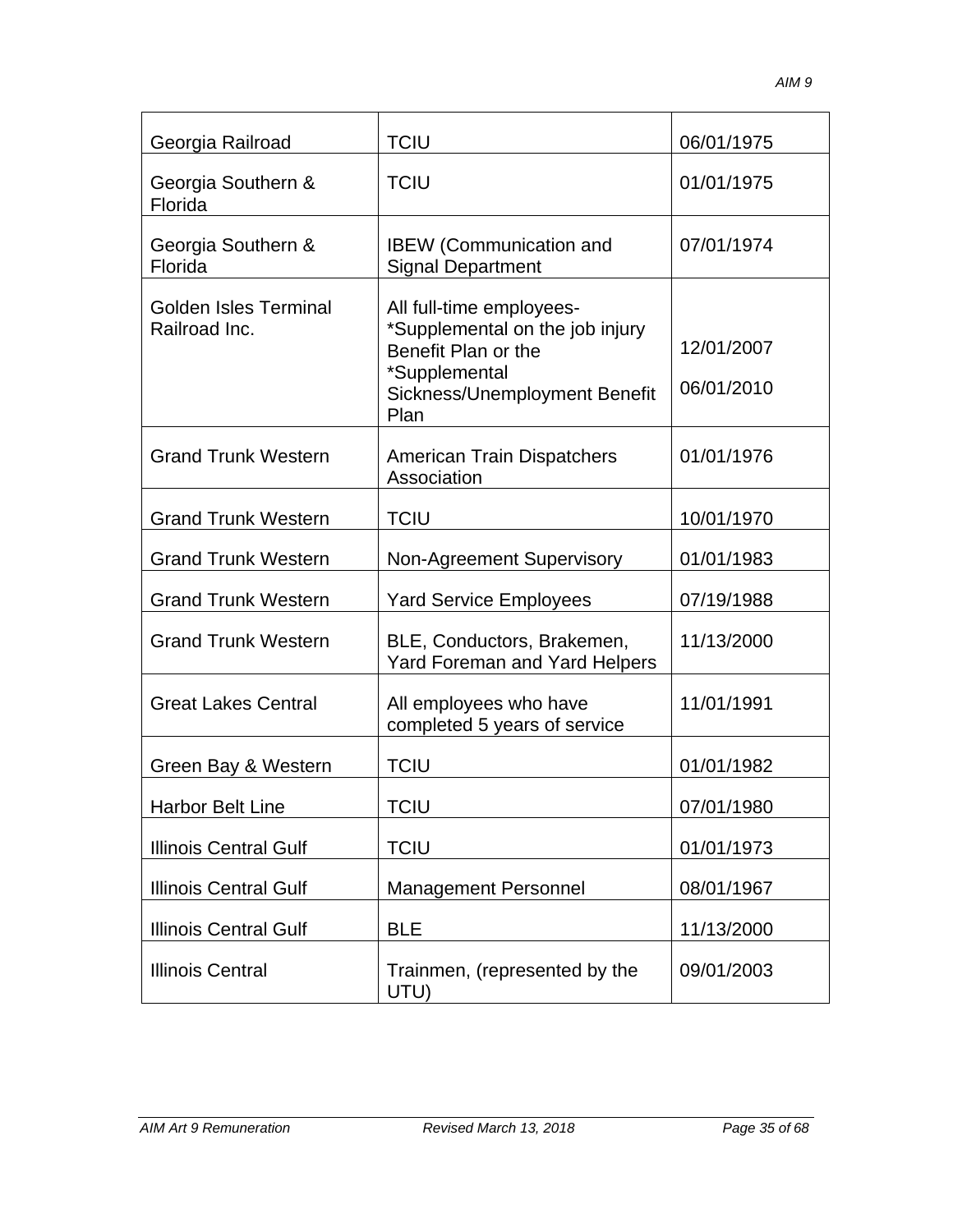| Illinois & Midland<br>Railroad, Inc.                                     | All full-time employees-<br>*Supplemental on the job injury<br>Benefit Plan or the<br>*Supplemental<br>Sickness/Unemployment Benefit<br>Plan                                                                                                                                            | 12/01/2007<br>06/01/2010 |
|--------------------------------------------------------------------------|-----------------------------------------------------------------------------------------------------------------------------------------------------------------------------------------------------------------------------------------------------------------------------------------|--------------------------|
| <b>Indiana Harbor Belt RR</b>                                            | <b>American Railway Supervisors</b><br><b>Association (ARASA)</b>                                                                                                                                                                                                                       | 01/17/2001               |
| <b>Indiana Harbor Belt RR</b>                                            | Brotherhood of Railway, Airline<br>and Steamship Clerks (BRAC)                                                                                                                                                                                                                          | 01/01/1988               |
| Int'l Bro. of Boilermakers                                               | <b>Officers and Employees</b>                                                                                                                                                                                                                                                           | 05/01/1973               |
| Int'l Association of<br><b>Machinists and Aerospace</b><br>Workers (IAM) | District Lodge 19 Officers,<br>General Chairmen, Organizers,<br>and Communicators                                                                                                                                                                                                       | 03/01/2016               |
|                                                                          | Note: The first 6 months of an<br>employee's infirmity are covered<br>by a full-salary benefit payment,<br>making those benefits<br>remuneration under the RUIA.<br>The nongovernmental portion of<br>this plan only covers the second<br>6-month period of an employee's<br>infirmity. |                          |
| lowa, Chicago and<br><b>Eastern Railroad</b><br>Corporation (IC&E)       | Non-management Full-time<br>employees                                                                                                                                                                                                                                                   | 02/12/2003               |
| lowa, Chicago and<br><b>Eastern Railroad</b><br>Corporation (IC&E)       | Non-exempt Engineering<br><b>Department Employees</b><br><b>(Two Supplemental Sickness)</b><br>Benefits Plans for):                                                                                                                                                                     | 08/31/2004               |
|                                                                          | (Off the job Illnesses and<br>Injuries)                                                                                                                                                                                                                                                 |                          |
|                                                                          | On the Job Injuries)                                                                                                                                                                                                                                                                    |                          |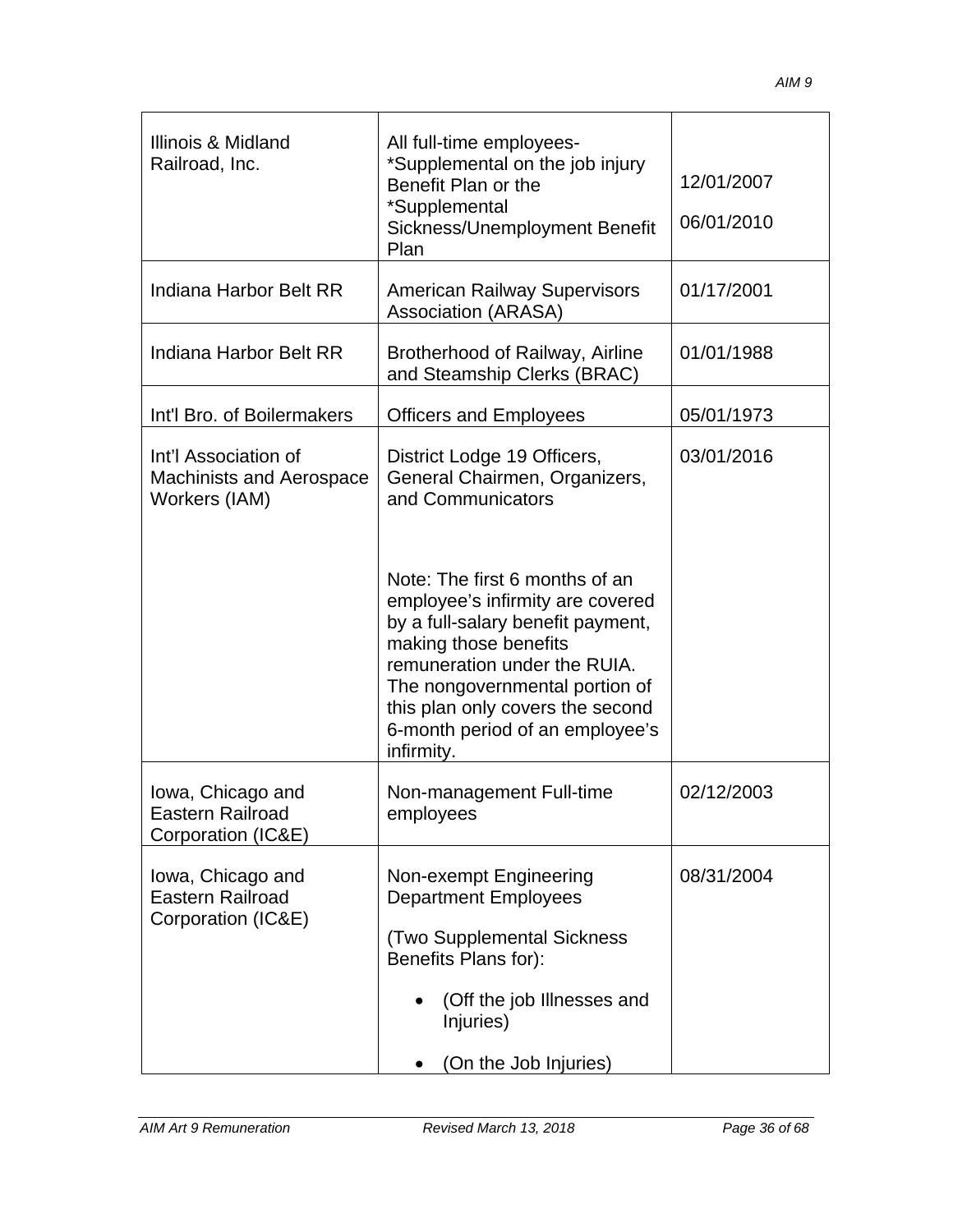| Iowa Interstate Railroad,<br>I TD       | All employees who have<br>completed twelve consecutive<br>months of service   | 09/01/1999 |
|-----------------------------------------|-------------------------------------------------------------------------------|------------|
| <b>Iowa Northern Railway</b><br>Company | All active full-time employees<br>under either the                            |            |
|                                         | <b>Short-Term Disability Weekly</b><br>Income Policy Number, IAO409<br>or the | 09/01/1995 |
|                                         | Long-Term Disability Policy<br>number, GLT N53094                             | 02/01/2001 |

## **J through M**

| <b>Jacksonville Terminal</b>              | Boilermakers, Blacksmiths,<br>Carmen, Electrical Workers,<br>Firemen & Oilers, Machinists,<br>Sheet Metal Workers, and<br>Signalmen                                                                                                 | 07/01/1973               |
|-------------------------------------------|-------------------------------------------------------------------------------------------------------------------------------------------------------------------------------------------------------------------------------------|--------------------------|
| Kansas City Southern                      | <b>TCIU</b>                                                                                                                                                                                                                         | 06/01/1972               |
| Kentucky & Indiana<br>Terminal            | <b>TCIU</b>                                                                                                                                                                                                                         | 01/01/1975               |
| Kentucky & Indiana<br>Terminal            | <b>American Train Dispatchers</b>                                                                                                                                                                                                   | 01/01/1975               |
| <b>Keolis Commuter</b><br><b>Services</b> | Non-union employees and<br>ARASA foremen, also former<br><b>Massachusetts Bay Commuter</b><br><b>Railroad employees</b><br>supplemental sick plans that<br>worked under the MBTA<br>Commuter Rail contract (through<br>07/18/2016). | 07/18/2016               |
| KWT Railway, Inc.                         | All full-time employees-<br>*Supplemental on the job injury<br>Benefit Plan or the<br>*Supplemental<br>Sickness/Unemployment Benefit<br>Plan                                                                                        | 12/01/2007<br>06/01/2010 |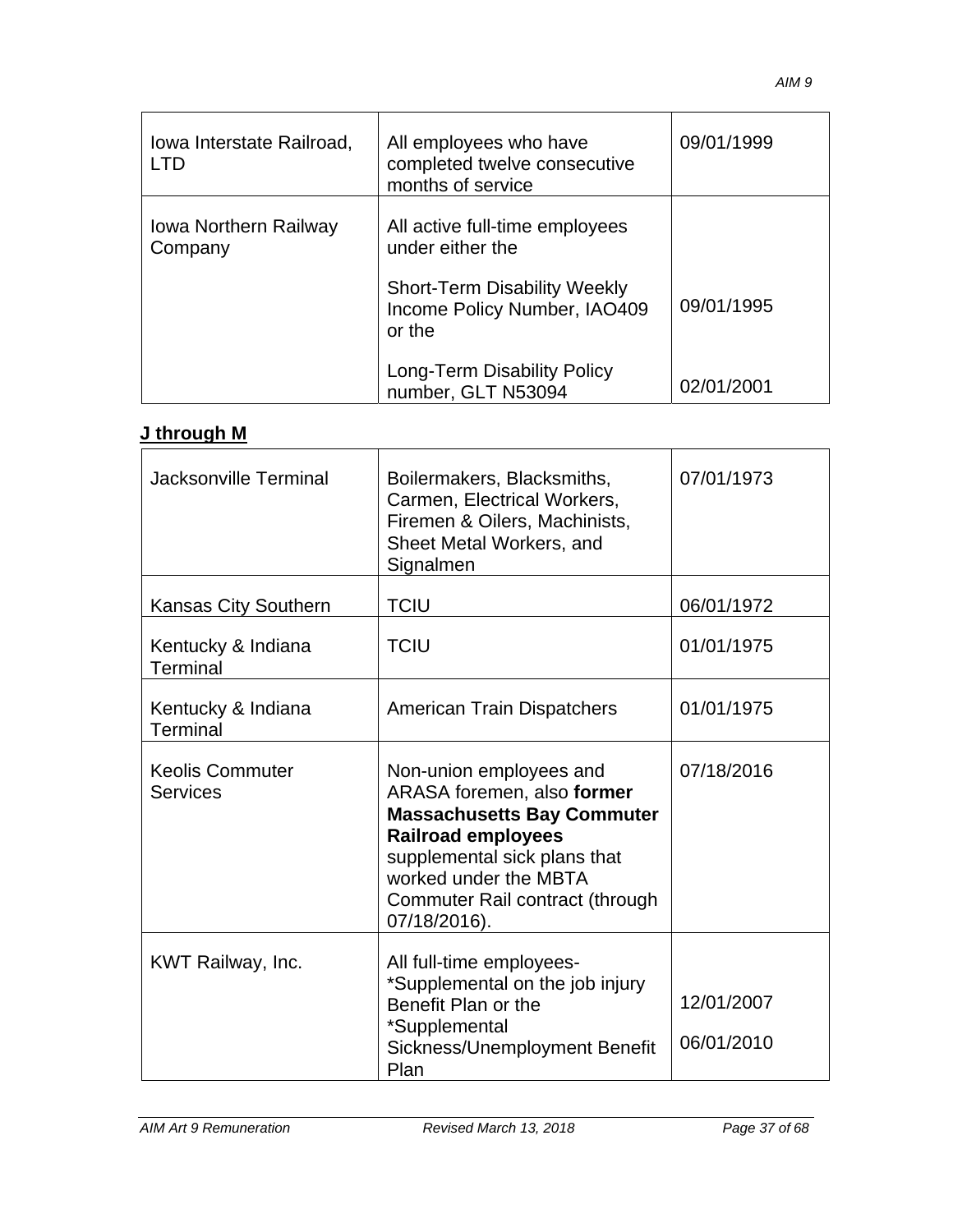| Lake Superior &<br>Ishpeming                | <b>TCIU</b>                                                                                                                                  | 10/01/1973                             |
|---------------------------------------------|----------------------------------------------------------------------------------------------------------------------------------------------|----------------------------------------|
| <b>Lake Terminal</b>                        | <b>TCIU</b>                                                                                                                                  | 04/03/1980                             |
| <b>Lake Terminal</b>                        | Maintenance of Way and<br>Maintenance of Equipment<br>employees                                                                              | 04/01/1969                             |
| Little Rock & Western<br>Railway, L. P.     | All full-time employees-<br>*Supplemental on the job injury<br>Benefit Plan or the<br>*Supplemental<br>Sickness/Unemployment Benefit<br>Plan | 12/01/2007<br>06/01/2010               |
| Long Island                                 | TCIU, IBEW, IAM, Carmen<br>IBT (M of W Dept.)<br>IBT (Marine Dept.)                                                                          | 03/01/1968<br>08/19/1968<br>04/02/1968 |
| <b>Los Angeles Union</b><br>Passenger Term. | Signalmen<br><b>TCIU</b>                                                                                                                     | 03/15/1968<br>07/01/1980               |
| Louisiana & Arkansas                        | <b>TCIU</b>                                                                                                                                  | 06/01/1965                             |
| Louisiana & Delta<br>Railroad               | All full-time employees-<br>*Supplemental on the job injury<br>Benefit Plan or the<br>*Supplemental<br>Sickness/Unemployment Benefit<br>Plan | 12/01/2007<br>06/01/2010               |
| Luxapalila Valley<br>Railroad, Inc.         | All full-time employees<br>*Supplemental<br>Sickness/Unemployment Benefit<br>Plan                                                            | 06/01/2010                             |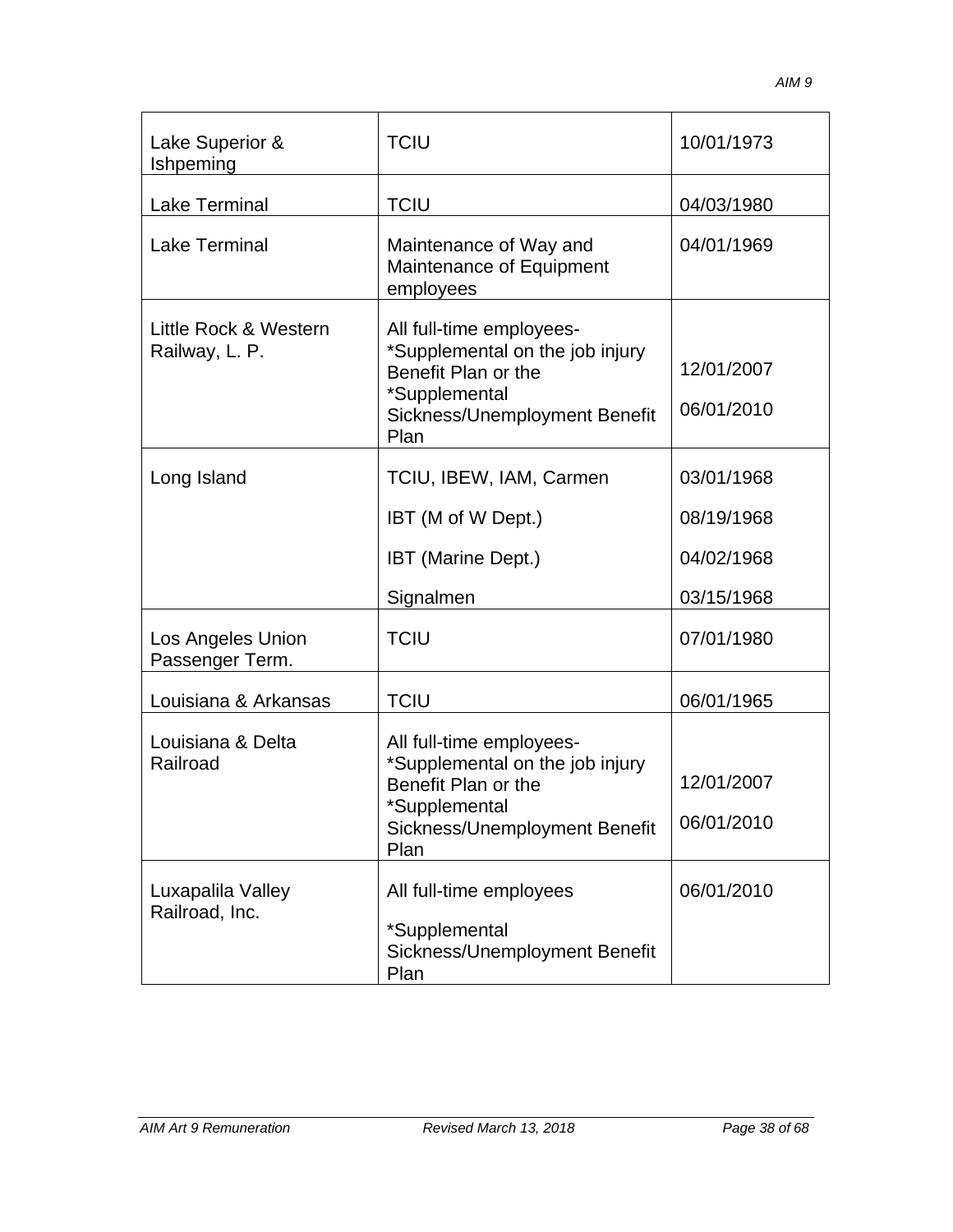| Magma Copper Co.,<br>Subsidiaries of<br>Magma Arizona RR<br>San Manuel Arizona RR | All Employees                                                                                                                                                                                                                                                                 | 07/01/1965                          |
|-----------------------------------------------------------------------------------|-------------------------------------------------------------------------------------------------------------------------------------------------------------------------------------------------------------------------------------------------------------------------------|-------------------------------------|
| <b>Maine Central</b>                                                              | <b>TCIU</b>                                                                                                                                                                                                                                                                   | 11/12/1971                          |
| Maryland Midland<br>Railway, Inc.                                                 | All full-time employees<br>*Supplemental<br>Sickness/Unemployment Benefit<br>Plan                                                                                                                                                                                             | 06/01/2010                          |
| Massachusetts Bay<br><b>Commuter Railroad</b><br>(PLAN TERMINATED)                | Union employees of the<br><b>Brotherhoods or Crafts of</b><br>ARASA, M of W, Shopcrafts and<br>Signalmen, also former Amtrak<br>employees supplemental sick<br>plans that worked under the<br><b>MBTA Commuter Rail contract</b><br>for the following groups of<br>employees: | 07/01/2003<br>through<br>07/18/2016 |
|                                                                                   | Non-agreement employees,                                                                                                                                                                                                                                                      | 01/01/1994                          |
|                                                                                   | TCU employees, and                                                                                                                                                                                                                                                            | 07/21/1972                          |
|                                                                                   | American Train Dispatcher<br>employees                                                                                                                                                                                                                                        | 01/01/1977                          |
| Meridian & Bigbee<br>Railroad, L. L. C.                                           | All full-time employees -<br>*Supplemental on the job injury<br>Benefit Plan or the<br>*Supplemental<br>Sickness/Unemployment Benefit<br>Plan                                                                                                                                 | 12/01/2007<br>06/01/2010            |
| <b>McCloud River</b>                                                              | <b>Salaried Employees</b>                                                                                                                                                                                                                                                     | 01/01/1970                          |
| <b>Metro-North Commuter</b><br><b>RR</b>                                          | <b>BLE, ACRE, TCIU</b><br>Non-agreement, employees,<br>police, supervisors, technicians<br>and foremen, yardmasters,<br>power supervisors and train<br>dispatchers                                                                                                            | 04/01/1985                          |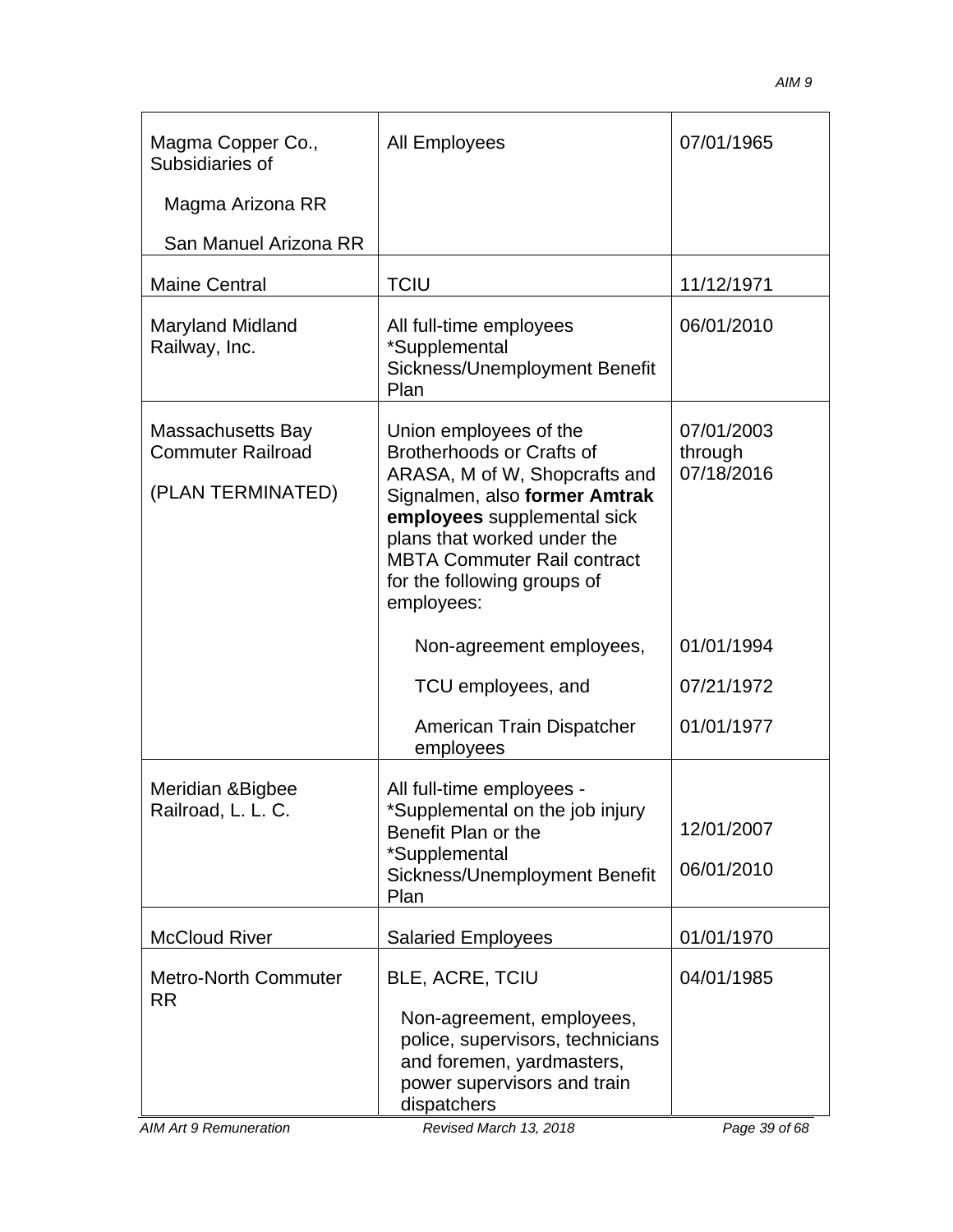| Minneapolis, Northfield &<br>Southern | <b>TCIU</b>                         | 04/01/1977 |
|---------------------------------------|-------------------------------------|------------|
| <b>Minnesota Commercial</b>           | All Employees                       | 12/01/1988 |
| Mississippi Export                    | Non-contract full-time employees    | 03/01/1992 |
| Missouri Pacific                      | <b>TCIU</b>                         | 03/01/1973 |
| Missouri Pacific                      | <b>TCIU (Linemen-Gulf Division)</b> | 03/01/1976 |
| Modesto & Empire<br>Traction          | UTU                                 | 01/01/1977 |
| Monongahela Railway                   | <b>Railroad Yardmasters</b>         | 01/01/1980 |

| <u>N</u>                                                            |                                                                                                                                                    |            |
|---------------------------------------------------------------------|----------------------------------------------------------------------------------------------------------------------------------------------------|------------|
| Nashville & Eastern R.R.<br>Corp.                                   | All employees                                                                                                                                      | 01/01/1996 |
| National Conference of<br>Firemen & Oilers<br>System Council No. 19 | All full-time employees                                                                                                                            | 10/01/2002 |
| <b>National Railroad</b><br>Passenger Corp. (Amtrak)                | Non-Agreement Employees                                                                                                                            | 01/01/1994 |
| <b>National Railroad</b><br>Passenger Corp. (Amtrak)                | <b>TCIU</b>                                                                                                                                        | 07/21/1972 |
| <b>National Railroad</b><br>Passenger Corp. (Amtrak)                | <b>American Train Dispatchers</b>                                                                                                                  | 01/01/1977 |
| <b>New Jersey Transit Rail</b>                                      | Carmen, Machinists,<br>Boilermakers, Electricians,<br>Firemen, Sheet Metal Workers,<br>Signalmen, Yardmasters, and<br>Maintenance of Way Employees | 09/15/1983 |
| New Jersey Transit Rail                                             | American Railroads Supervisor<br>Association (ARSA), Clerks &<br>Supervisors/Maintenance of Way                                                    | 05/09/1985 |
| <b>New Orleans Public Belt</b>                                      | <b>TCIU</b>                                                                                                                                        | 10/08/1971 |
| <b>New Orleans Terminal</b>                                         | <b>TCIU</b>                                                                                                                                        | 01/01/1975 |

**AIM Art 9 Remuneration**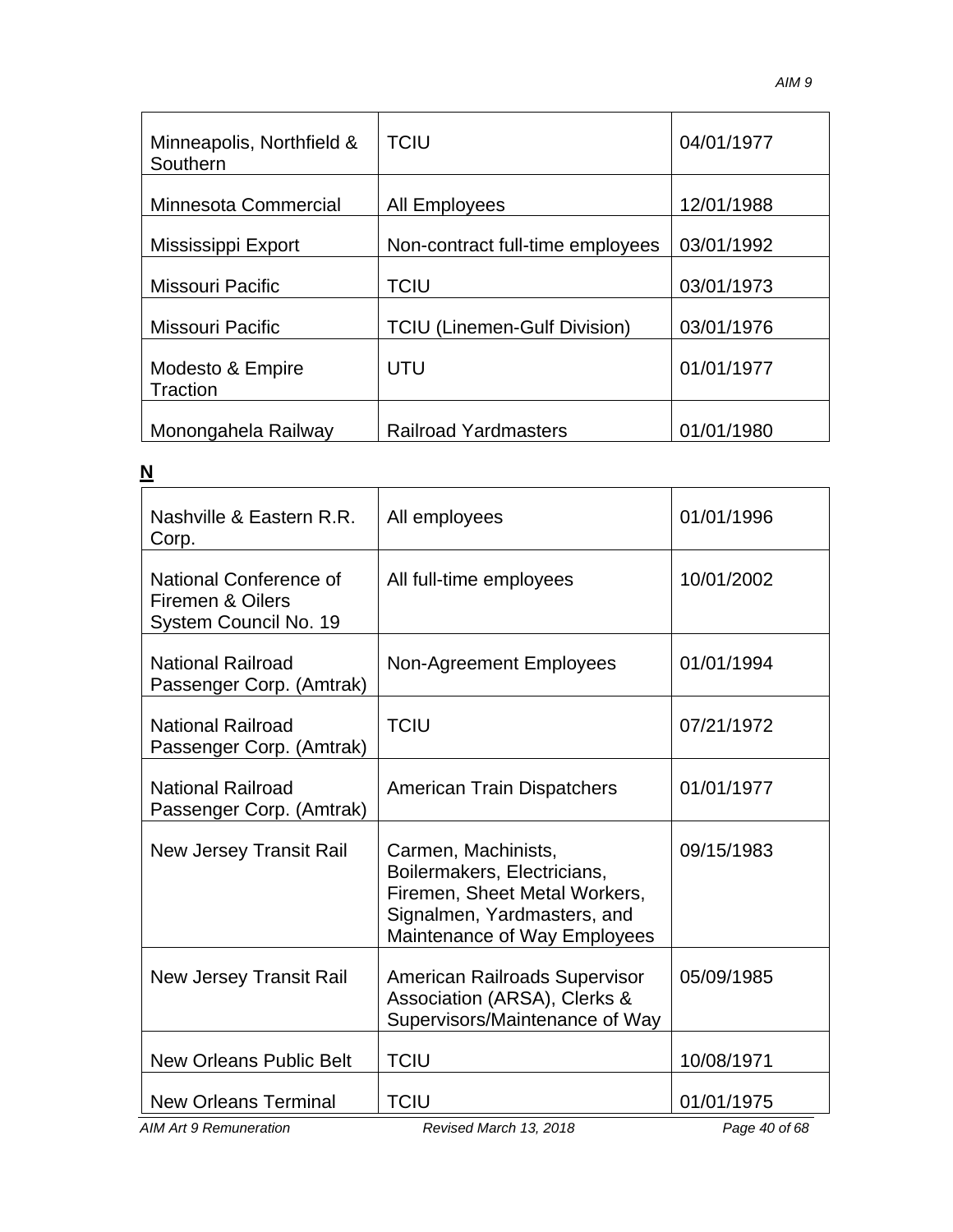| <b>New Orleans Terminal</b>                                          | <b>IBEW</b> (Communication and<br>Signal Department)                                | 07/01/1974 |
|----------------------------------------------------------------------|-------------------------------------------------------------------------------------|------------|
| <b>New Orleans Union</b><br><b>Passenger Terminal</b>                | <b>TCIU</b>                                                                         | 01/01/1974 |
| New York, Susquehanna<br>and Western Railway<br>Corp.                | <b>BLE</b>                                                                          | 07/01/1989 |
| Nimishillen and<br>Tuscarawas                                        | All hourly employees                                                                | 09/07/2001 |
| Norfolk Southern Corp.                                               | <b>TCU</b>                                                                          | 01/01/1975 |
| Norfolk Southern Corp.                                               | <b>Clerical and Train Dispatcher</b><br>Employees represented by the<br><b>TCIU</b> | 01/01/2006 |
| Northeastern Illinois<br>Reg. Comm.<br><b>RR Corporation (METRA)</b> | IBEW COMM. DEPT. Rule 34(B)                                                         | 10/01/1987 |
| Northeastern Illinois<br>Reg. Comm.<br><b>RR Corporation (METRA)</b> | <b>IBEW - SUBSTATIONS Rule</b><br>30(B)                                             | 03/01/1988 |
| Northeastern Illinois<br>Reg. Comm.<br><b>RR Corporation (METRA)</b> | <b>IBEW - MECH. DEPT. Rule</b><br>57(B)                                             | 10/01/1987 |
| Northeastern Illinois<br>Reg. Comm.<br><b>RR Corporation (METRA)</b> | IBEW - ENG. DEPT. Rule 34(B)                                                        | 10/01/1989 |
| Northeastern Illinois<br>Reg. Comm.<br><b>RR Corporation (METRA)</b> | <b>IAMAW</b><br><b>Rule 57(B)</b>                                                   | 12/16/1987 |
| Northeastern Illinois<br>Reg. Comm.<br><b>RR Corporation (METRA)</b> | <b>BRC DIVISION OF TCIU Rule</b><br>58(B)                                           | 10/01/1986 |
| Northeastern Illinois<br>Reg. Comm.<br><b>RR Corporation (METRA)</b> | <b>SMWIA</b><br><b>Rule 57(B)</b>                                                   | 01/16/1988 |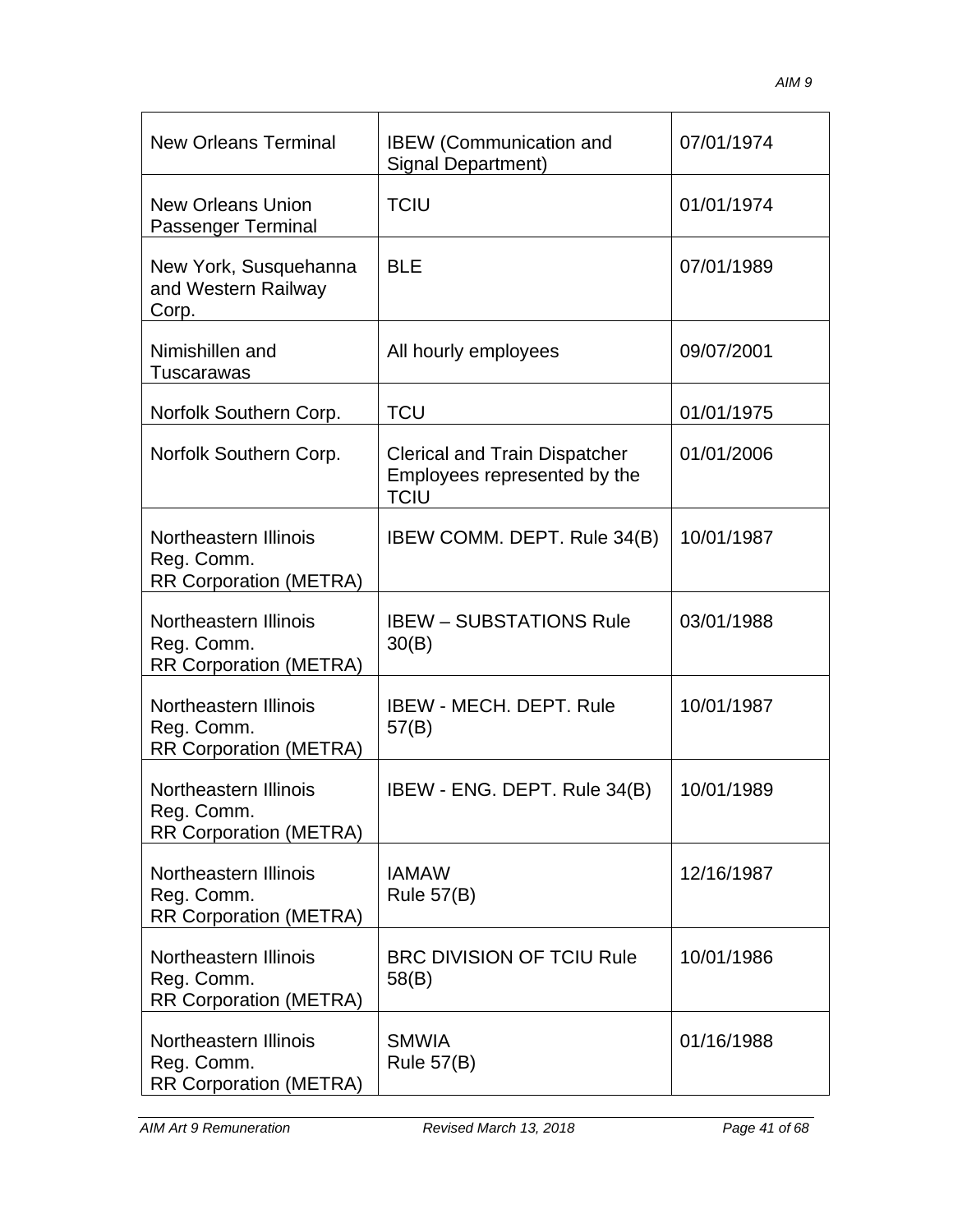| Northeastern Illinois<br>Reg. Comm.<br><b>RR Corporation (METRA)</b> | $I.B.F.$ & $O$<br><b>Rule 42(B)</b><br>Sick Leave (B) | 01/13/1994 |
|----------------------------------------------------------------------|-------------------------------------------------------|------------|
| Northeastern Illinois<br>Reg. Comm.<br><b>RR Corporation (METRA)</b> | <b>BMWE - Appdx. R Sick Leave</b><br>(B)              | 12/18/1992 |
| Northeastern Illinois<br>Reg. Comm.<br><b>RR Corporation (METRA)</b> | UTU - Yardmaster's Dept. Supp<br>No. 14(B)            | 05/01/1994 |
| Northeastern Illinois<br>Reg. Comm.<br><b>RR Corporation (METRA)</b> | IBBB - Appdx. 8 Sick Leave (B)                        | 01/01/1994 |
| Northeastern Illinois<br>Reg. Comm.                                  | BRS - 58(a) Sick Leave (B)                            | 04/15/1994 |
| Northeastern Illinois<br>Reg. Comm. (METRA)                          | <b>BLE-Policy Number</b><br>GH3058883R                | 01/16/2001 |
| Northeastern Illinois<br>Reg. Comm. (METRA)                          | <b>Trainmen-Policy Number</b><br>GH307291             | 01/16/2001 |
| Northern Plains Railroad,<br>Inc                                     | All Employees                                         | 05/24/2000 |
| <b>Northwestern Pacific</b>                                          | <b>TCIU</b>                                           | 07/01/1979 |
| <b>North Pacific Coast</b><br><b>Freight Bureau</b>                  | <b>TCIU</b>                                           | 07/01/1979 |

## **O through S**

| <b>Oakland Terminal</b>                            | UTU                                                                                | 01/01/1980 |
|----------------------------------------------------|------------------------------------------------------------------------------------|------------|
| <b>Ohio Central Railroad,</b><br>Inc.              | All full-time employees-<br>*Supplemental<br>Sickness/Unemployment Benefit<br>Plan | 06/01/2010 |
| Pacific Fruit Express Co.                          | TCIU                                                                               | 01/01/1980 |
| <b>Pacific Southcoast Freight</b><br><b>Bureau</b> | Teamsters                                                                          | 01/01/1980 |

**AIM Art 9 Remuneration**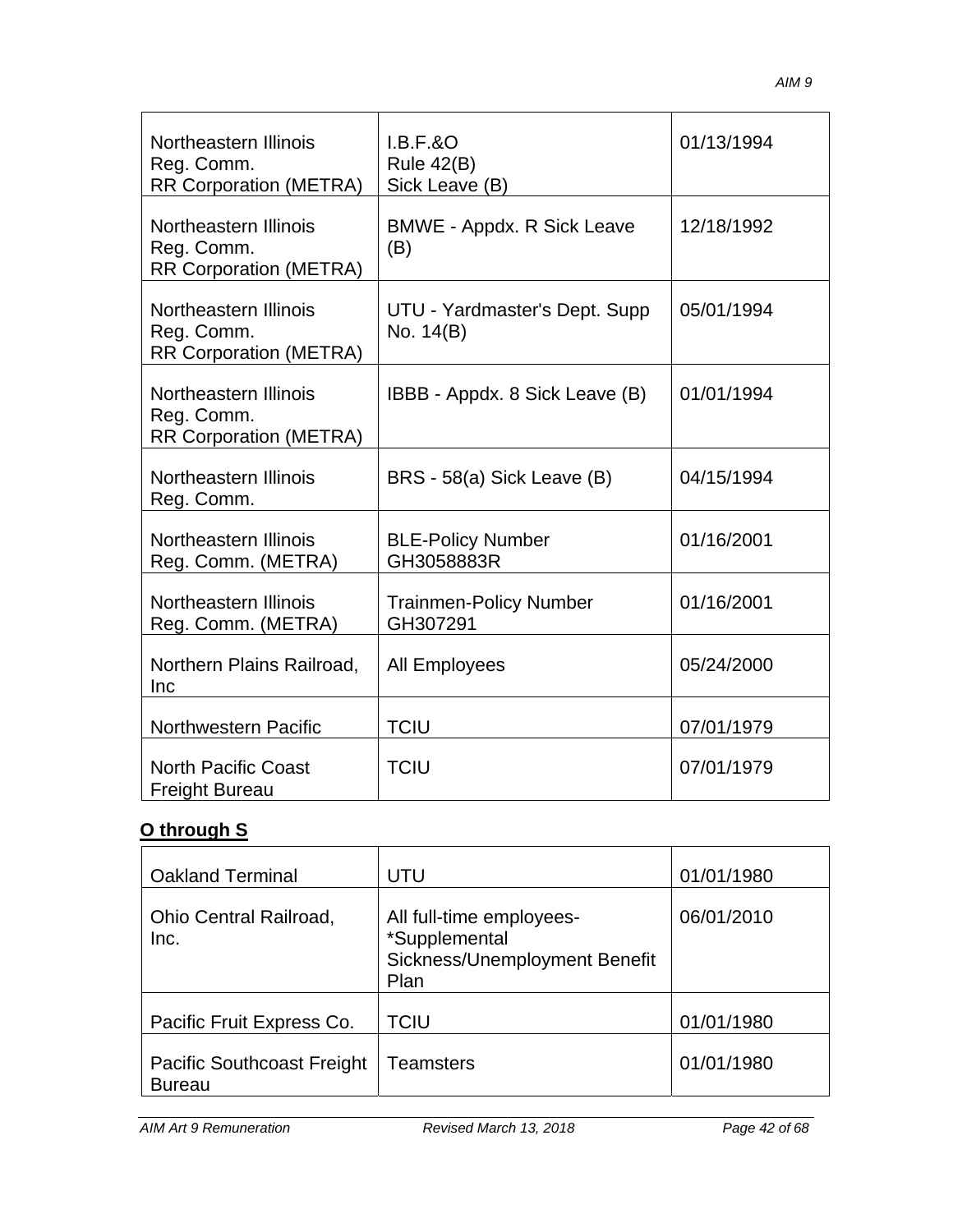| Paducah & Louisville                          | <b>BMWE</b>                                                                                                                                                                            | 06/20/1999                             |
|-----------------------------------------------|----------------------------------------------------------------------------------------------------------------------------------------------------------------------------------------|----------------------------------------|
| Paducah & Louisville                          | <b>Brotherhood of Railway Carmen</b>                                                                                                                                                   | 07/28/2000                             |
| Paducah & Louisville                          | <b>Full-Time Employees</b>                                                                                                                                                             | 01/01/1993                             |
| Paducah & Louisville                          | <b>IAM</b>                                                                                                                                                                             | 12/01/1998                             |
| Peoria & Pekin Union                          | <b>TCIU</b>                                                                                                                                                                            | 01/01/1968                             |
| Pittsburgh & Conneaut<br><b>Dock</b>          | United Steelworkers of America                                                                                                                                                         | 08/01/1975                             |
| Pittsburgh & Lake Erie                        | <b>Railroad Yardmasters</b>                                                                                                                                                            | 01/01/1980                             |
| <b>Port-Authority Trans-</b><br>Hudson        | All                                                                                                                                                                                    | 01/01/1964                             |
| Portland & Western<br>Railroad, Inc.          | All full-time employees with a<br>minimum of two years of service-<br>*Supplemental on the job injury<br>Benefit Plan or the<br>*Supplemental<br>Sickness/Unemployment Benefit<br>Plan | 01/01/2005<br>12/01/2007<br>06/01/2010 |
| Port Terminal RR Assoc.                       | <b>TCIU</b>                                                                                                                                                                            | 06/01/1974                             |
| <b>Port Terminal Company</b>                  | <b>TCIU</b>                                                                                                                                                                            | 11/12/1971                             |
| Providence and<br>Worcester                   | Brotherhood of Signalman                                                                                                                                                               | 12/03/1998                             |
| Providence and<br>Worcester                   | <b>TCIU</b>                                                                                                                                                                            | 06/01/2000                             |
| Providence and<br>Worcester                   | UTU                                                                                                                                                                                    | 09/30/1999                             |
| <b>Riceboro Southern</b><br>Railway, L. L. C. | All full-time employees-<br>*Supplemental on the job injury<br>Benefit Plan or the<br>*Supplemental<br>Sickness/Unemployment Benefit<br>Plan                                           | 12/01/2007<br>06/01/2010               |
| <b>River Terminal</b>                         | <b>TCIU</b>                                                                                                                                                                            | 08/01/1967                             |

**AIM Art 9 Remuneration**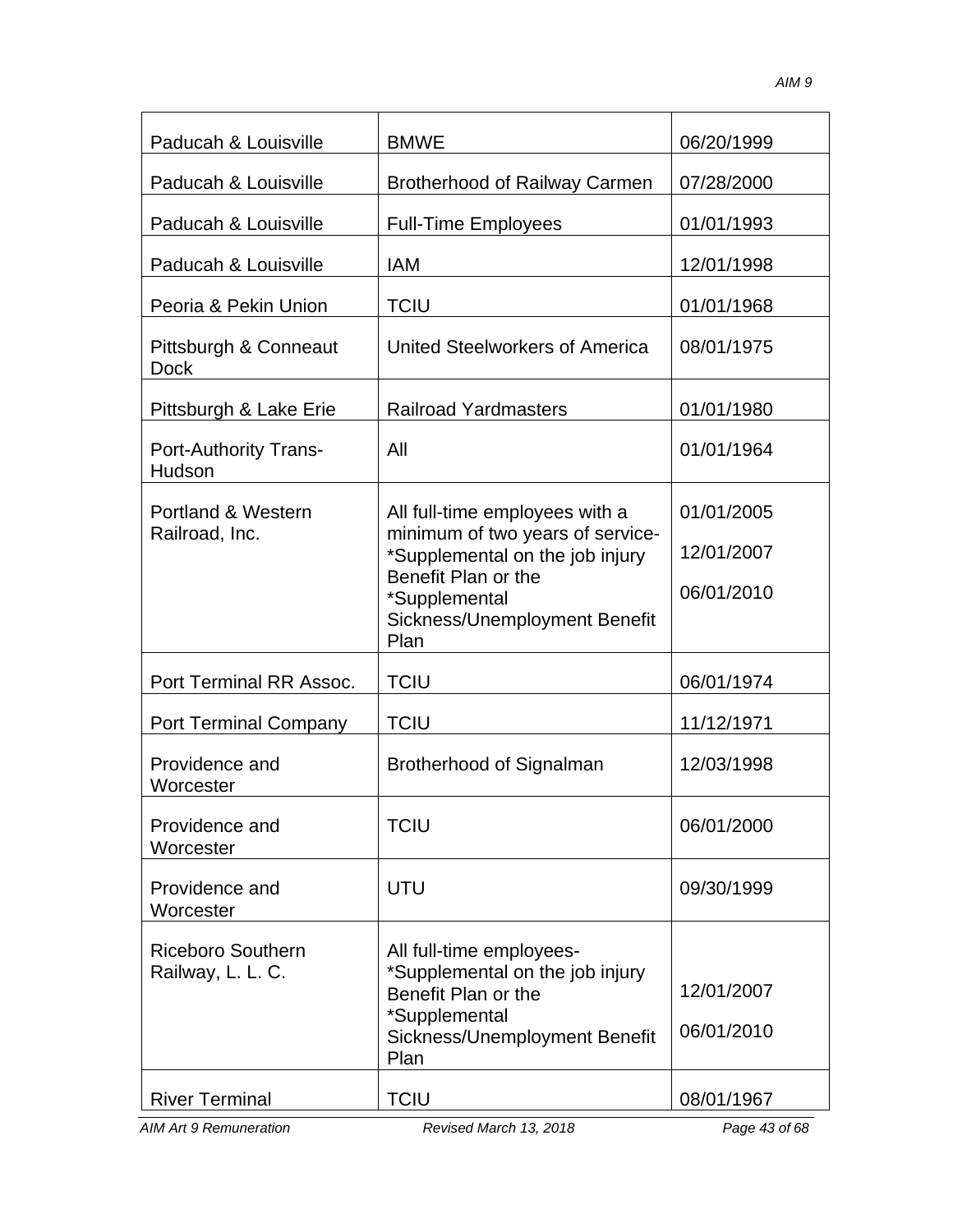| Rochester & Southern<br>Railroad                                                  | All full-time employees-<br>*Supplemental on the job injury<br>Benefit Plan or the<br>*Supplemental<br>Sickness/Unemployment Benefit<br>Plan | 12/01/2007<br>06/01/2010 |
|-----------------------------------------------------------------------------------|----------------------------------------------------------------------------------------------------------------------------------------------|--------------------------|
| Savannah Port Terminal                                                            | All full-time employees-<br>*Supplemental on the job injury<br>Benefit Plan or the<br>*Supplemental<br>Sickness/Unemployment Benefit<br>Plan | 12/01/2007<br>06/01/2010 |
| St. Johns River Terminal                                                          | <b>TCIU</b>                                                                                                                                  | 01/01/1975               |
| <b>St. Johns River Terminal</b>                                                   | <b>IBEW</b> (Communication and<br>Signal Department)                                                                                         | 07/01/1974               |
| St. Lawrence & Atlantic<br><b>RR</b>                                              | For full-time non bargaining Unit<br>employees                                                                                               | 09/01/2000               |
| <b>Sioux City Terminal</b>                                                        | <b>TCIU</b>                                                                                                                                  | 08/01/1969               |
| Soo Line                                                                          | <b>American Train Dispatchers</b><br>Association                                                                                             | 06/11/1974               |
| Soo Line                                                                          | <b>TCIU</b>                                                                                                                                  | 01/01/1974               |
| Soo Line                                                                          | <b>Shopcraft Employees</b>                                                                                                                   | 01/01/1971               |
| Soo Line                                                                          | Officers and excepted<br>employees                                                                                                           | 08/11/1976               |
| South Buffalo Railway<br>Company                                                  | All full-time employees-<br>*Supplemental on the job injury<br>Benefit Plan or the<br>*Supplemental<br>Sickness/Unemployment Benefit<br>Plan | 12/01/2007<br>06/01/2010 |
| South Central System                                                              | <b>TCIU</b>                                                                                                                                  | 01/01/1978               |
| <b>Board of Adjustment</b><br>No.72<br>Southeastern Demurrage<br>& Storage Bureau | <b>TCIU</b>                                                                                                                                  | 05/21/1974               |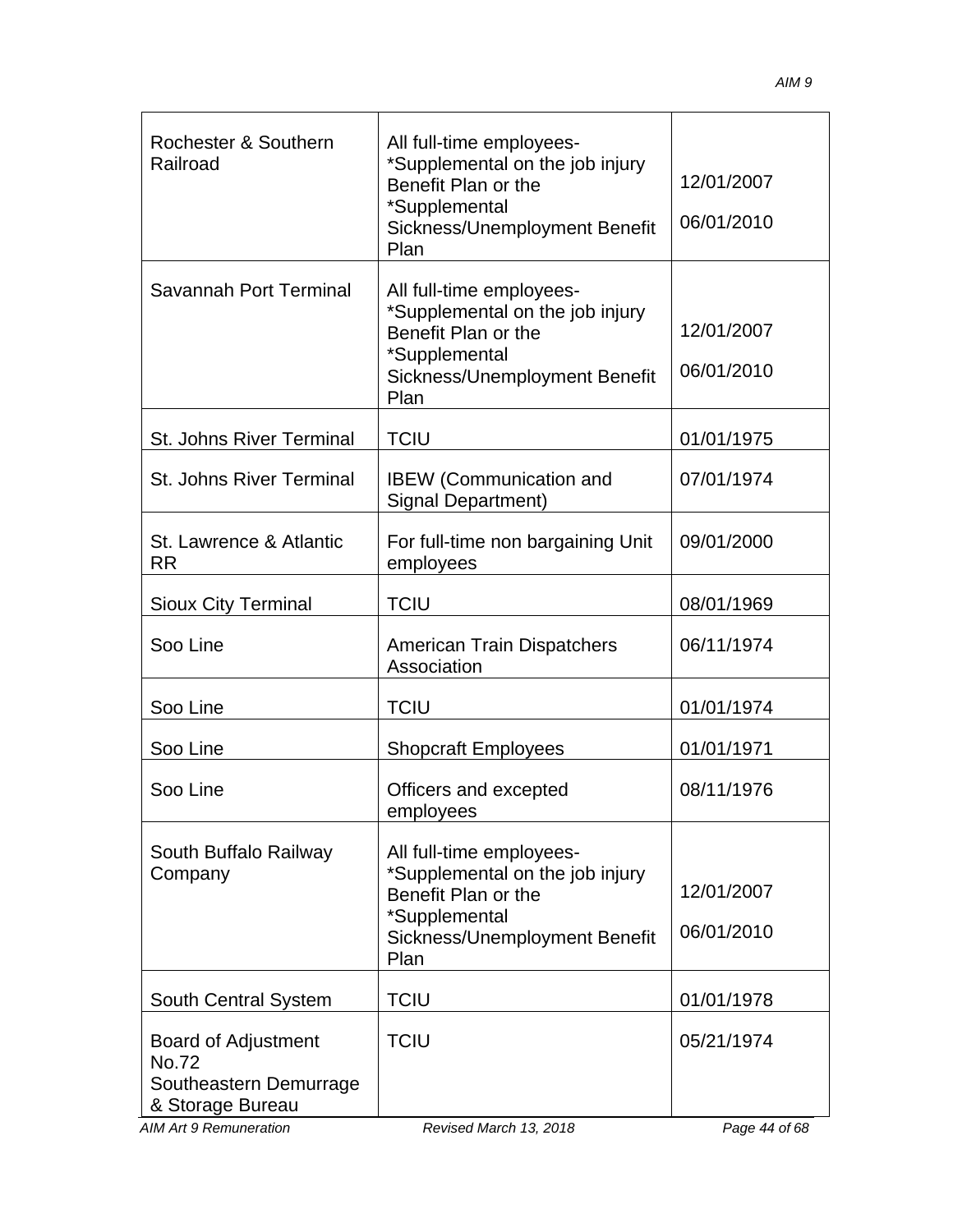| <b>Southern Pacific</b><br>(Pacific Lines)           | <b>TCIU</b>                                                                                                                                  | 07/01/1979               |
|------------------------------------------------------|----------------------------------------------------------------------------------------------------------------------------------------------|--------------------------|
| Southern Pacific<br>(Pacific Lines)                  | UTU                                                                                                                                          | 07/01/1966               |
| <b>Southern Pacific</b><br>(Texas & Louisiana Lines) | <b>TCIU</b>                                                                                                                                  | 10/01/1966               |
| Southern Pacific<br>(Texas & Louisiana Lines)        | UTU                                                                                                                                          | 10/01/1966               |
| Staten Island Rapid<br>Transit                       | TCIU                                                                                                                                         | 11/01/1974               |
| St. Lawrence & Atlantic<br><b>Railroad Company</b>   | All full-time employees-<br>*Supplemental on the job injury<br>Benefit Plan or the<br>*Supplemental<br>Sickness/Unemployment Benefit<br>Plan | 12/01/2007<br>06/01/2010 |

# **T through Z**

| <b>Tacoma Public Utilities</b>                       | Tacoma Municipal Belt Line Non-<br>exempt Employees                                                                                          | 08/01/1986               |
|------------------------------------------------------|----------------------------------------------------------------------------------------------------------------------------------------------|--------------------------|
| <b>Talleyrand Terminal</b>                           | All full-time employees-<br>*Supplemental on the job injury<br>Benefit Plan or the<br>*Supplemental<br>Sickness/Unemployment Benefit<br>Plan | 12/01/2007<br>06/01/2010 |
| <b>Tazewell &amp; Peoria</b><br>Railroad Inc.        | All full-time employees-<br>*Supplemental on the job injury<br>Benefit Plan or the<br>*Supplemental<br>Sickness/Unemployment Benefit<br>Plan | 12/01/2007<br>06/01/2010 |
| <b>Tennken Railroad</b><br>Corporation               | All full-time                                                                                                                                | 08/07/1995               |
| <b>Terminal Railroad</b><br>Association of St. Louis | <b>TCIU</b>                                                                                                                                  | 03/01/1973               |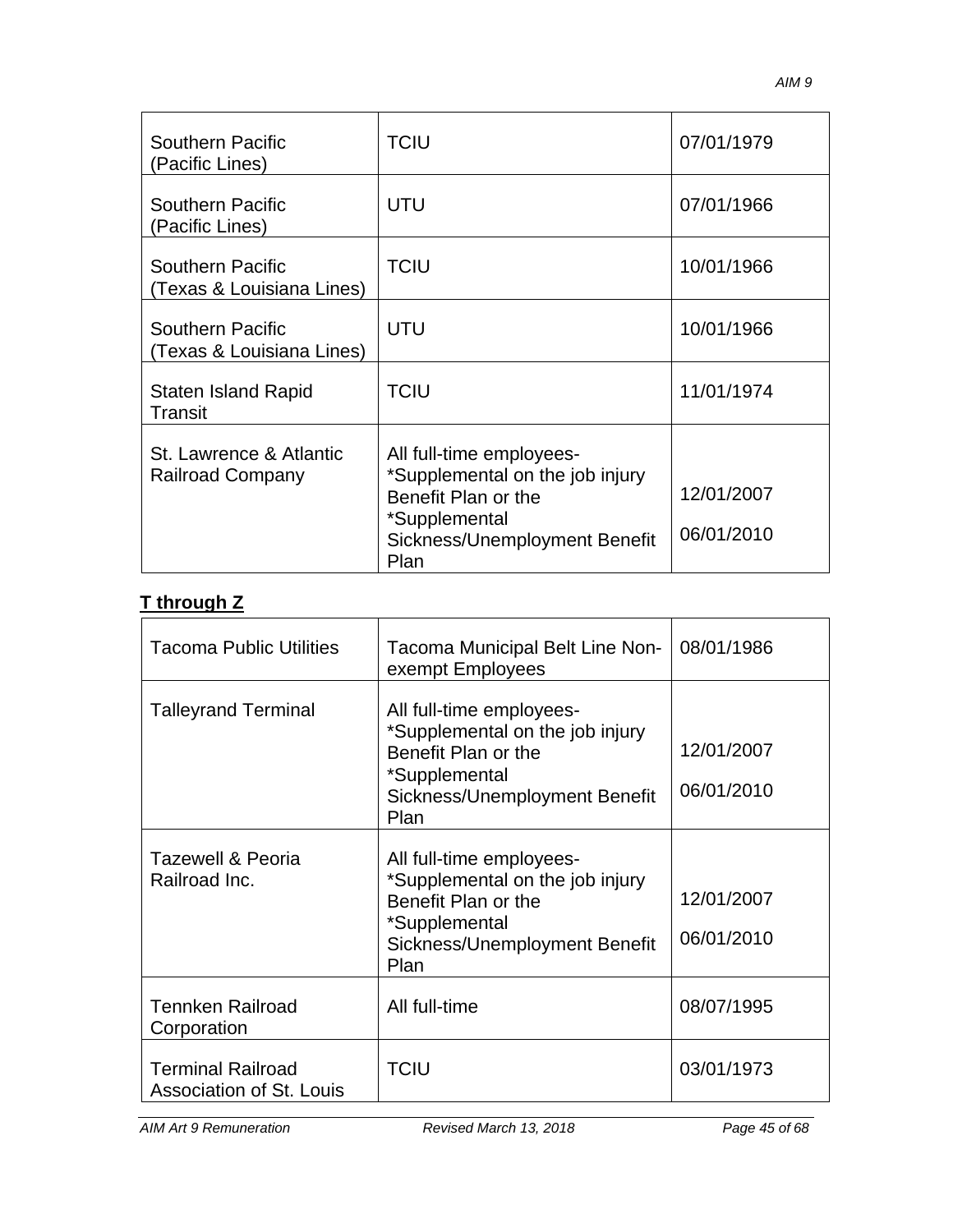| <b>Texas &amp; Northern</b>                                    | <b>Officers and Exempt Employees</b>                                                                                                         | 01/01/1966               |
|----------------------------------------------------------------|----------------------------------------------------------------------------------------------------------------------------------------------|--------------------------|
| Texas, Oklahoma &<br>Eastern                                   | <b>Teamsters</b>                                                                                                                             | 03/01/1973               |
| Toledo, Peoria & Western<br>Railway Company                    | All full time, non union<br>employees                                                                                                        | 07/11/2000               |
| Tomahawk Railway L.P.                                          | All full-time employees-<br>*Supplemental on the job injury<br>Benefit Plan or the<br>*Supplemental<br>Sickness/Unemployment Benefit<br>Plan | 12/01/2007<br>06/01/2010 |
| <b>Trailer Train Company</b>                                   | All                                                                                                                                          | 01/01/1966               |
| <b>Trans-Continental Freight</b><br><b>Bureau</b>              | <b>TCIU</b>                                                                                                                                  | 09/05/1969               |
| Transkentucky<br><b>Transportation Railroad</b><br>Inc.        | Long-Term Disability Plan(LTD)<br>is for all employees in active<br>employment. Employees must be<br>working at least 30 hours per<br>week.  | 09/01/1997               |
| Transportation<br>Communications<br><b>International Union</b> | <b>Grand Lodge Employees</b>                                                                                                                 | 01/01/1980               |
| <b>Transport Workers Union</b><br>of America                   | <b>Full-Time Staff Members of Local</b><br>7001                                                                                              | 09/01/1990               |
| <b>TTX Company</b>                                             | <b>Salaried Employees</b>                                                                                                                    | 09/01/1995               |
| <b>Union Pacific</b>                                           | <b>All Salaried Employees</b>                                                                                                                | 07/01/1968               |
| <b>Union Pacific</b>                                           | <b>TCIU</b>                                                                                                                                  | 07/15/1967               |
| <b>Union Pacific</b>                                           | Foreman & Supervisors of<br>Mechanics in the motive power &<br>machinery dept.                                                               | 01/01/1968               |
| <b>Union Pacific Employees</b><br>Hospital                     | Nurses, technical employees &<br>clerks represented by TCIU                                                                                  | 01/01/1969               |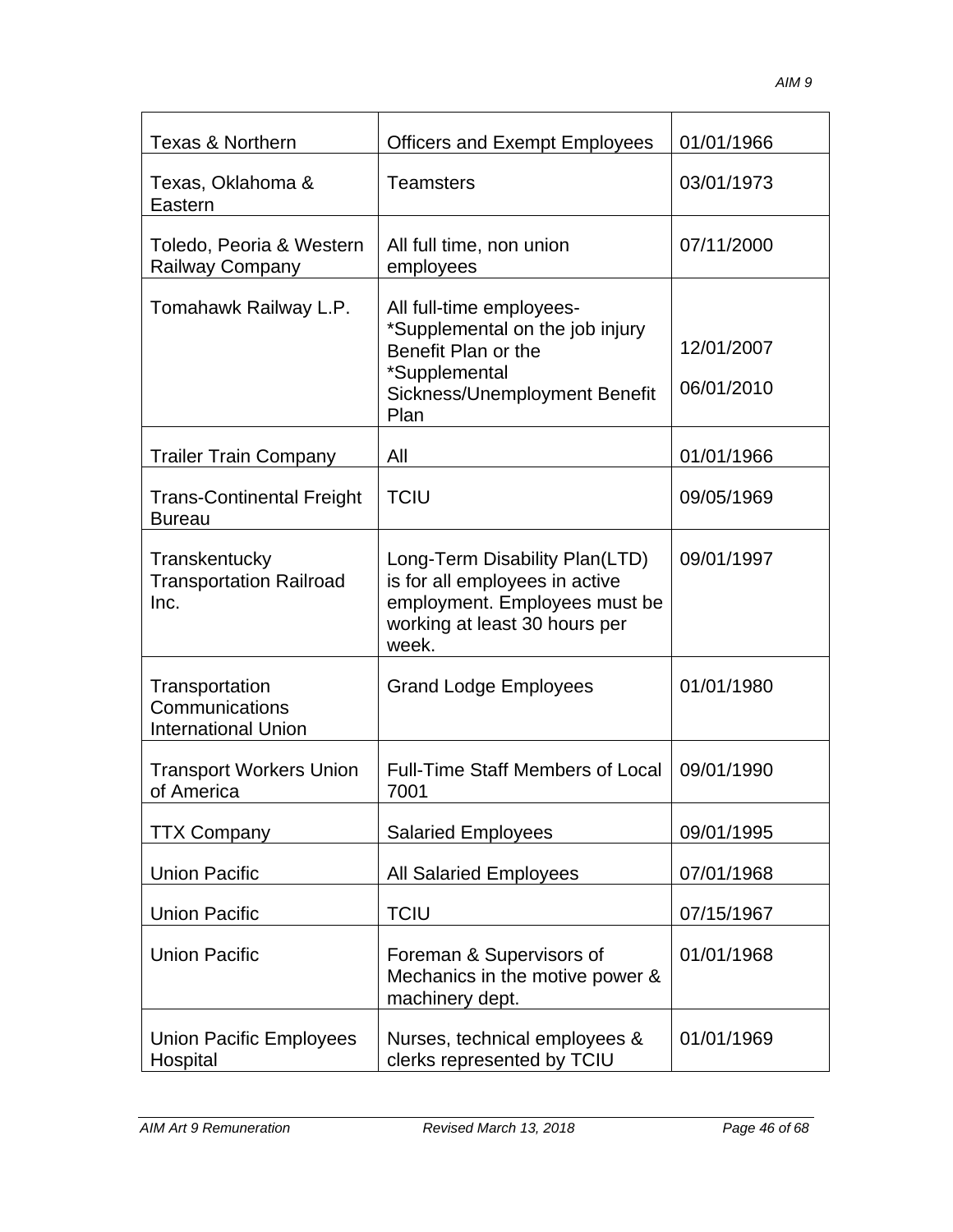| Utah Railway                                   | All full-time employees-<br>*Supplemental on the job injury<br>Benefit Plan or the<br>*Supplemental<br>Sickness/Unemployment Benefit<br>Plan | 12/01/2007<br>06/01/2010 |
|------------------------------------------------|----------------------------------------------------------------------------------------------------------------------------------------------|--------------------------|
| Valdosta Railway, L. P.                        | All full-time employees-<br>*Supplemental on the job injury<br>Benefit Plan or the<br>*Supplemental<br>Sickness/Unemployment Benefit<br>Plan | 12/01/2007<br>06/01/2010 |
| West Tennessee Railroad<br>Corporation         | All full-time                                                                                                                                | 08/07/1995               |
| Western Fruit Express Co.                      | Officers and excepted<br>employees                                                                                                           | 01/01/1972               |
| <b>Western Kentucky</b><br>Railway, L. L. C.   | All full-time employees-<br>*Supplemental on the job injury<br>Benefit Plan or the<br>*Supplemental<br>Sickness/Unemployment Benefit<br>Plan | 12/01/2007<br>06/01/2010 |
| <b>Western Maryland</b>                        | <b>TCIU</b>                                                                                                                                  | 01/01/1972               |
| Western Maryland                               | <b>RR Yardmasters of America</b>                                                                                                             | 01/01/1979               |
| Western Railway of<br>Alabama                  | <b>TCIU</b>                                                                                                                                  | 06/01/1975               |
| Western Railroad Assn.                         | All full-time non-union employees                                                                                                            | 12/01/1975               |
| Western Railroad Assn.                         | <b>TCIU</b>                                                                                                                                  | 01/01/1974               |
| Western Weighing &<br><b>Inspection Bureau</b> | <b>TCIU</b>                                                                                                                                  | 02/18/1974               |
| Wheeling & Lake Erie<br>Railway                | All active full-time employees                                                                                                               | 07/01/2009               |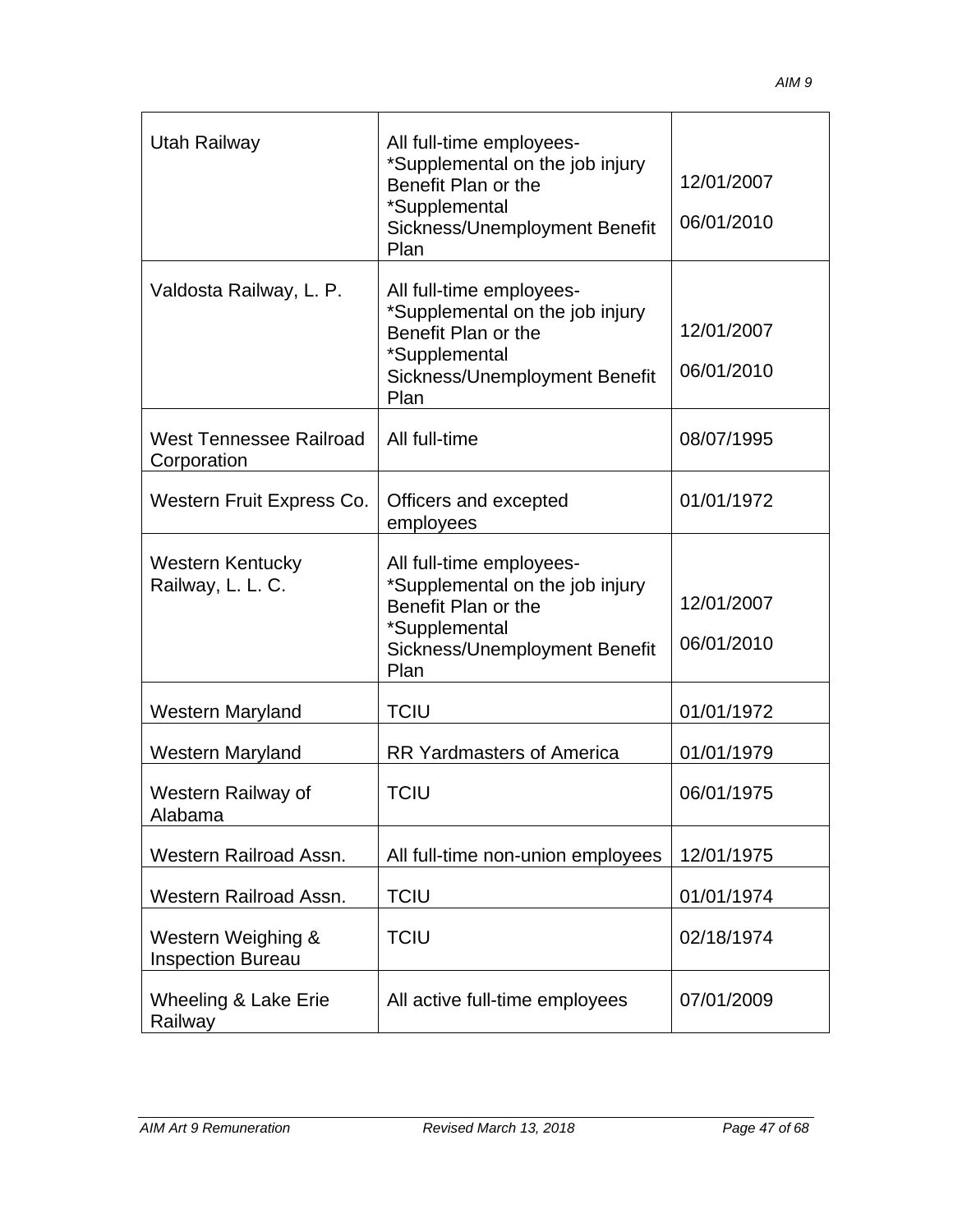| Willamette & Pacific RR,<br>Inc.              | All full-time employees with a<br>minimum of two years of service-<br>*Supplemental on the job injury<br>Benefit Plan or the<br>*Supplemental<br>Sickness/Unemployment Benefit<br>Plan | 01/01/2005<br>12/01/2007<br>06/01/2010 |
|-----------------------------------------------|----------------------------------------------------------------------------------------------------------------------------------------------------------------------------------------|----------------------------------------|
| <b>Wilmington Terminal</b><br>Railway, L.L.C. | All full-time employees-<br>*Supplemental on the job injury<br>Benefit Plan or the<br>*Supplemental<br>Sickness/Unemployment Benefit<br>Plan                                           | 12/01/2007<br>06/01/2010               |
| <b>Wisconsin Central Limited</b>              | All employees                                                                                                                                                                          | 01/01/1991                             |
| <b>York Railway Company</b>                   | For full-time non bargaining Unit<br>employees<br>For all full-time employees                                                                                                          | 09/01/2000                             |
|                                               | *Supplemental on the job injury<br>Benefit Plan or the<br>*Supplemental<br>Sickness/Unemployment Benefit<br>Plan                                                                       | 12/01/2007<br>06/01/2010               |
| <b>York Rail Logistics</b>                    | All full-time employees-<br>*Supplemental on the job injury<br>Benefit Plan or the<br>*Supplemental<br>Sickness/Unemployment Benefit<br>Plan                                           | 12/01/2007<br>06/01/2010               |
| Youngstown & Northern                         | <b>TCIU</b>                                                                                                                                                                            | 07/01/1974                             |

#### **Nationwide Agreements Regarding Accidents Involving Off-Track Vehicles**

Nationwide agreements with most of the railroad labor organizations cover accidents involving employees while they are riding in, boarding or alighting from off-track vehicles authorized by the carrier, and are deadheading under orders or being transported at carrier expense. The protective payments provided by these agreements, which are described below, are not "remuneration" and do not interfere with the receipt of sickness benefits.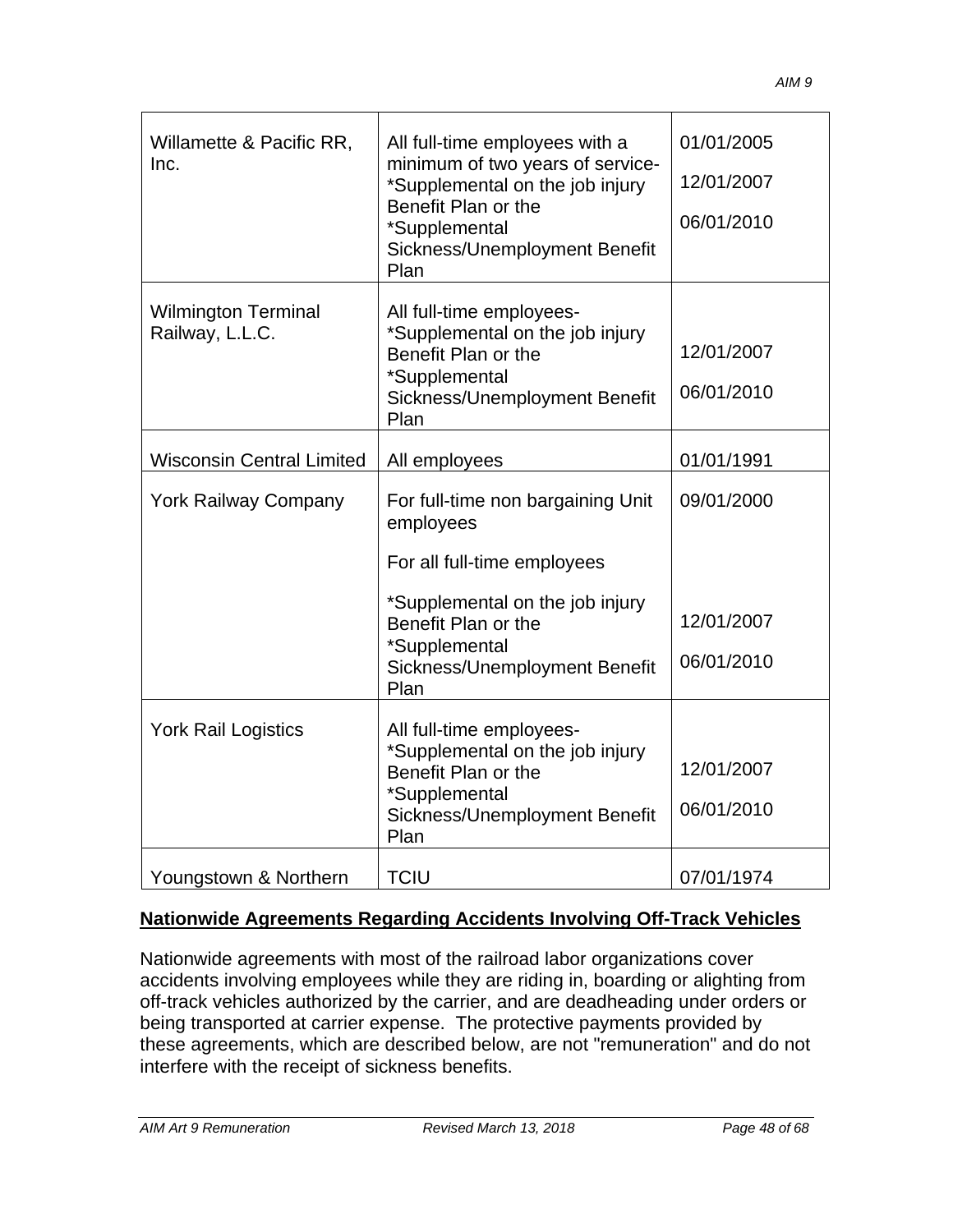- 2. Payment for expenses of medical and hospital care commencing within 120 days after the accident occurred, subject to a limitation of \$3,000.
- 3. Payment of 80% of the employee's basic full-time weekly compensation for time actually lost, subject to a maximum of \$100 a week for time lost during a period of 156 continuous weeks following the accident; these payments are reduced by any sickness benefits the employee may be entitled to receive under the Railroad Unemployment Insurance Act.

#### American Family Life Assurance Company of Columbus (AFLAC)

#### Effective Date: April 1, 2012

A Short-Term Disability Insurance Plan for all Arkansas & Missouri railroad employees as administered by the **American Family Life Assurance Company of Columbus** are paid conforming to a private contract that has **no impact** upon an employee's eligibility for benefits under the RUIA.

#### Anthem Life Insurance Company

#### Effective Dates: 01/01/2010, 02/01/2010 and 03/01/2010

A Short Term Disability Plan for all active dues paying rail members of the **United Transportation Union** (UTU) that are working at least 30 hours per week as administered by the Anthem Life Insurance Company are paid conforming to a private insurance contract that has **no impact** upon an employee's eligibility for benefits under the RUIA.

#### **Benefit Trust Life Insurance Company and National Carriers' Conference Committee**

Effective Date: July 1, 1991

Maintenance of way employees are covered in the sickness benefit plan. The following employers are included in the plan:

Akron & Barberton Belt

Alameda Belt Line

Alton & Southern Railway Company

Atchison, Tepeka & Santa Fe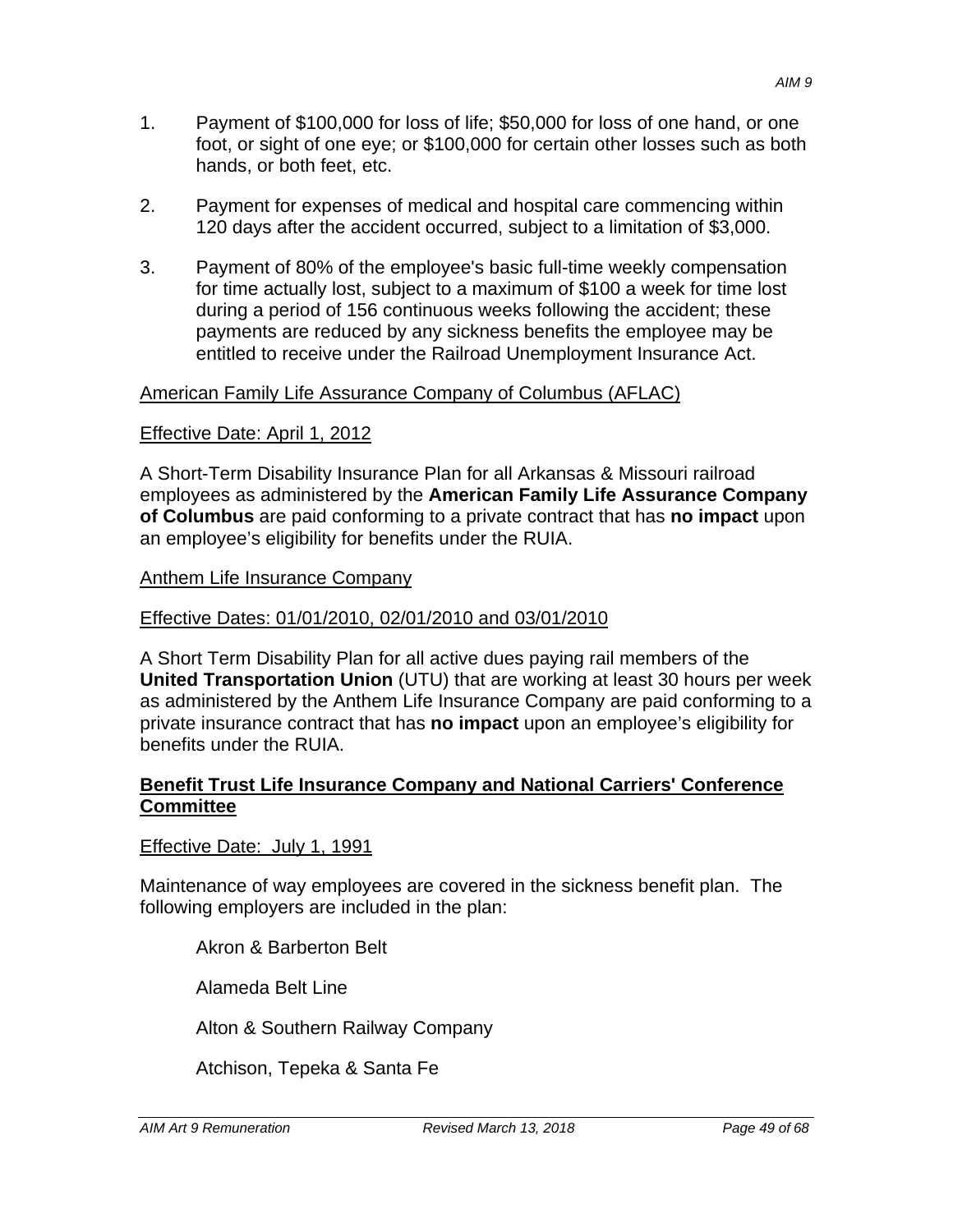- Belt Railway Company of Chicago
- Bessemer & Lake Erie
- Birmingham Southern
- Burlington Northern
- Camas Prairie
- Canadian Consolidated Rail
- Canadian National Railways
- Canadian Pacific Rail Limited
- Canton Railroad
- Central California Traction Company
- Central Vermont Railway
- Chicago & Illinois Midland
- Chicago & North Western Trans. Co.
- Chicago Short Line Railway
- Colorado & Wyoming
- Davenport, Rock Island & N.W.
- Delaware & Hudson
- Denver & Rio Grande Western
- Denver Union Terminal Railway
- Duluth Missabe & Iron Range
- Duluth, Winnipeg & Pacific
- Escanaba & Lake Superior
- Grand Trunk
- Green Bay & Western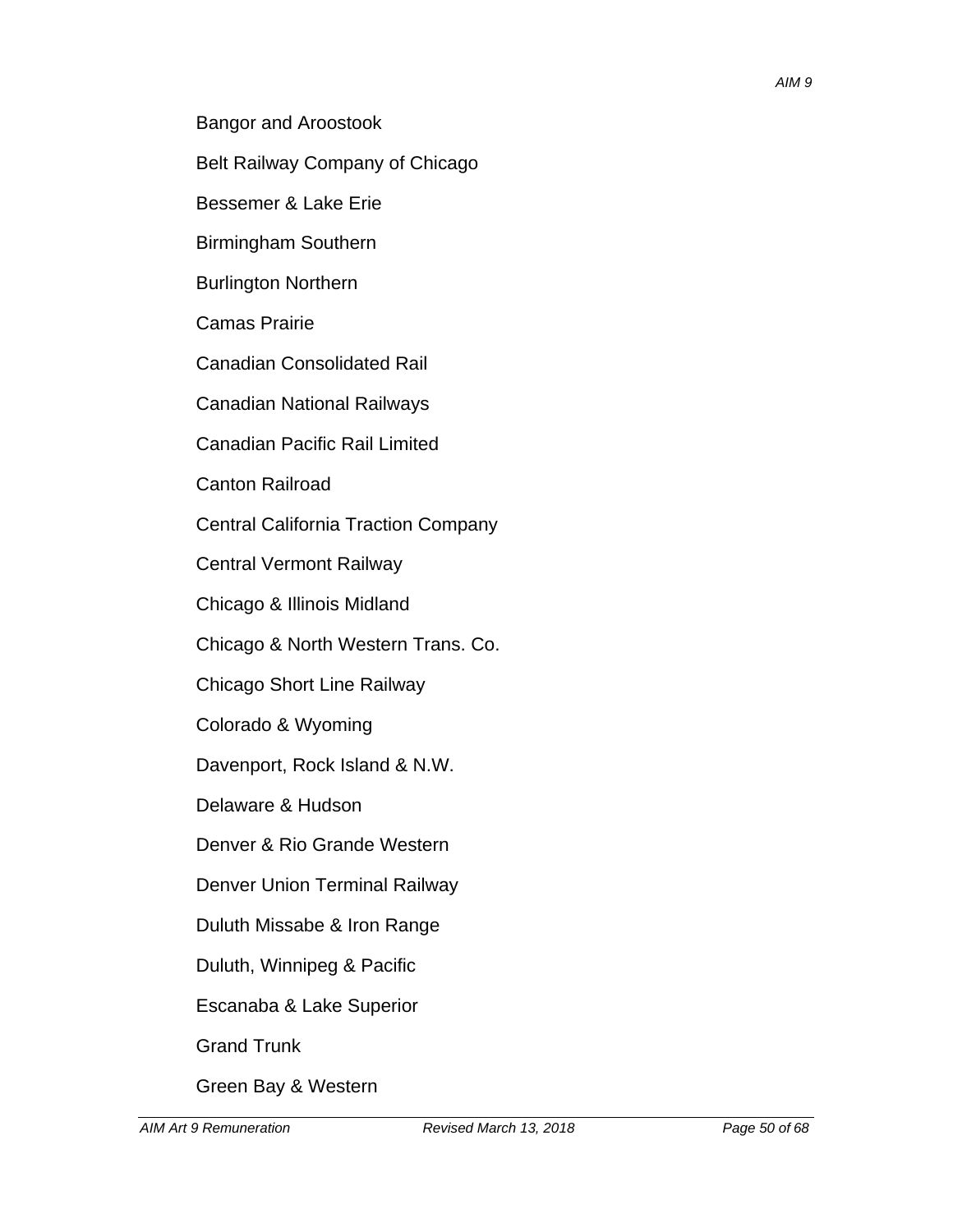Houston Belt & Terminal

Illinois Central Gulf Railroad

Indiana Harbor Belt Railroad

Kansas City Southern Railway

Kansas City Terminal Railway

Lake Superior & Ishpeming

Longview, Portland & Northern

Los Angeles Junction Railway

Louisiana Northwest

Meridian & Bigbee Railroad

Mississippi Export

Missouri Pacific Railroad

Monongahela Railway

National Railroad Passenger Corporation (AMTRAK)

New Orleans Public Belt Railroad

Norfolk Southern Railway

Northeast Illinois Regional Commuter RR.

Northern Indiana Commuter Transportation

Pittsburgh & Shawmut

Pittsburgh Chartiers & Youghiogheny

Port Terminal Railroad

Portland Terminal Company

Sand Springs Railway

**SEPTA** 

Southern Pacific Transportation Co.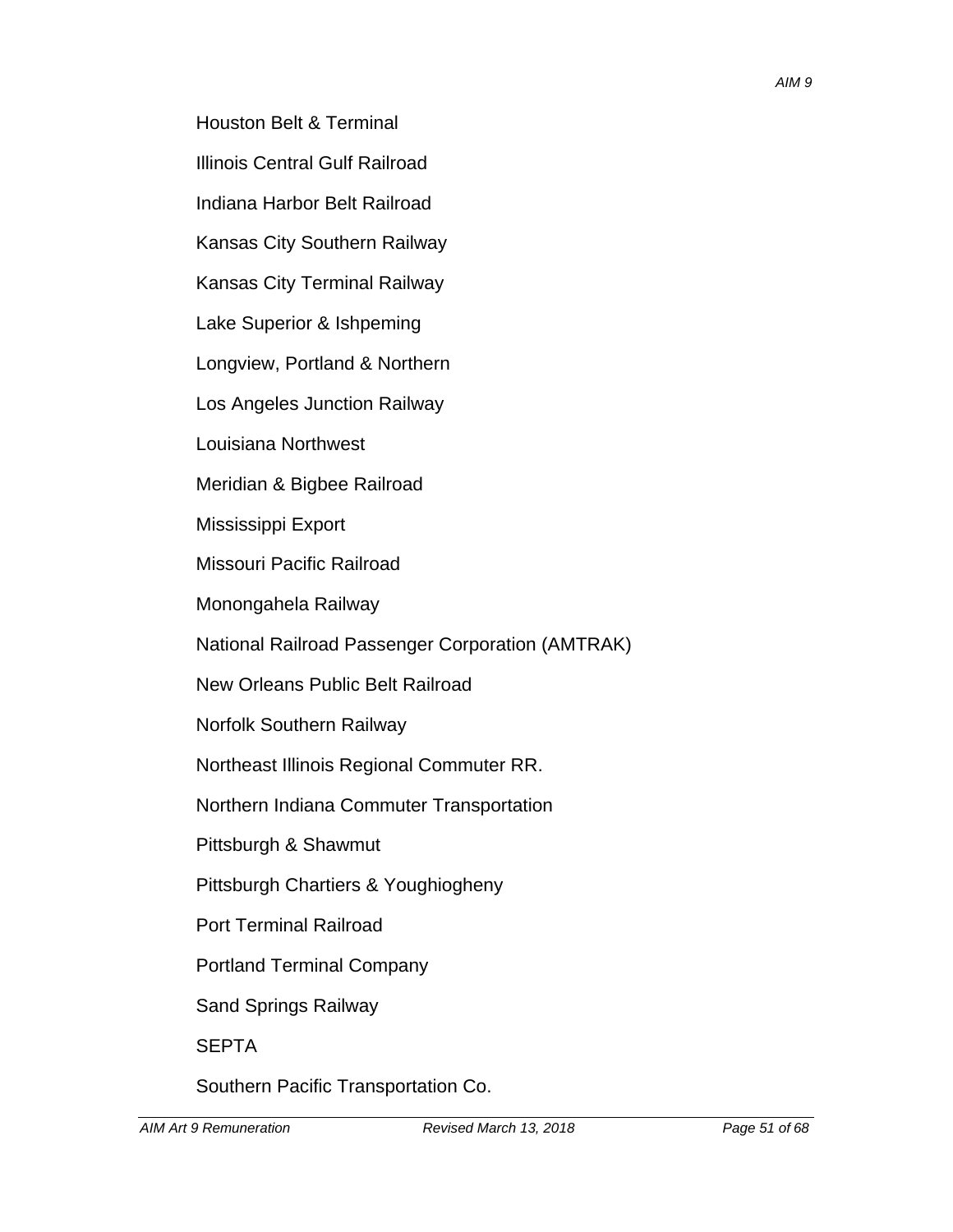Springfield Terminal

Stockton Terminal & Eartern

Terminal RR Assoc. of St. Louis

Texas City Terminal Railway

Texas Mexican Railway

Union Pacific Railroad

Utah Railway

Wichita Terminal Association

Youngstown & Southern

## **Benefit Trust Insurance Company and National Carriers' Conference Committee**

Effective Date: January 1, 1982

Employees represented by the following Unions are covered by the Sickness Plan:

Hotel & Restaurant Employees & Bartenders International Union

Brotherhood of Sleeping Car Porters

Amtrak Service Workers Council

The following employers are included in the plan:

Chicago and North Western

Metro-North

National Railroad Passenger Corporation (Amtrak) (On-Board Services)

Union Pacific Railroad

## **Fortis Benefits Insurance Company**

Effective Date: March 1, 2004

A Short Term Disability Plan (STD) **ISG Cleveland Works Railway company** as administered by the **Fortis Benefits Insurance Company** for all full-time union employees of Grant Railway Services, Inc. Benefits are paid conforming to a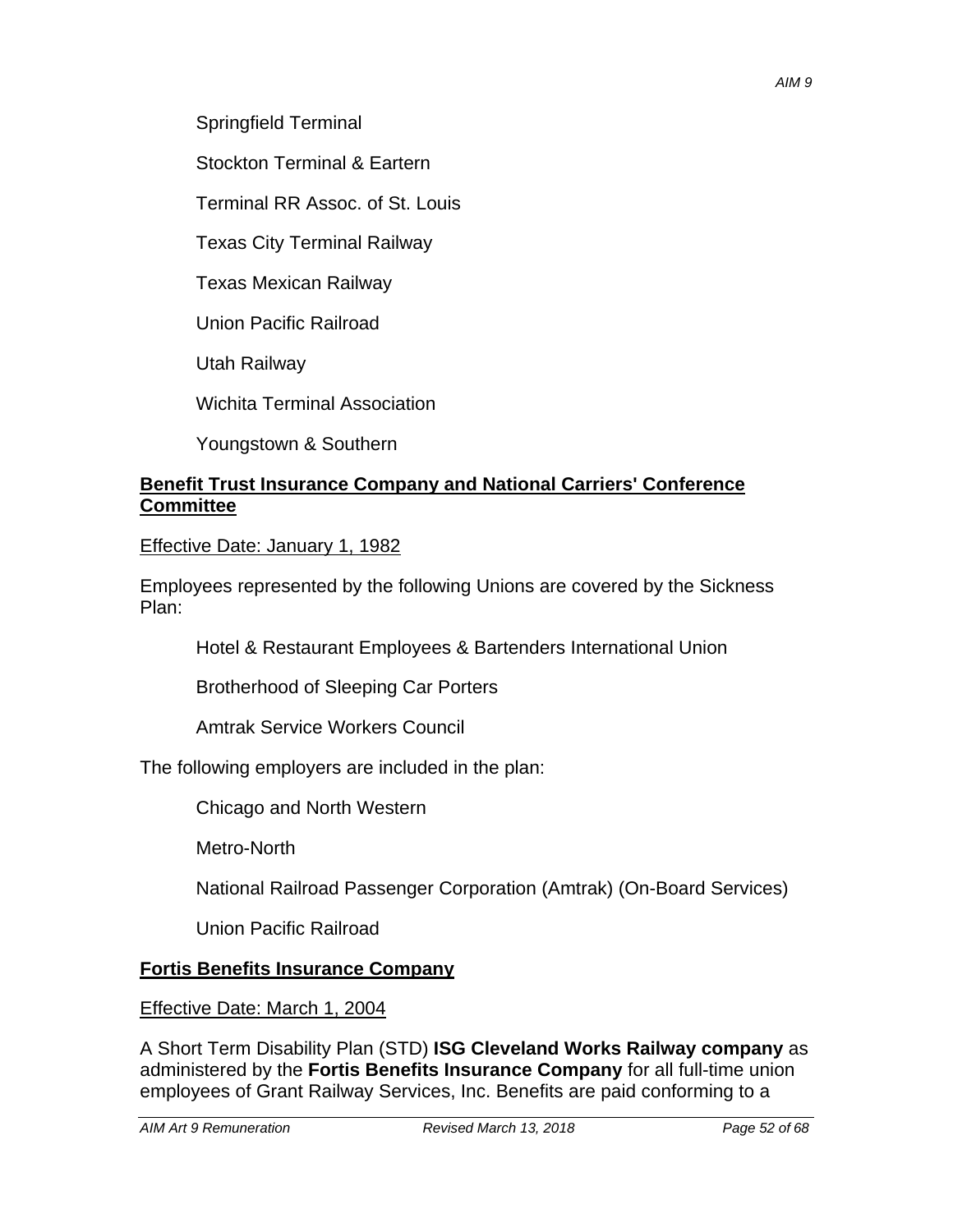private insurance contract that has **no impact** upon an employee's eligibility for benefits under the RUIA.

#### **Fort Dearborn Life Insurance Company**

#### Effective Date: July 1, 2011

A Short Term Disability Insurance Plan with Anacostia Rail Holdings as administered by the Fort Dearborn Insurance Company for all active full-time employees working in the United States full-time who regularly works a minimum of 30 hours per week. Part-time seasonal and temporary employees are not eligible. Benefits are paid conforming to a private insurance contract that has **no impact** upon an employee's eligibility for benefits under the RUIA.

#### **Guardian Life Insurance Company of America**

#### Effective Date: October 1, 1999

A Short Term Disability Plan (STD) administered by the **Guardian Life Insurance Company of America** for officers and full time staff of the **Pennsylvania Federation, Brotherhood of Maintenance of Way Employees Division of the International Brotherhood of Teamsters**. Benefits are paid conforming to a private insurance contract that has **no impact** upon an employee's eligibility for benefits under the RUIA.

#### **Hartford Life and Accident Insurance Company**

#### Effective Date: August 1, 2005

A Short (AD&D) and Long Term (Supplemental Life) Disability Insurance Plan administered by the **Hartford Life and Accident Insurance Company (Dallas, TX)** for the **Brotherhood of Locomotive Engineers and Trainmen.** Benefits are paid conforming to a private insurance contract that has **no impact** upon an employee's eligibility for benefits under the RUIA.

#### **Jefferson Pilot Financial Insurance Company**

#### Effective Date: August 1, 2000

A Short Term Disability Plan (STD) administered by the **Jefferson Pilot Financial Insurance Company** covers all full-time regular employees of the **Twin Cities & Western Railroad Company** that work at least 30 hours per week. Benefits are paid conforming to a private insurance contract that has **no impact** upon an employee's eligibility for benefits under the RUIA.

#### Effective Date: July 1, 2006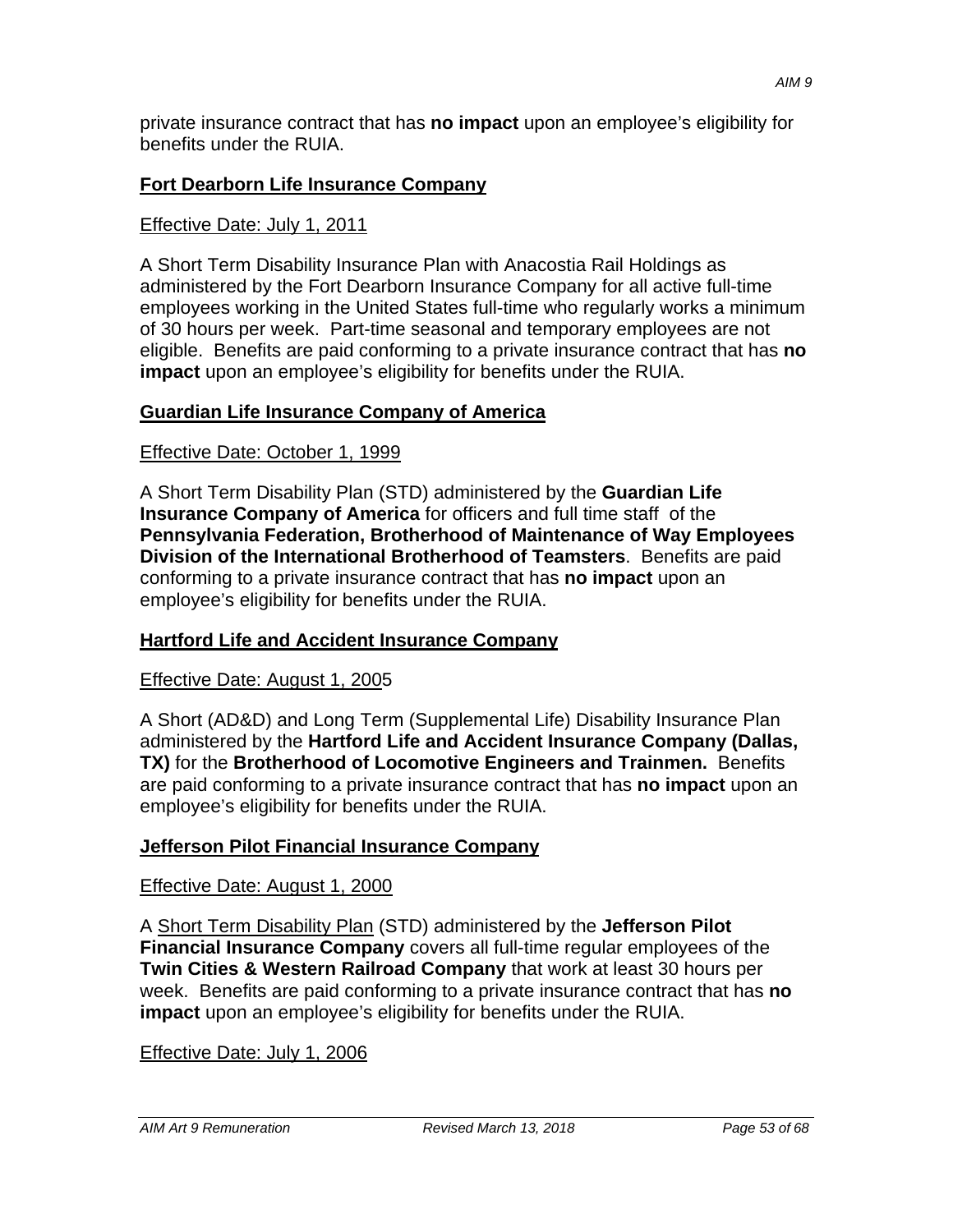A Long Term Disability Insurance Plan (LTD) administered by the **Jefferson Pilot Financial Insurance Company** covers employees of the **Twin Cities & Western Railroad Company** for all Class 1 full-time regular employees electing to pay premiums and Class 2 full-time employees who elect to receive the benefit on a non-contributory basis that work a minimum of 30 hours per week. Benefits are paid conforming to a private insurance contract that has **no impact** upon an employee's eligibility for benefits under the RUIA.

## **Lincoln National Life Insurance Company**

## Effective Date: January 1, 2008

A Short Term Disability Insurance Benefit Plan administered by the **Lincoln National Life Insurance Company** that covers employees of the **Massachusetts Bay Commuter Rail**. Payments made under this plan are provided through a private commercial insurance contract that has **no impact**  upon an employee's eligibility for benefits under the RUIA.

#### **Metropolitan Life Insurance Company (MetLife) and Brotherhood of Locomotive Engineers and Trainmen (BLET)**

## Effective Date: October 1, 2004

Employees represented by the **Brotherhood of Locomotive Engineers and Trainmen** are covered by a supplemental sickness benefit plan administered by the **Metropolitan Life Insurance Company (MetLife).** Benefits are paid conforming to a private insurance contract that has **no impact** upon an employee's eligibility for benefits under the RUIA. The following is a list of railroads currently covered by this plan:

Consolidated Rail Corporation

CSX Transportation, Inc., including:

- Baltimore and Ohio Chicago Terminal Railroad Company
- Gainsville Midland Railroad Company
- Richmond, Fredericksburg and Potomac Railway Company

Duluth, Missabe & Iron Range Railway Company

Elgin, Joliet and Eastern Railway Company

Kansas City Southern Railway Company

Longview Switching Company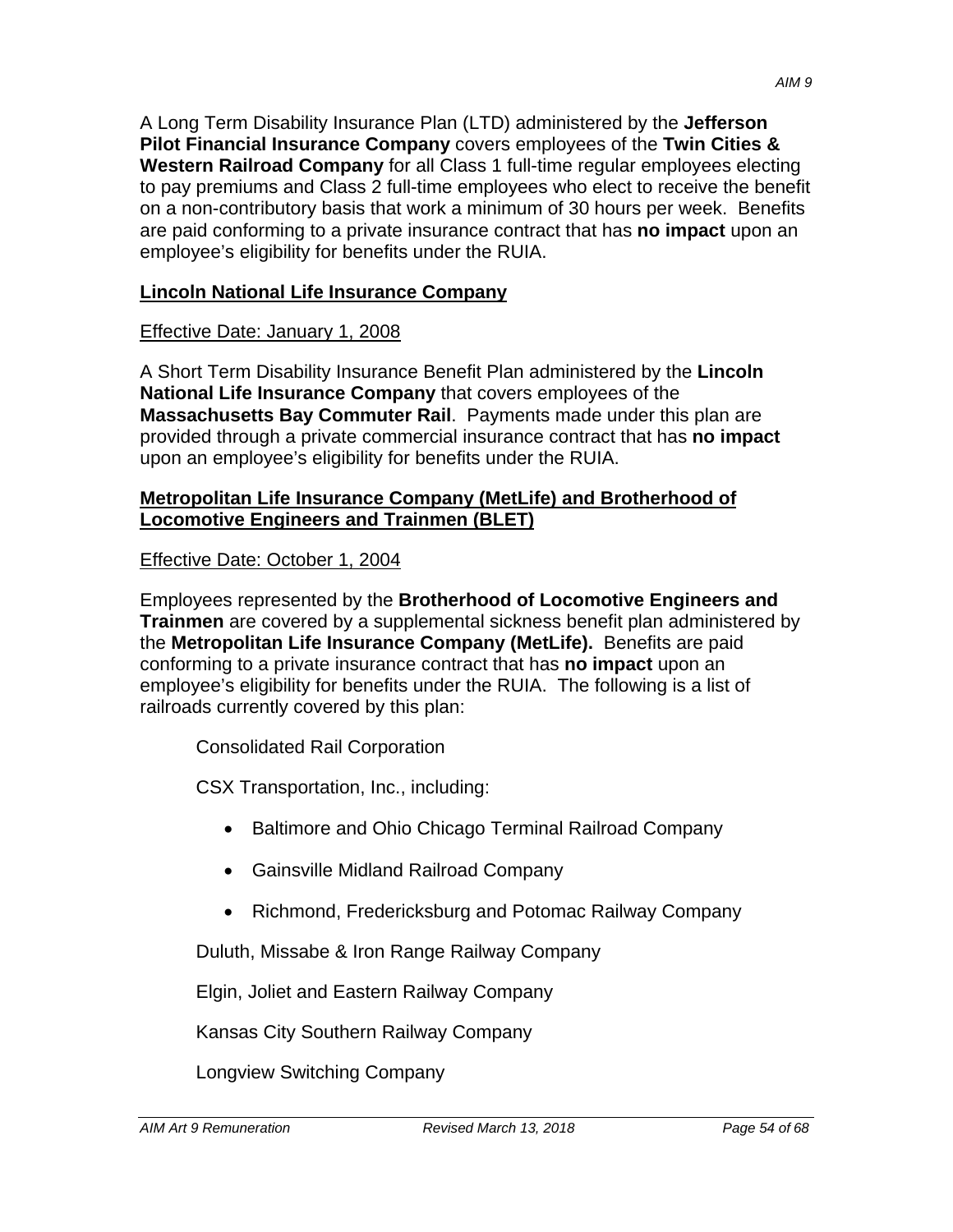Port Terminal Railroad Company

Union Pacific Railroad Company

Utah Railway Company

Winston Salem Southbound Railway Company

#### **Mutual of Omaha Insurance Company**

#### Effective Date: May 1, 2003

A Long Term Disability Plan (LTD) administered by **Mutual of Omaha Insurance Company** that covers all full-time regular employees of the **Twin Cities & Western Railroad Company** that work at least 30 hours per week. Benefits are paid conforming to a private insurance contract that has **no impact** upon an employee's eligibility for benefits under the RUIA.

#### **Provident Life and Accident Insurance Company and National Carriers' Conference Committee**

Effective Date: July 1, 1983

Employees in the following job groups are covered by the sickness benefit plan:

#### Signalmen and Shop Craft Employees:

| Boilermakers and BlackSmiths | <b>Machinists</b>          |
|------------------------------|----------------------------|
| Carmen                       | <b>Sheet Metal Workers</b> |
| <b>Electrical Workers</b>    | Signalmen                  |
| <b>Firemen and Oilers</b>    | <b>Marine Employees</b>    |
|                              |                            |

The following employers are included in the plan:

Alameda Belt Line

Alton & Southern Railway Company

Atchison, Topeka & Santa Fe

Atlanta & St. Andrews Bay

Atlanta & West Point

Bangor & Aroostook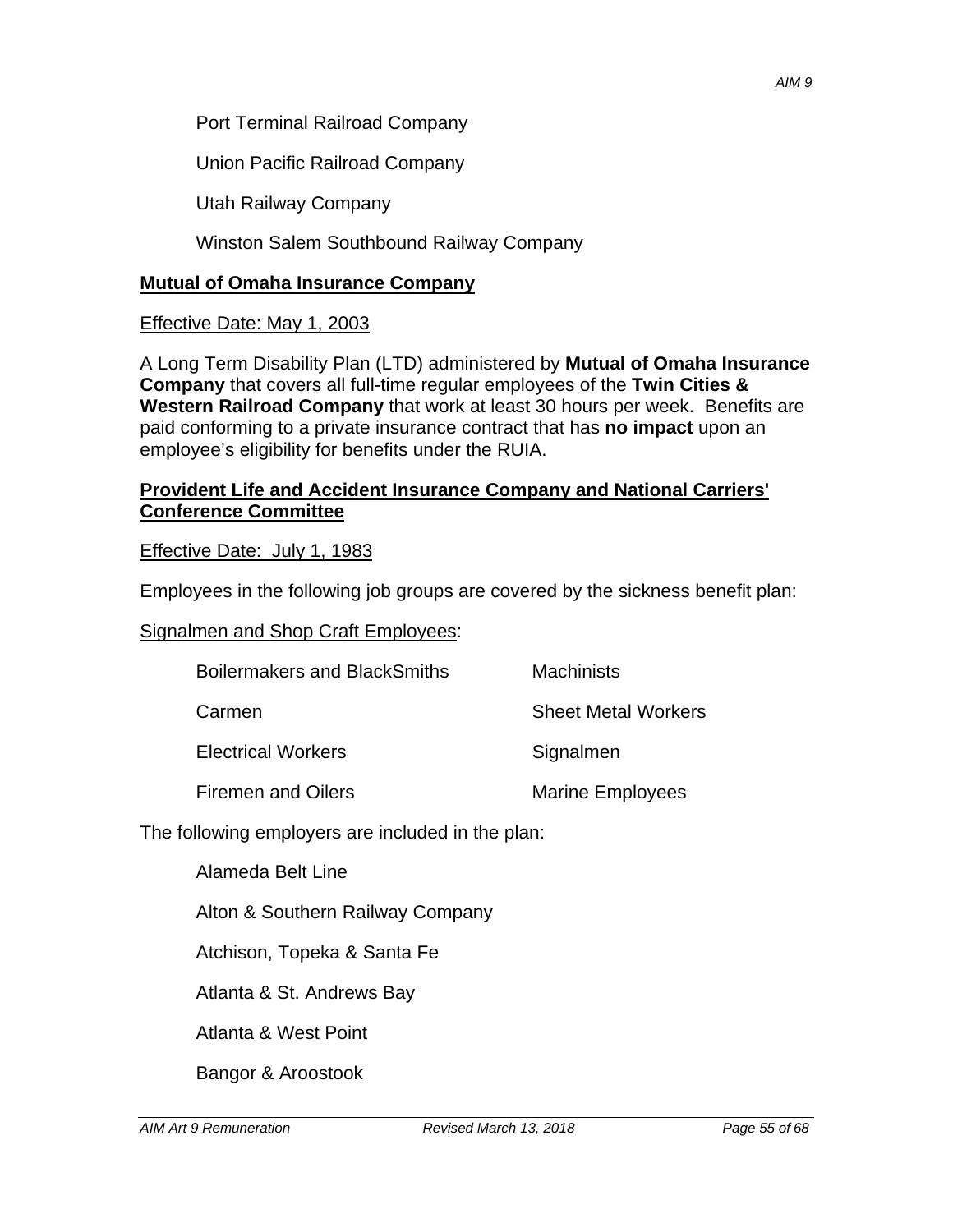Bessemer & Lake Erie

Burlington Northern

Camas Prairie Railroad

Canadian National Railways

Canadian Pacific Railway

Central of Georgia Railway

Central Vermont Railway

Chicago & Illinois Midland

Chicago & North Western

Chicago Heights Term. Transfer RR

Chicago, South Shore & South Bend RR

Chicago Union Station

Colorado & Wyoming

Consolidated Rail

CSX

Delaware & Hudson

Denver & Rio Grande Western

Detroit & Mackinac Railway

Duluth, Winnipeg & Pacific

Escanaba & Lake Superior

Fort Worth & Denver

Grand Trunk Western Railroad

Green Bay Western

Harbor Belt Line Railraod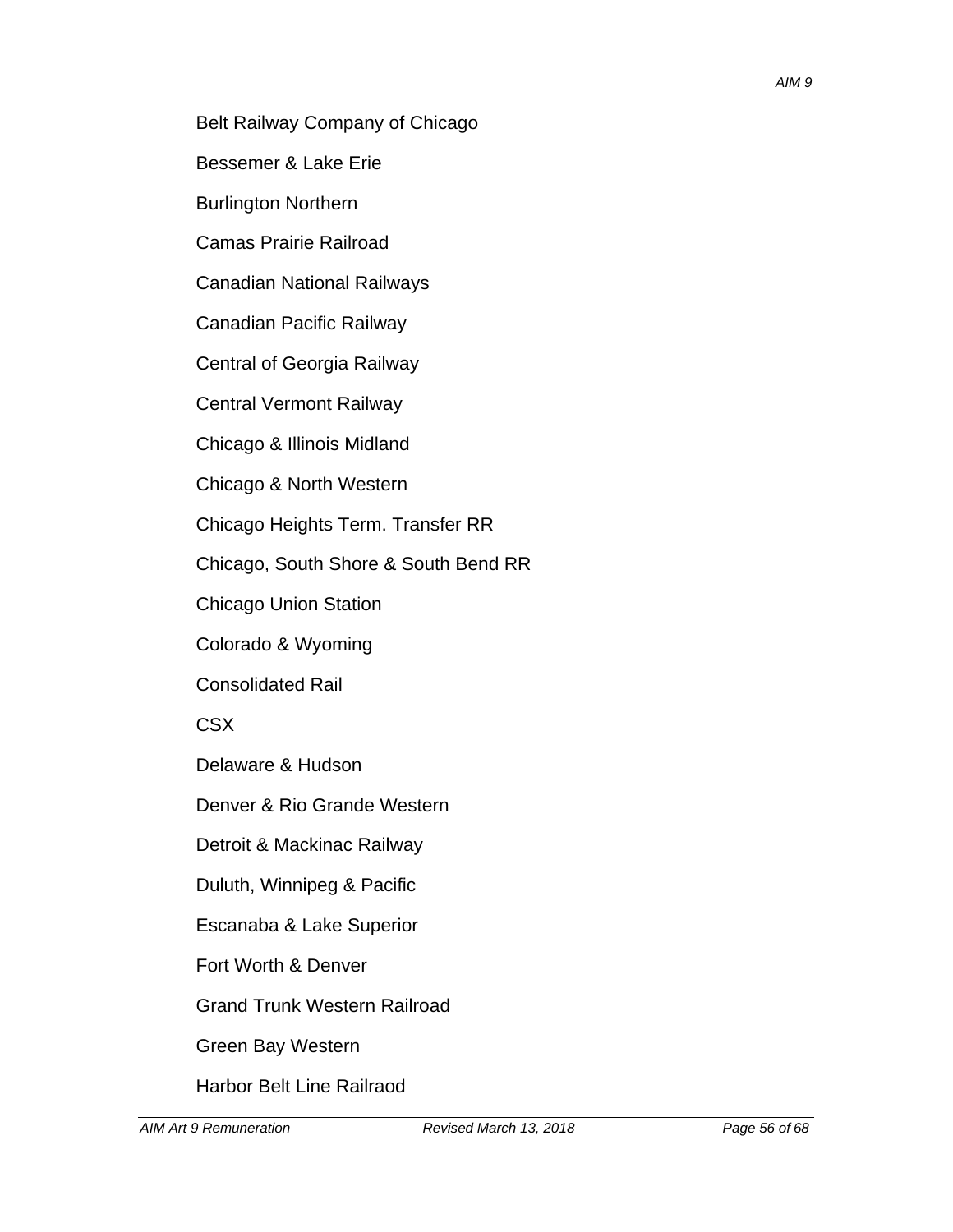Houston Belt Line Railroad

Illinois Central Gulf Railroad

Indiana Harbor Belt Railroad

Kansas City Southern Railway

Kansas City Terminal Railway

Lake Erie, Franklin & Clarion

Lake Superior & Ishpeming

Longview, Portland & Northern

Los Angeles Junction Railway

Louisiana & Arkansas

Manufacturers Railway Company

Meridian & Bigbee

Milwaukee, Kansas City SN Joint Agency

Minneapolis, Northfield & Southern Railway

Missouri, Kansas, Texas Railroad

Missouri Pacific Railroad

Monongahela Railway

Montour Railroad

National Railroad Passenger Corp. (Amtrak)

New Orleans Public Belt Railroad

New Burgh & South Shore

Norfolk & Portsmouth Belt Line

Norfolk Southern Railway

Northeast Illinois Regional Commuter R.R.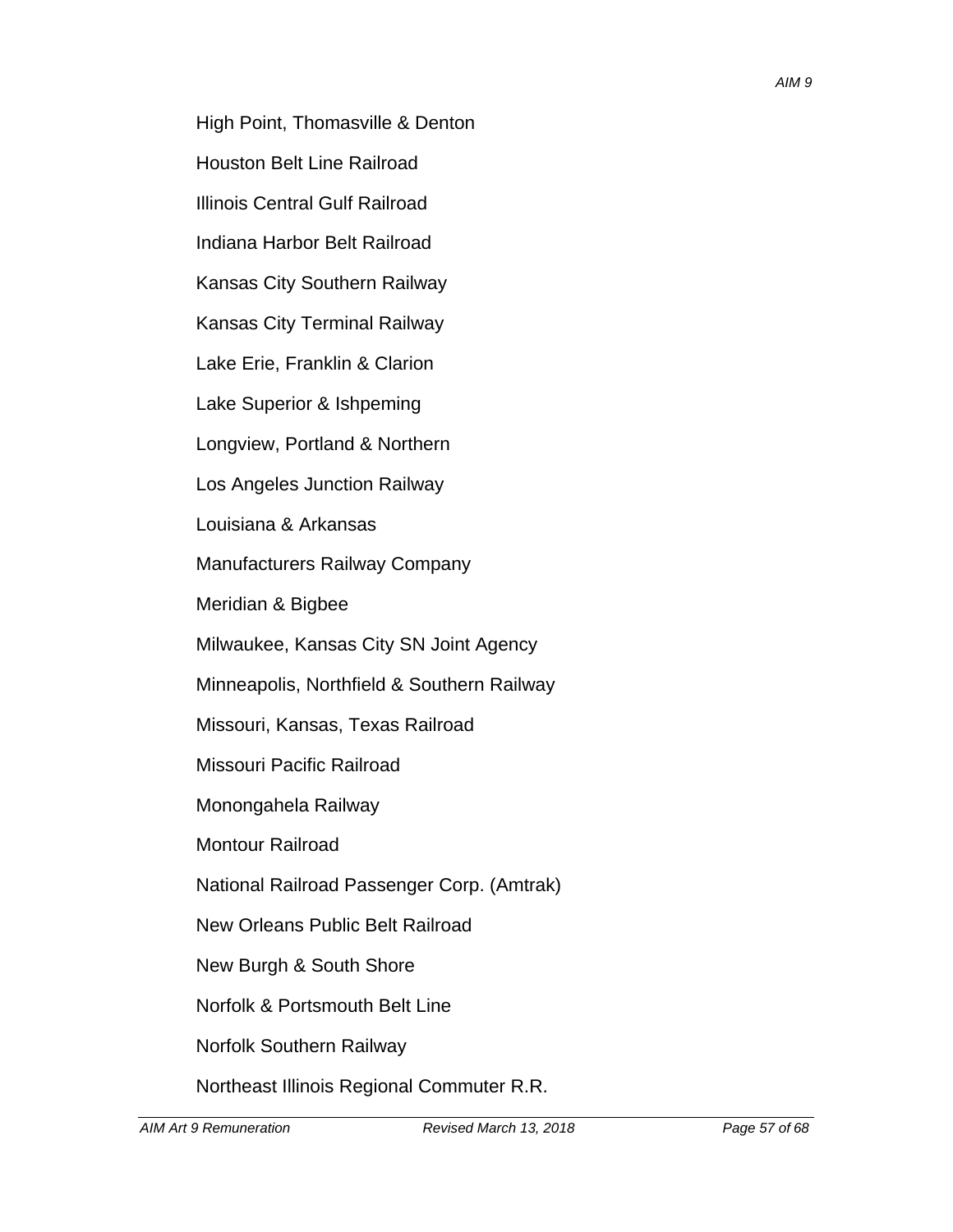Northern Indiana Commuter

Oakland Terminal Railway

Odgen Union Railway & Depot Road

Pacific Fruit Express Company

Peoria & Pekin Union

Pittsburgh & Shawmut

Port Terminal Railroad

Portland Terminal Company

Richmond, Fredericksburg & Potomac

River Terminal Railway

St. Louis-Southwestern Railway

Sand Springs Railway

Soo Line Railroad

South Carolina Public RWY

Southern Pacific Transportation Co.

Southwestern Pennsylvania Trans. Auth.

Southern Railway

Springfield Terminal

Stockton Terminal & Eastern

Terminal Railroad Assoc. of St. Louis

Terminal Railway Alabama State Docks

Texas Mexican Railway

Texas City Terminal Railway

Three Rivers RWY

Toledo Terminal Railway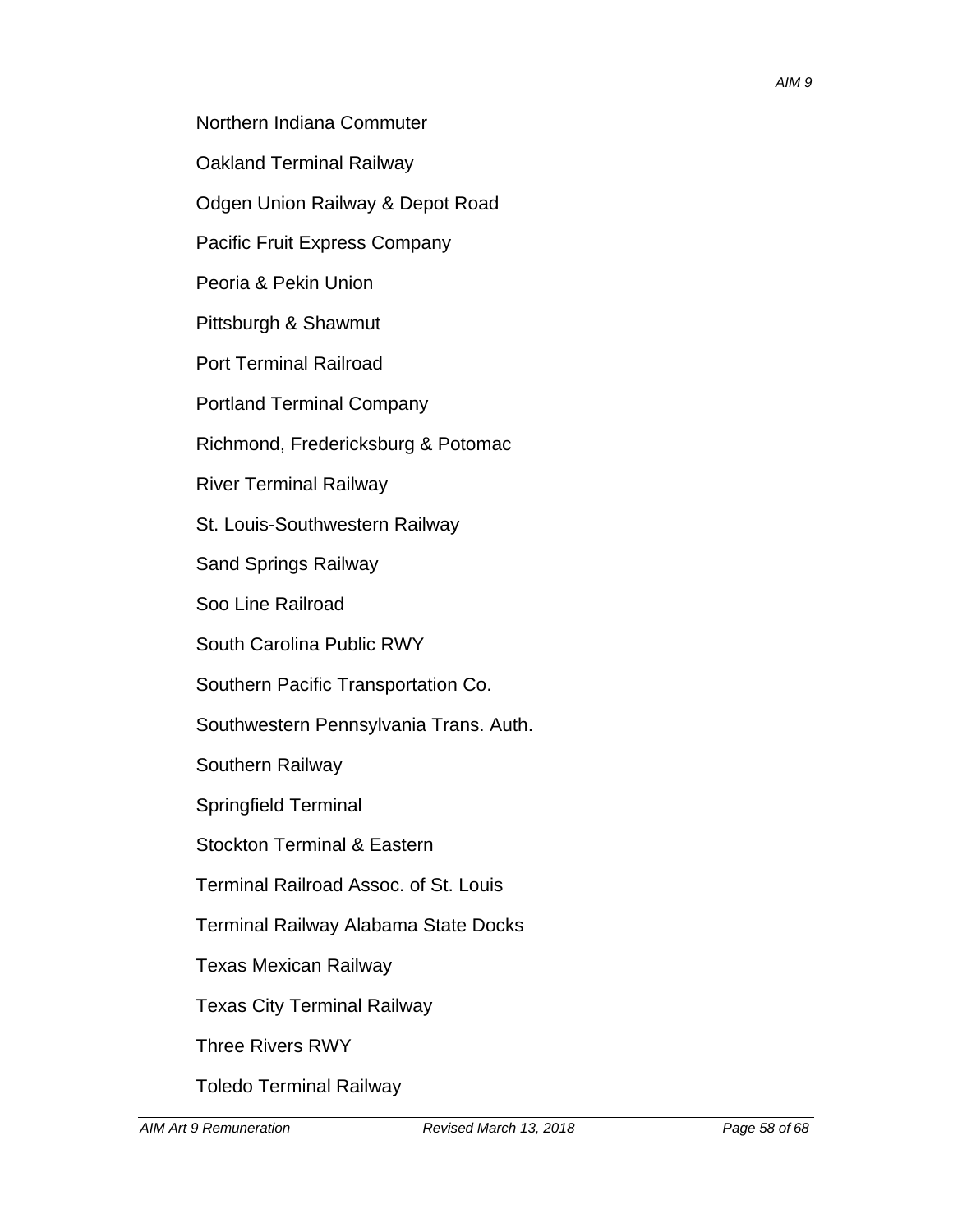Union Pacific Railroad

Utah Railway

Western Pacific Railroad

Youngstown & Southern

# **Reliance Standard Life Insurance Company**

## Effective Date: January 1, 2008

A Group Short Term Disability (STD) and Long Term Disability Plan (LTD) administered by the **Reliance Standard Life Insurance Company** for all fulltime employees of the **Montreal, Maine, & Atlantic Railway, Ltd**. Benefits are paid conforming to a private insurance contract that has **no impact** upon an employee's eligibility for benefits under the RUIA.

## **Standard Insurance Company**

## Effective Date: Every December 1st

The Group Short Term Disability Insurance Plan **Wisconsin and Southern Railroad** has with **Standard Insurance Company** for all eligible employees provides for disability under this plan. Benefits are paid conforming to a private insurance contract that has **no impact** upon an employee's eligibility for benefits under the RUIA.

## Effective Date: May 1, 2007

The Group Short Term Disability Insurance Plan **Springfield Terminal Railway Co.** and its subsidiaries that are Pan Am Railways, Boston & Maine Corp, GMX, Guilford Transportation Ind., Maine Central Railroad, Pan Am Systems, Portland Terminal Railway have with **Standard Insurance Company** for all regular fulltime management and Springfield terminal police employees of the Employer provides for disability under this plan. Benefits are paid conforming to a private insurance contract that has **no impact** upon an employee's eligibility for benefits under the RUIA.

# **Sun Life and Assurance Company of Canada**

## Effective Date: January 1, 2010

The Short and Long Term Disability Insurance Plan covering all **D&I's** full-time United States employees working in the U.S scheduled to work at least 24 hours per week have with the Sun Life Assurance Company of Canada. Benefits are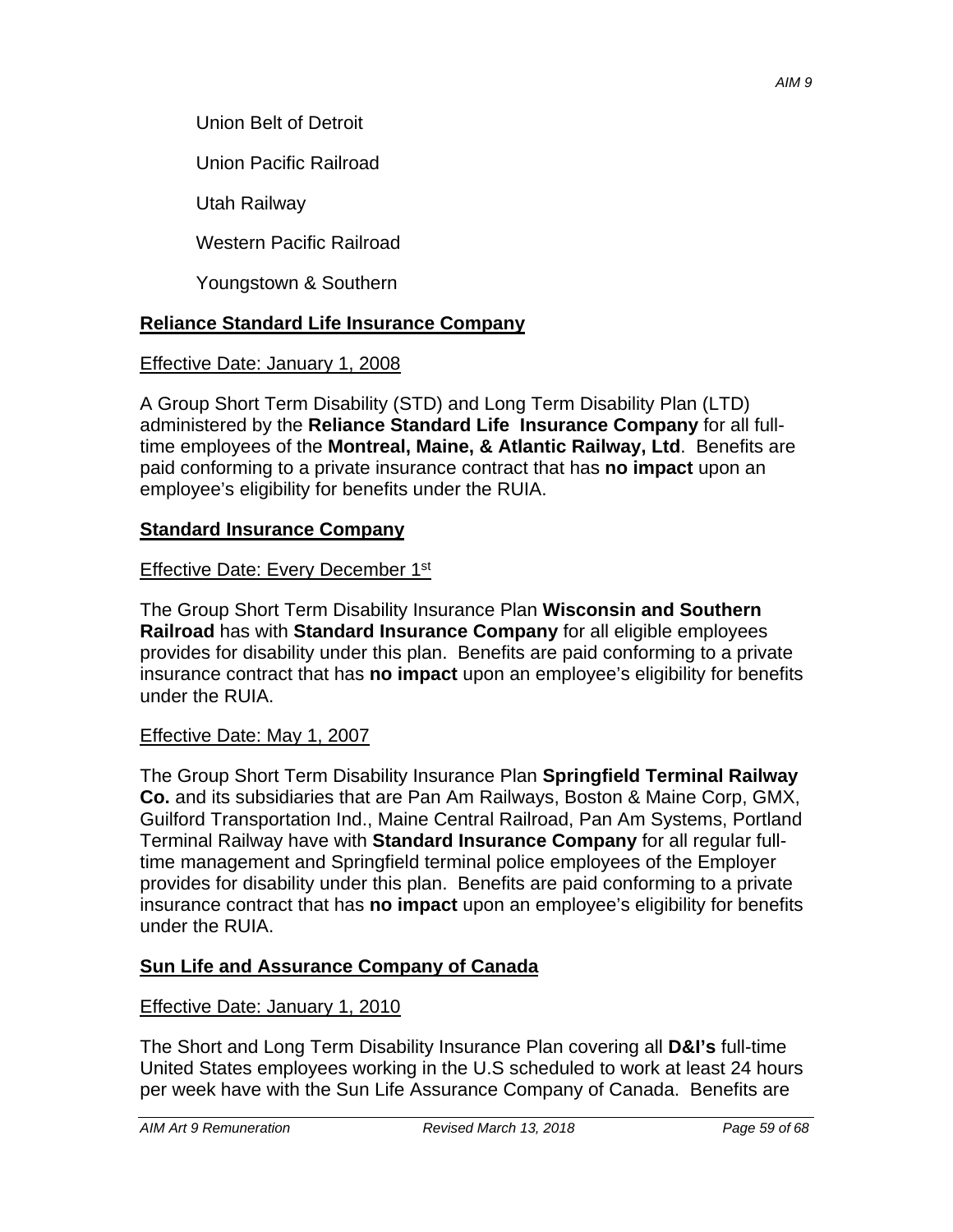paid conforming to a private insurance contract that has **no impact** upon an employee's eligibility for benefits under the RUIA.Effective Date: 10/01/2005

The Long Term Disability Insurance Plan (LTD) and the Life and Accident Death and Dismemberment Insurance (AD&D) plans **Providence and Worcester RR Company** has with **Sun Life and Assurance Company of Canada** (LTD) and the **Metropolitan Life Insurance Company** (AD&D) for all full-time management employees scheduled to work at least 30 hours per week and for U.S. employees under the Railroad Employees National Health and Welfare Plan for eligible employees provide long term disability and accident death and dismemberment benefit payments. Benefits are paid conforming to a private insurance contract that has **no impact** upon an employee's eligibility for benefits under the RUIA.

#### **Trustmark Life Insurance Company and National Carriers' Conference Committee**

#### Effective Date: March 1, 2002

Employees represented by the **Railroad Yardmasters of America** are covered by the sickness benefit plan. The following employers are included in the plan:

Alton & Southern Railway Company

Buffalo & Pittsburgh

Burlington Northern and Santa Fe Rwy Co.

Canadian Pacific Rail

Chicago & North Western Trans. Co.

CSX Transportation, Inc.

Delaware & Hudson

Grand Trunk Western

Houston Belt & Terminal

Illinois Central Gulf Railroad

Indiana Harbor Belt Railroad

I&M Kansas City Joint Agency

Kansas City Southern Railway

Missouri Pacific Railroad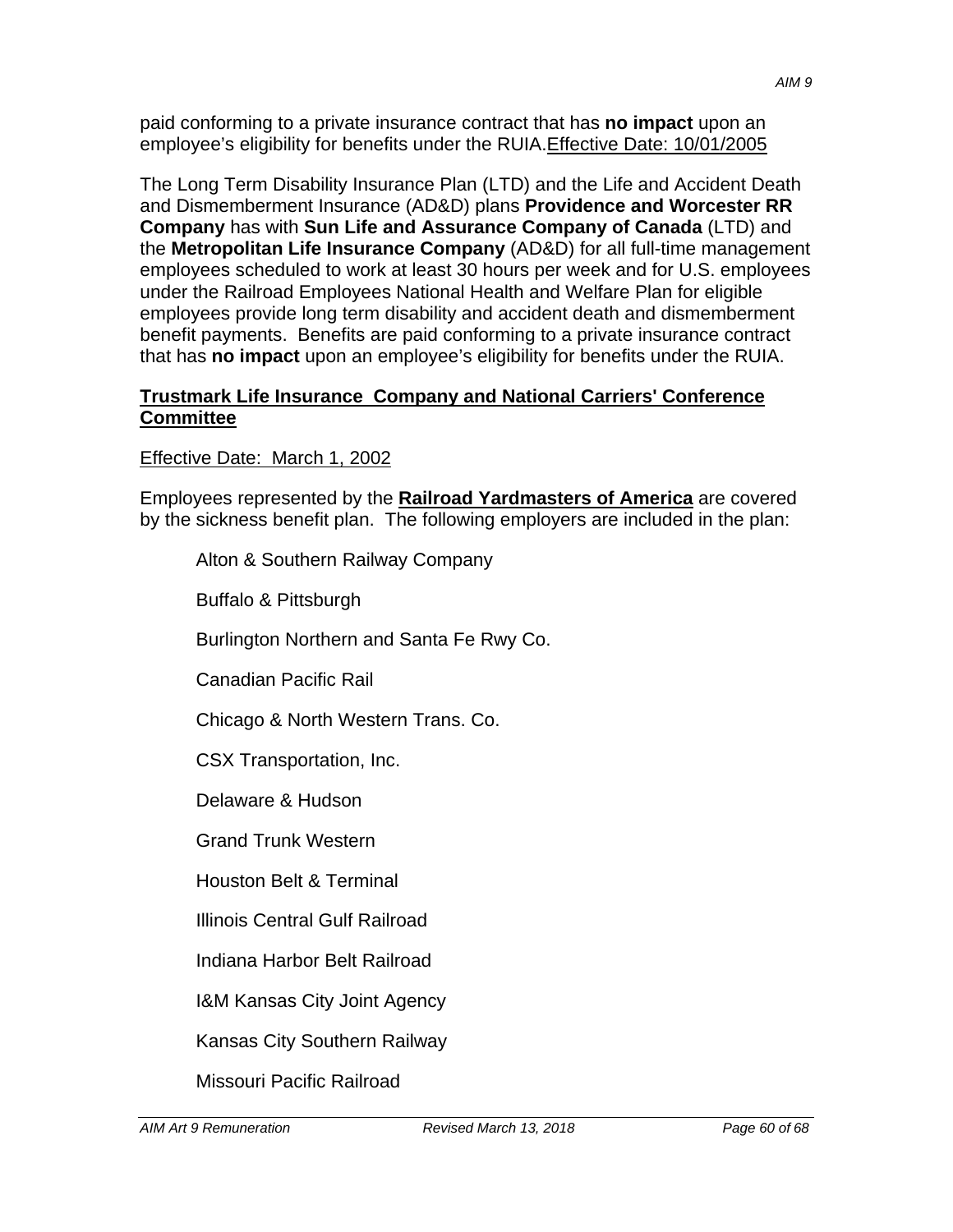National Railroad Passenger Corporation (Amtrak)

Northeast Illinois Regional Commuter Railroad

New Orleans Public Belt

Norfolk Southern Railway

Port Terminal Railroad

Soo Line Railroad

Soo - KC Joint Agency

Terminal Railroad Assoc. of St. Louis

Texas City Terminal Railway

Union Pacific

#### **Trustmark Life Insurance Company**

Effective Date: January 1, 2004

#### Employees represented by the **Brotherhood of Locomotive Engineers-Train Dispatcher Department** employed by **CSX Transportation**.

Plan benefits are fully insured by Trustmark Insurance Company under Group Policy 9000. Benefits are paid conforming to a private insurance contract that has **no impact** upon an employee's eligibility for benefits under the RUIA.

#### **United States Steel and Carnegie Pension Fund**

#### Effective Date: January 1, 2000

For all Management employees of **Transtar Inc.** and its subsidiaries has with **United States Steel and Carnegie Pension Fund.** . Benefits are paid conforming to a private insurance contract that has **no impact** upon an employee's eligibility for benefits under the RUIA.

#### **UNUM Provident Insurance Company**

#### Effective Date: September 22, 1995

The **Montana Rail Link** has a long term disability plan with the **UNUM Provident Insurance Company**. Benefits are paid conforming to a private insurance contract that has **no impact** upon an employee's eligibility for benefits under the RUIA.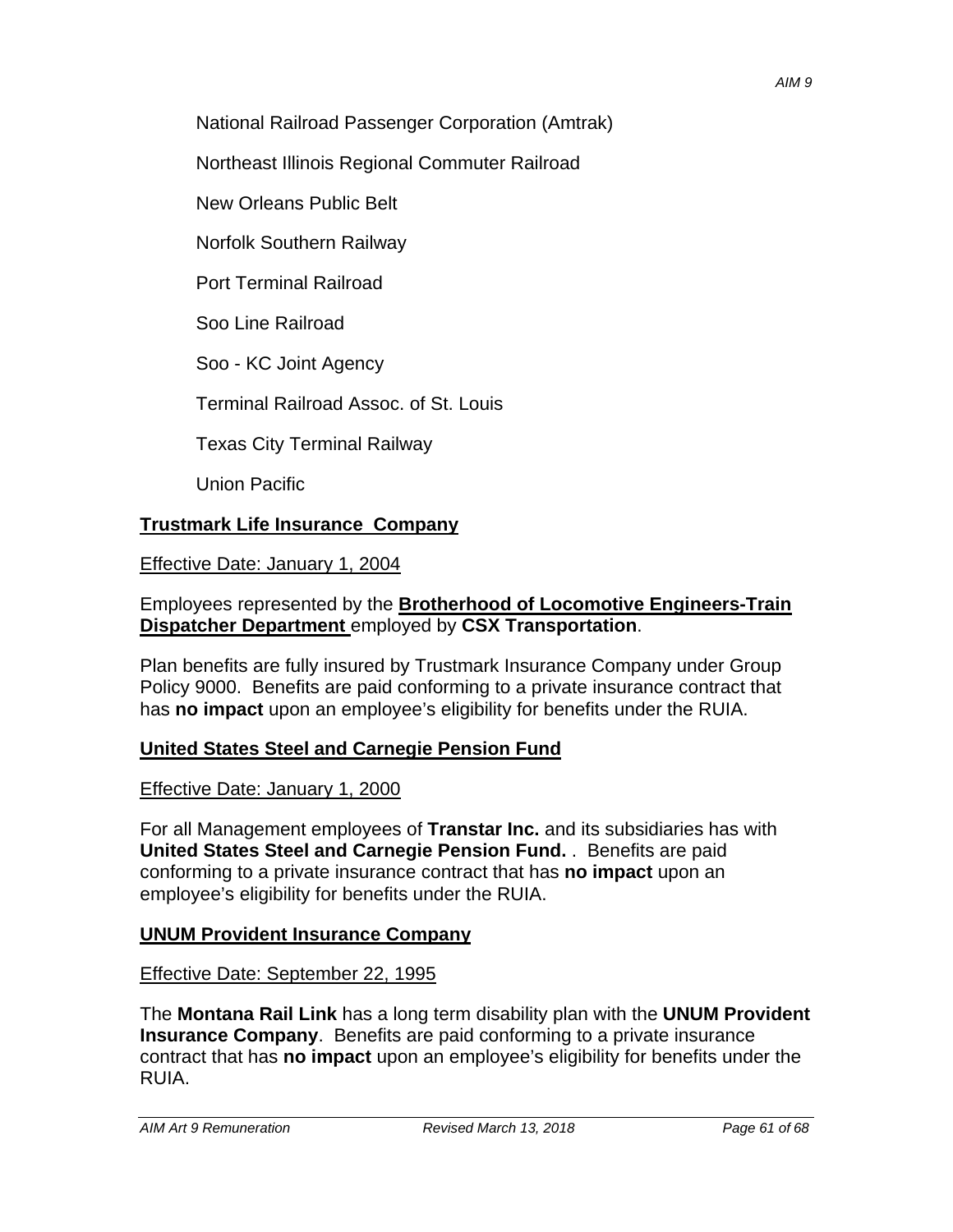#### Effective Date: July 1, 2003

**Massachusetts Bay Commuter Railroad** was a covered employer that had a Group Long Term Disability Insurance Benefits Plan for all salaried employees working at least 20 hours per week with the **Unum Provident Insurance Company**. Benefits were paid conforming to a private insurance contract that had **no impact** upon an employee's eligibility for benefits under the RUIA. This plan was grandfathered in for employees of **Keolis Commuter Services** until 07/18/2016.

#### Effective Date: January 1, 2013

**Genesee & Wyoming** is a covered employer that has a supplemental sickness benefit plan for its full-time non–union employees administered by the **UNUM Provident Insurance Company**. Benefits are paid conforming to a private insurance contract that has **no impact** upon an employee's eligibility for benefits under the RUIA. The following is a list of railroads included in this plan (prior to 2013, these roads were owned by RailAmerica):

| Alabama & Gulf Coast Railway              | Kyle Railroad Co.                         |
|-------------------------------------------|-------------------------------------------|
| American Rail Dispatching Center,<br>Inc. | Massena Terminal Railroad Co              |
| Arizona & California Railroad             | Mid Michigan Railroad                     |
| Bauxite & Northern Railway                | Missouri & Northern Arkansas<br>Railroad  |
| California Northern Railroad              | <b>New England Central Railroad</b>       |
| Cascade & Columbia River Railroad         | North Carolina & Virginia Railroad        |
| Central Oregon & Pacific Railroad         | Otter Tail Valley Railroad Co.            |
| Central Railroad of Indianapolis          | Point Comfort & Northern Railroad         |
| Central Railroad of Indiana               | <b>Puget Sound &amp; Pacific Railroad</b> |
| <b>Connecticut Southern Railroad</b>      | RailAmerica Intermodal Services           |
| Dallas, Garland & Northeastern            | Rockdale Sandow & Southern Rail           |
| Eastern Alabama Railway                   | San Diego & Imperial Valley Railroad      |
| Florida East Coast Railway                | San Joaquin Valley Railroad Co            |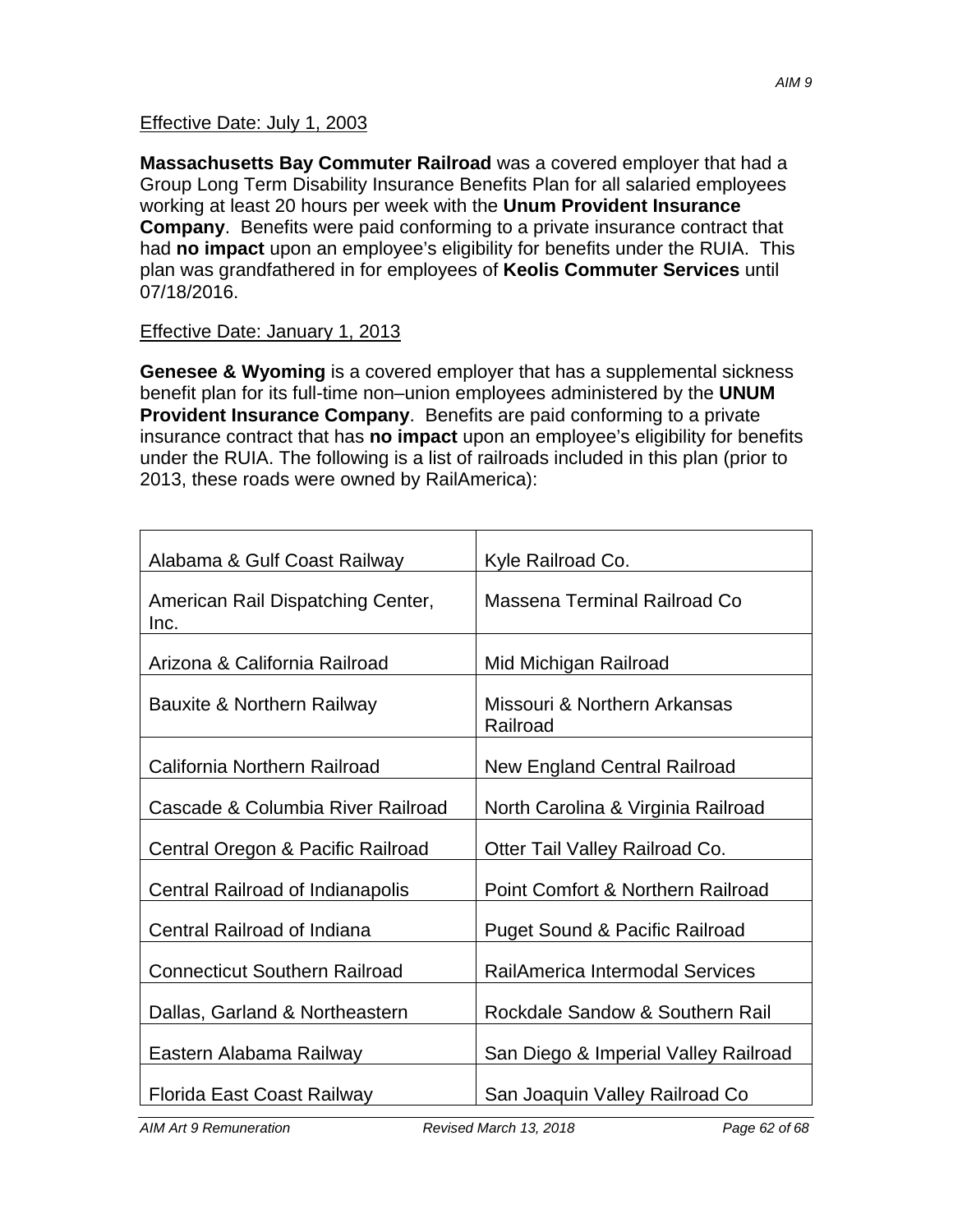| Huron and Eastern Railway Co | South Carolina Central Railroad., Inc. |
|------------------------------|----------------------------------------|
| Indiana Southern Railroad    | Toledo Peoria & Western Railway        |
| Indiana & Ohio Railway       | <b>Ventura County Railroad Company</b> |
| Kiamichi Railroad            | RailAmerica Intermodal Services        |
|                              | <b>Rail Operating Support Group</b>    |

#### Effective Date: January 1, 2005

**Norfolk Southern** is a covered employer that has a supplemental sickness benefit plan with the Brotherhood of Locomotives Engineers and Trainmen administered by the **UNUM Provident Insurance Company**. Benefits are paid conforming to a private insurance contract that has **no impact** upon an employee's eligibility for benefits under the RUIA.

#### Effective Date: July 18, 2016

**Keolis Commuter Services** is a covered employer that has a Short Term Disability Policy for all non-union employees and ARASA foremen with the **Unum Provident Insurance Company**. Benefits are paid conforming to a private insurance contract that has **no impact** upon an employee's eligibility for benefits under the RUIA.

#### **Appendix G - Supplemental Unemployment Benefit Plans**

| <b>Employer</b>                                         | <b>Class of Employees</b>                                                                                                              | <b>Effective Date</b> |
|---------------------------------------------------------|----------------------------------------------------------------------------------------------------------------------------------------|-----------------------|
| Atchison, Topeka &<br>Santa Fe                          | TCIU                                                                                                                                   | 01/01/1980            |
| <b>Bangor and Aroostook</b>                             | All eligible employees                                                                                                                 | 03/05/1986            |
| <b>Bauxite and Northern</b><br>Railway (at Bauxite, AR) | All employees with two or more<br>years of service represented by<br>the International Union, United<br><b>Steelworkers of America</b> | 06/01/2001            |
| Bessemer & Lake Erie                                    | Int'l Bro. of Oilers and Int'l Assn.<br>of Machinists and Aerospace<br>Workers                                                         | 07/01/1983            |
| Bethlehem Steel Corp.,<br>Sudsidiaries of:              | All employees represented by<br><b>United Steelworkers of America</b>                                                                  | 10/01/1956            |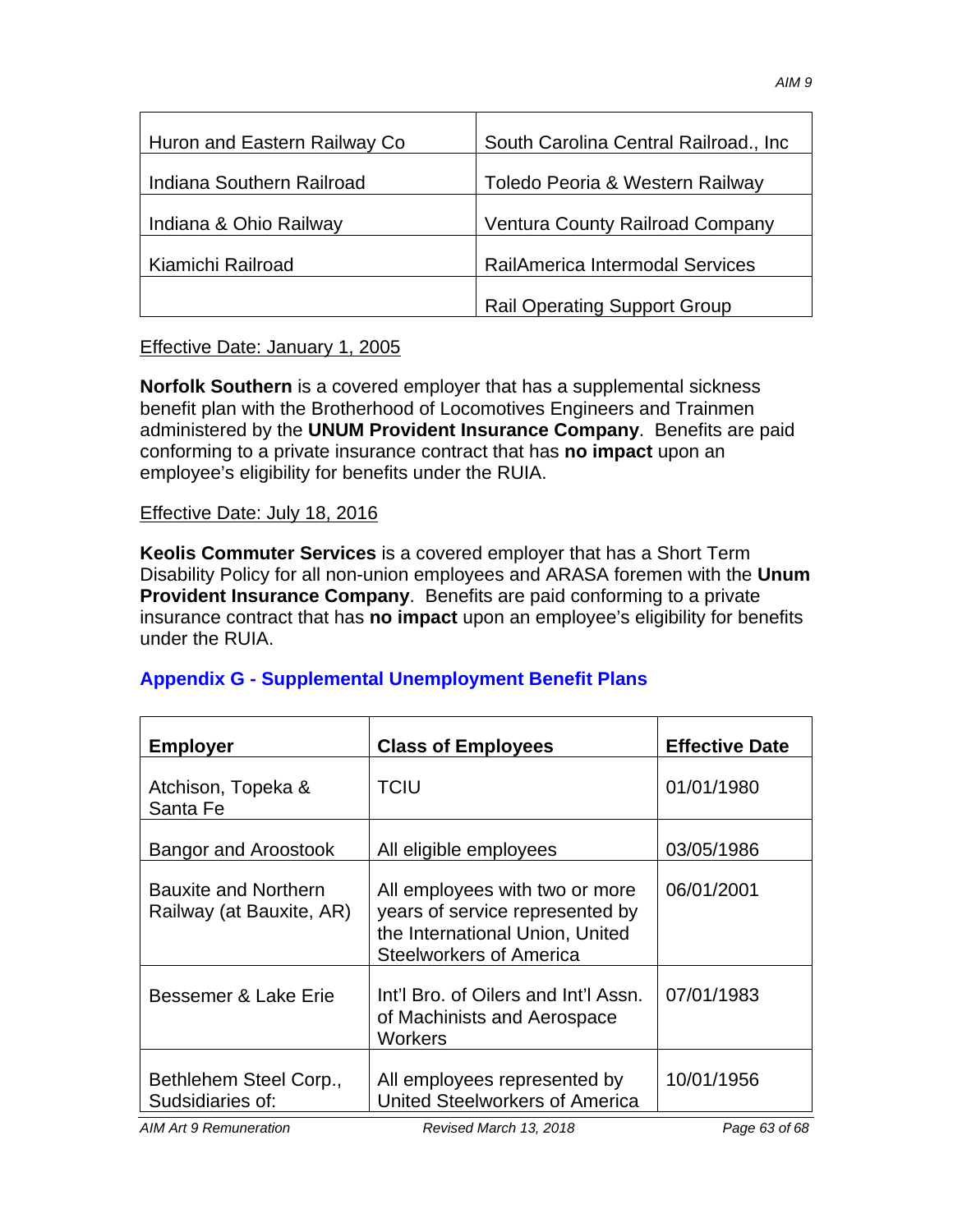| Cambria & Indiana RR<br>Conemaugh & Black<br>Lick RR<br>Patapsco & Back<br><b>Rivers RR</b><br>Philadelphia,<br>Bethlehem & New<br><b>England RR</b><br>Pittsburgh & Ohio<br><b>Valley RR</b><br>South Buffalo Railway<br>Steelton & Highspire<br><b>RR</b> |                                                                                                      |            |
|-------------------------------------------------------------------------------------------------------------------------------------------------------------------------------------------------------------------------------------------------------------|------------------------------------------------------------------------------------------------------|------------|
| Birmingham Southern<br><b>Railroad Company</b>                                                                                                                                                                                                              | <b>All Non-Union Salaried</b><br>Employees under the Layoff<br>Unemployment Benefit (LUB)<br>Program | 07/01/2003 |
| <b>Black River and Western</b>                                                                                                                                                                                                                              | All full-time employees                                                                              | 12/27/1991 |
| <b>Brandywine Valley RR</b>                                                                                                                                                                                                                                 | Full-time hourly employees                                                                           | 07/15/1986 |
| Carolina & Northwestern                                                                                                                                                                                                                                     | <b>TCIU</b>                                                                                          | 04/01/1971 |
| Chicago & North Western<br>Transportation                                                                                                                                                                                                                   | <b>TCIU</b>                                                                                          | 12/13/1982 |
| Colorado & Wyoming                                                                                                                                                                                                                                          | Fireman, Engineers and<br>Switchman                                                                  | 04/06/1962 |
| <b>Consolidated Rail</b><br><b>Corporation (ConRail)</b>                                                                                                                                                                                                    | <b>Agreement Employees (ConRail</b><br>SUB Plan)                                                     | 04/02/1987 |
| <b>CSX Transportation</b>                                                                                                                                                                                                                                   | TCIU (Clerks) - former B&O                                                                           | 06/04/1973 |
| <b>CSX Transportation</b>                                                                                                                                                                                                                                   | TCIU (Clerks) – former C&O                                                                           | 01/01/1982 |
| <b>CSX Transportation</b>                                                                                                                                                                                                                                   | Machinists                                                                                           | 08/01/1980 |
| <b>CSX Transportation</b>                                                                                                                                                                                                                                   | TCIU (Clerks) - former SCL                                                                           | 05/07/1981 |
| <b>CSX Transportation</b>                                                                                                                                                                                                                                   | TCIU (Clerks) – former L&N                                                                           | 05/22/1981 |
| <b>CSX Transportation</b>                                                                                                                                                                                                                                   | UTU (Trainmen) - former PM &<br><b>Hocking Valley</b>                                                | 08/01/1989 |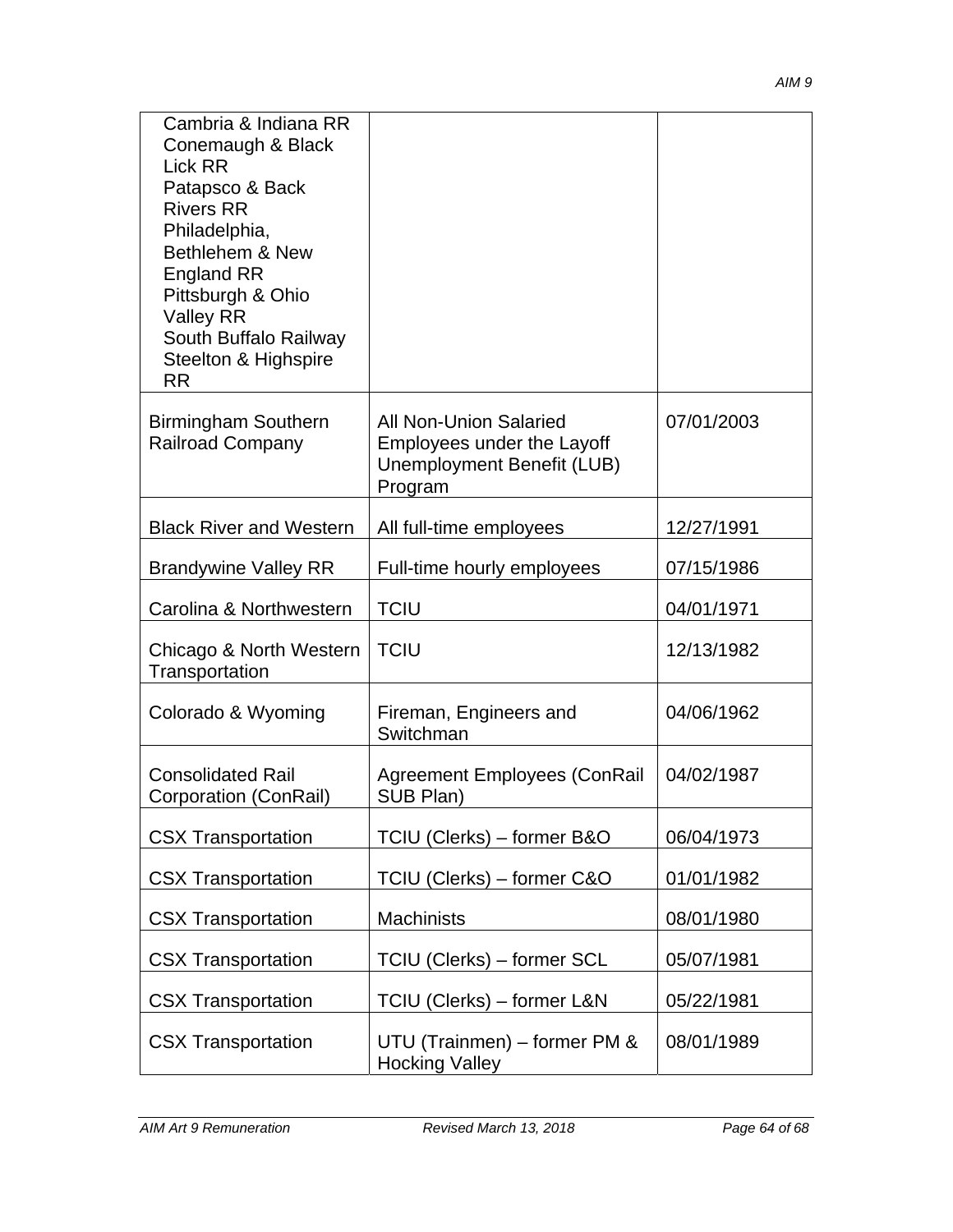| Delaware & Hudson<br>Railway Co.             | <b>Brotherhood of Maintenance</b><br>Way Employees (BMWE)                                            | 11/29/2000 |
|----------------------------------------------|------------------------------------------------------------------------------------------------------|------------|
| Delaware & Hudson<br>Railway Co.             | <b>Brotherhood of Railway Carmen</b><br>(BRC)                                                        | 01/01/2002 |
| Delaware & Hudson<br>Railway Company Inc.    | National Conference of Fireman<br>and Oilers (NCFO)                                                  | 09/21/2006 |
| Delaware & Hudson<br>Railway Company Inc.    | <b>American Railway Supervisors</b><br>Association (ARSA) (Mechanical<br>Department Foreman)         | 09/21/2006 |
| Delaware & Hudson<br>Railway Company Inc.    | International Association of<br><b>Machinists and Aerospace</b><br>Workers (IAMAW)                   | 09/21/2006 |
| Delaware & Hudson<br>Railway Company Inc.    | International Brotherhood of<br>Electrical Workers (IBEW)                                            | 10/10/2006 |
| Delaware & Hudson<br>Railway Company Inc.    | D&H Special Agents,<br>represented by the ASD<br>(Division TCU)                                      | 09/21/2006 |
| Denver & Rio Grande<br>Western               | <b>TCIU</b>                                                                                          | 01/01/1982 |
| Elgin, Joliet and Eastern<br>Railway Company | <b>All Non-Union Salaried</b><br>Employees under the Layoff<br>Unemployment Benefit (LUB)<br>Program | 07/01/2003 |
| Gulf, Colorado & Santa<br>Fe                 | <b>TCIU</b>                                                                                          | 05/20/1963 |
| <b>Grand Trunk Western</b>                   | UTU - Yardmen and Foremen                                                                            | 07/19/1988 |
| <b>Grand Trunk Western</b>                   | UTU - Former DT&I Yard and<br>Road Trainmen                                                          | 07/19/1988 |
| <b>Grand Trunk Western</b>                   | UTU - Road Conductors and<br><b>Brakemen</b>                                                         | 05/14/1990 |
| <b>Illinois Central Gulf</b>                 | <b>TCIU</b>                                                                                          | 09/15/1972 |
| <b>Illinois Central Gulf</b>                 | Maintenance of Way Employees                                                                         | 09/15/1972 |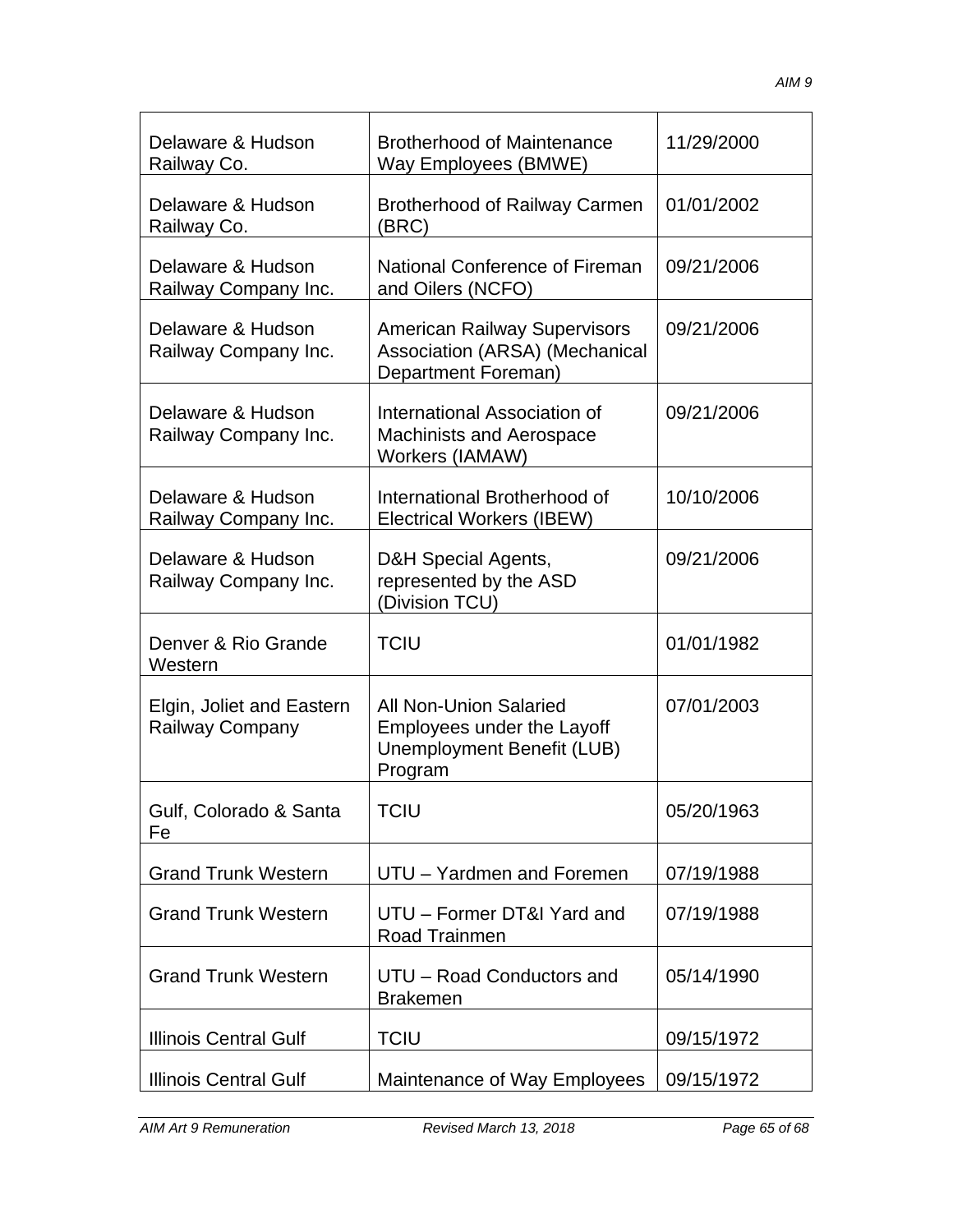| <b>Illinois Central Gulf</b>                            | Shopcraft employees                                                                                                                                                      | 05/18/1972               |
|---------------------------------------------------------|--------------------------------------------------------------------------------------------------------------------------------------------------------------------------|--------------------------|
| <b>ISG-Railway Inc</b>                                  | All employees who are covered<br>by a collective bargaining<br>agreement with the United<br><b>Steelworkers of America</b><br>(Arcelor Mittal)                           | 06/22/2009               |
| <b>ISG-Railway Cleveland</b><br>Works Railway Co.       | All employees who are covered<br>by a collective bargaining<br>agreement with the United<br><b>Steelworkers of America</b><br>(Arcelor Mittal)                           | 06/22/2009               |
| ISG-South Chicago &<br>Indiana Harbor Rwy               | All employees who are covered<br>by a collective bargaining<br>agreement with the United<br><b>Steelworkers of America</b><br>(Arcelor Mittal)                           | 06/22/1009               |
| <b>Kansas City Terminal</b>                             | <b>TCIU</b>                                                                                                                                                              | 05/21/1984               |
| <b>Lake Terminal</b>                                    | Employees represented by<br><b>United Steelworkers of America</b><br>& All Non-Union Salaried<br>Employees under the Layoff<br>Unemployment Benefit (LUB)<br>Program     | 10/01/1983<br>07/01/2003 |
| Long Island                                             | <b>TCIU</b>                                                                                                                                                              | 04/01/1964               |
| <b>Marine Atlantic</b>                                  | All employees                                                                                                                                                            | 04/12/1994               |
| <b>Massena Terminal</b><br>Railroad at (Massena,<br>NY) | All employees with two or more<br>years of service represented by<br>the International Union, United<br><b>Steelworkers of America</b>                                   | 06/01/2001               |
| <b>McKeesport Connecting</b>                            | All employees represented by<br><b>United Steelworkers of America</b><br>& All Non-Union Salaried<br>Employees under the Layoff<br>Unemployment Benefit (LUB)<br>Program | 03/01/1963<br>07/01/2003 |
| <b>Metro North Commuter</b>                             | All non-contract employees                                                                                                                                               | 01/01/1983               |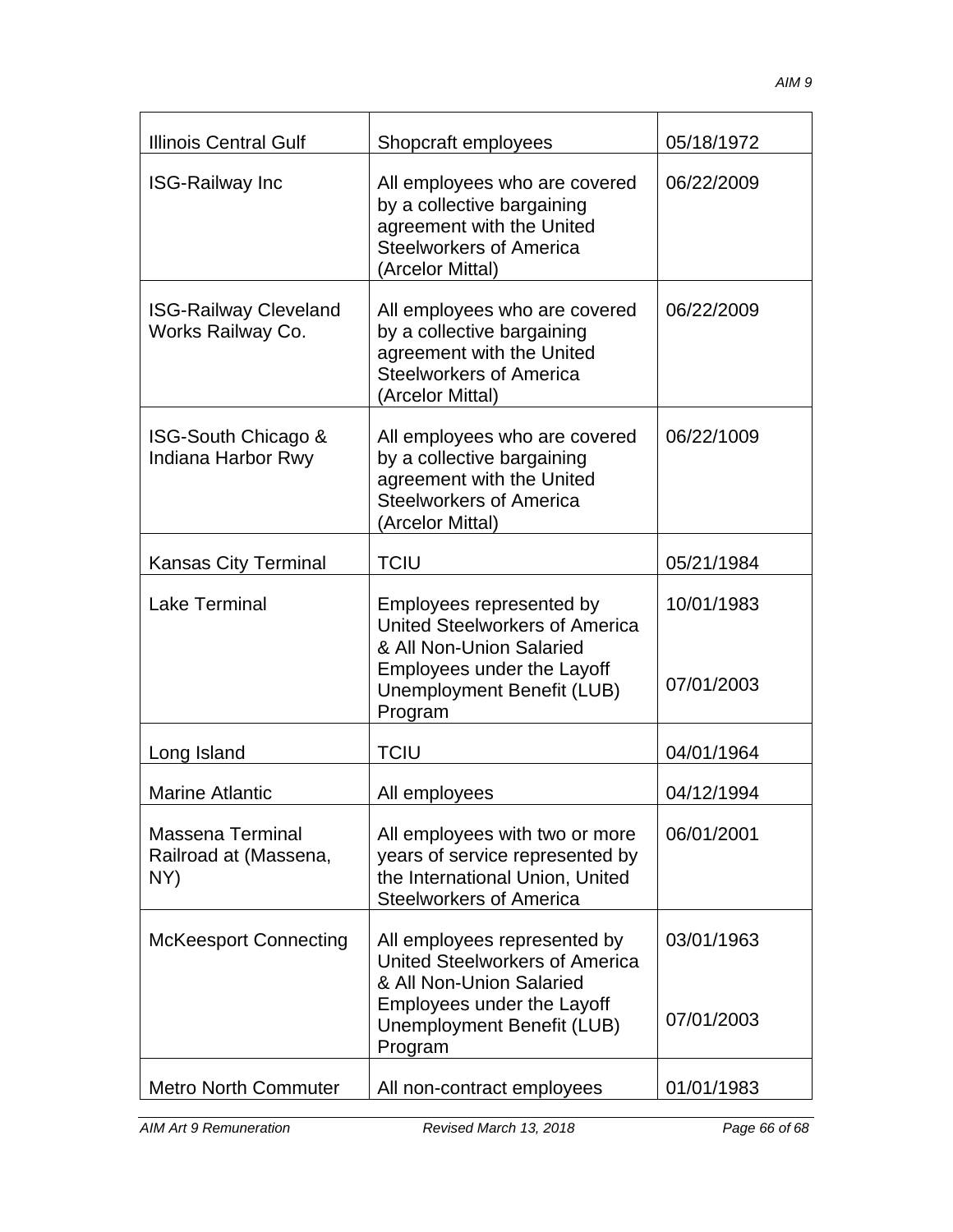| <b>Midland Terminal</b><br>Company                                        | All bargaining-unit employees                                                                                                          | 03/20/2000 |
|---------------------------------------------------------------------------|----------------------------------------------------------------------------------------------------------------------------------------|------------|
| Missouri Pacific RR &<br><b>Subsidiaries</b>                              | <b>TCIU</b>                                                                                                                            | 04/17/1963 |
| Panhandle & Santa Fe                                                      | <b>TCIU</b>                                                                                                                            | 05/20/1963 |
| Pittsburgh & Conneaut<br>Dock Company                                     | Employees represented by<br><b>United Steelworkers of America</b>                                                                      | 01/01/1969 |
| <b>Point Comfort &amp; Northern</b><br>Railroad at (Point<br>Comfort, TX) | All employees with two or more<br>years of service represented by<br>the International Union, United<br><b>Steelworkers of America</b> | 06/01/2001 |
| Rockdale Sandow &<br>Southern Railroad at<br>(Rockdale, TX)               | All employees with two or more<br>years of service represented by<br>the International Union, United<br><b>Steelworkers of America</b> | 06/01/2001 |
| <b>Seaboard System</b>                                                    | <b>TCIU</b>                                                                                                                            | 01/01/1981 |
| Soo Line                                                                  | <b>Sheet Metal Workers</b>                                                                                                             | 07/15/1985 |
| Southern Pacific Co.<br>(Pacific Lines)                                   | <b>TCIU</b>                                                                                                                            | 10/22/1958 |
| Southern Railway<br>System                                                | <b>TCIU</b>                                                                                                                            | 04/01/1971 |
| Texas & Pacific (&<br>Subsidiaries)                                       | <b>TCIU</b>                                                                                                                            | 04/17/1963 |
| <b>Toledo Terminal</b>                                                    | <b>TCIU</b>                                                                                                                            | 01/01/1982 |
| <b>Tracks Traffic and</b><br><b>Management Services</b><br>Inc.           | <b>All Non-Union Salaried</b><br>Employees under the Layoff<br>Unemployment Benefit (LUB)<br>Program                                   | 07/01/2003 |
| Transtar, Inc                                                             | <b>All Non-Union Salaried</b><br>Employees under the Layoff<br>Unemployment Benefit (LUB)<br>Program                                   | 07/01/2003 |
| <b>Union Belt of Detroit</b>                                              | <b>TCIU</b>                                                                                                                            | 07/01/1981 |